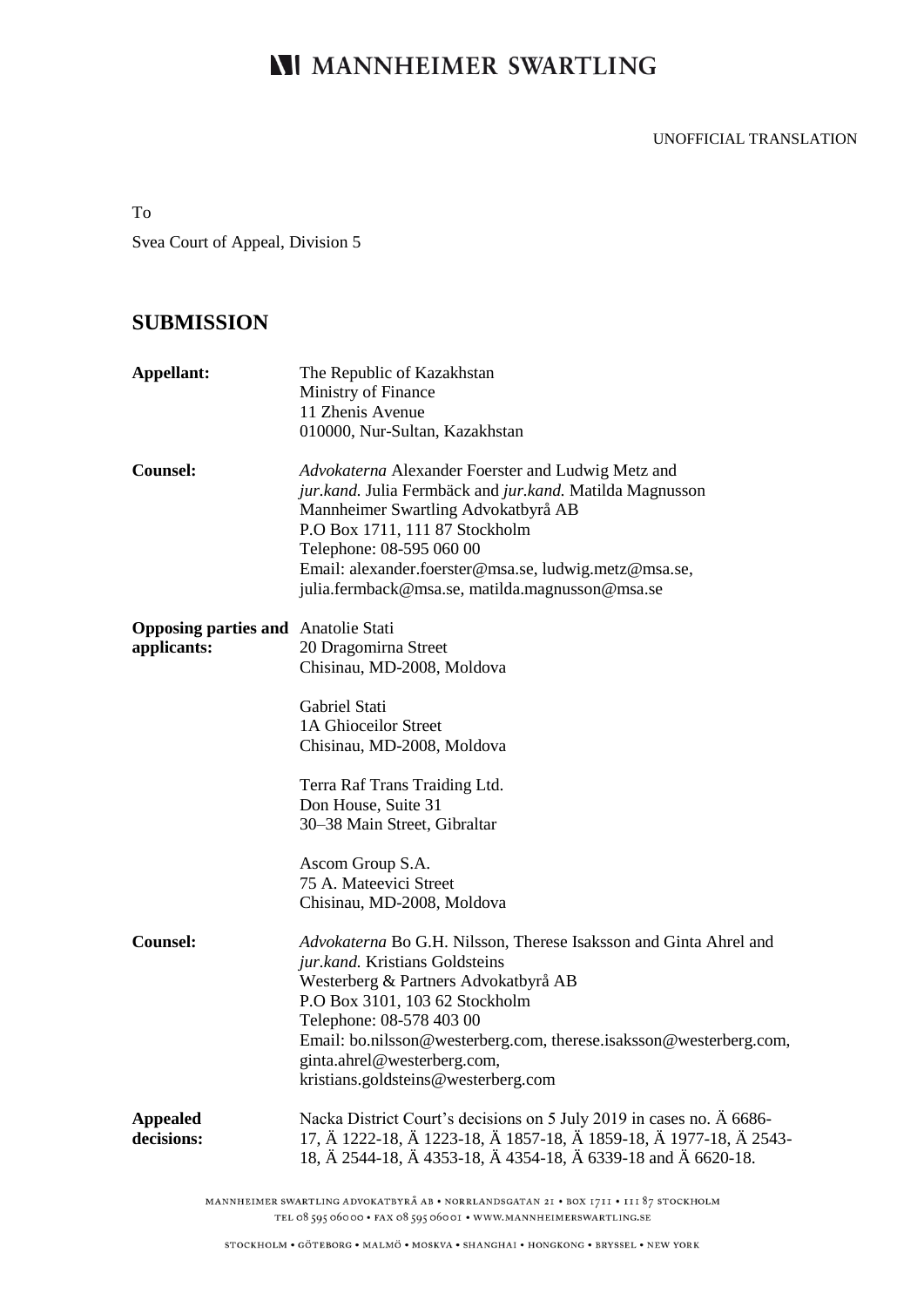# **Table of contents**

| A.              |                 |                                                                                      |  |  |
|-----------------|-----------------|--------------------------------------------------------------------------------------|--|--|
| <b>B.</b>       |                 |                                                                                      |  |  |
| $\mathcal{C}$ . |                 |                                                                                      |  |  |
| D.              |                 |                                                                                      |  |  |
|                 | D.1             |                                                                                      |  |  |
|                 |                 |                                                                                      |  |  |
|                 |                 |                                                                                      |  |  |
|                 |                 |                                                                                      |  |  |
|                 | D.2             |                                                                                      |  |  |
|                 | D.3             |                                                                                      |  |  |
|                 | D.4             |                                                                                      |  |  |
| E.              |                 |                                                                                      |  |  |
|                 | E.1             |                                                                                      |  |  |
|                 | E.2             | Dematerialised securities can only be seized from the account provider who has       |  |  |
|                 | E.3             |                                                                                      |  |  |
|                 | E.4             |                                                                                      |  |  |
| $F_{\cdot}$     |                 |                                                                                      |  |  |
|                 | F <sub>1</sub>  |                                                                                      |  |  |
|                 | F <sub>12</sub> |                                                                                      |  |  |
|                 | F.3             | Kazakhstan does not have any rights to the securities registered abroad  23          |  |  |
|                 | F.4             |                                                                                      |  |  |
| G.              |                 |                                                                                      |  |  |
| Η.              |                 |                                                                                      |  |  |
|                 |                 |                                                                                      |  |  |
|                 |                 | H.1.1 The principles expressed in Articles 19 and 21 of the Convention should be     |  |  |
|                 |                 |                                                                                      |  |  |
|                 |                 |                                                                                      |  |  |
|                 | H <sub>.2</sub> | The property enjoys immunity as "property of the central bank" under Article         |  |  |
|                 |                 | H.2.1 The principle set out in Article $21(1)(c)$ of the UN Convention must be       |  |  |
|                 |                 | H.2.2 The National Bank is such a central bank intended in Article $21(1)(c)$ of the |  |  |
|                 |                 |                                                                                      |  |  |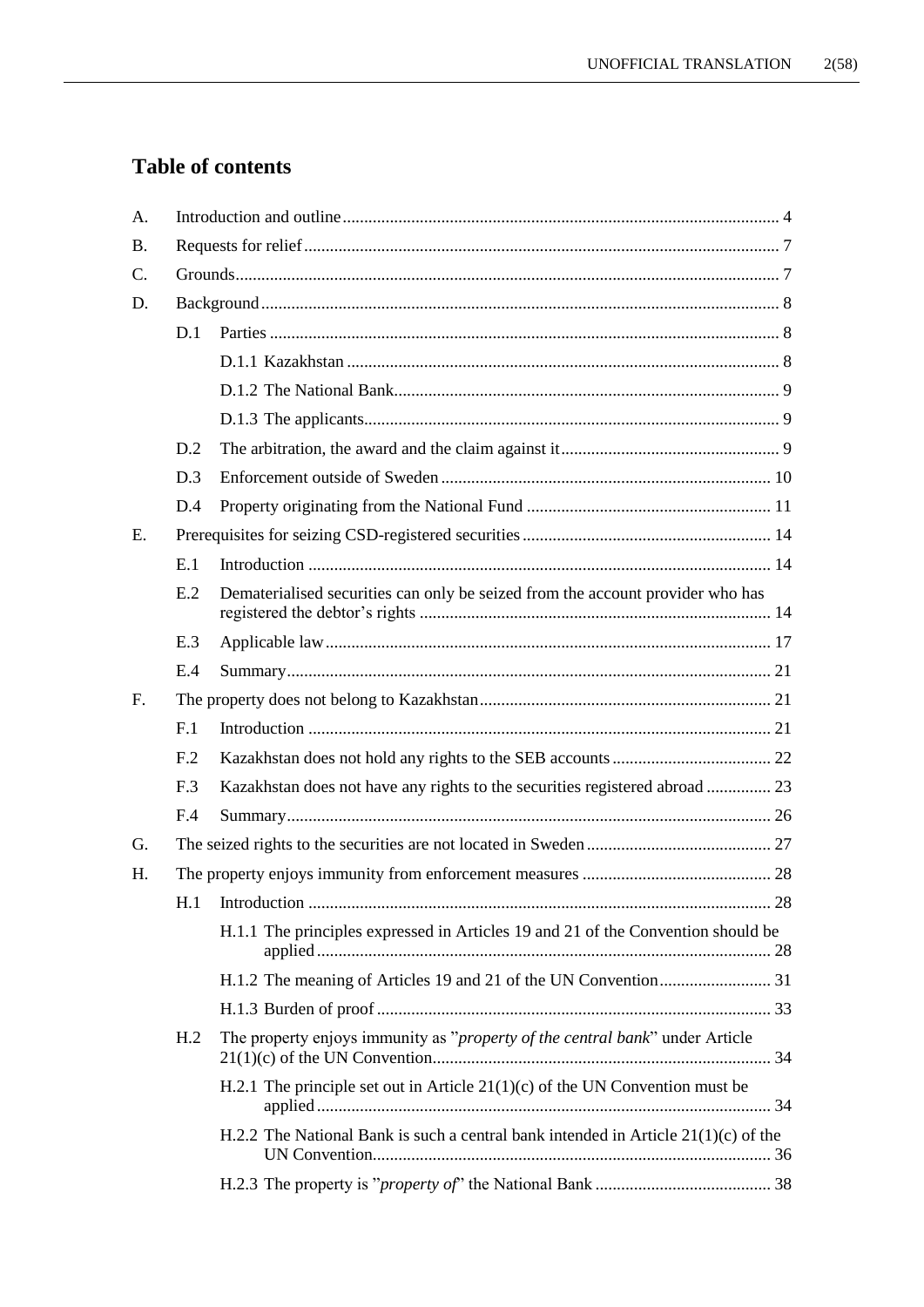|    | H.3 |                                                                                      |
|----|-----|--------------------------------------------------------------------------------------|
|    |     |                                                                                      |
|    |     | $H.3.2$ Decisive for Article 19(c) of the UN Convention is for what purpose the      |
|    |     | H.3.3 The property forms part of the National Fund and aims to add stability and     |
|    |     | H.3.4 The purpose of the possession of the property is governmental non-             |
| I. |     |                                                                                      |
|    | I.1 |                                                                                      |
|    | I.2 |                                                                                      |
|    | I.3 |                                                                                      |
|    | I.4 | It is of importance for the guidance of the application of the law that the court of |
| J. |     |                                                                                      |
| K. |     |                                                                                      |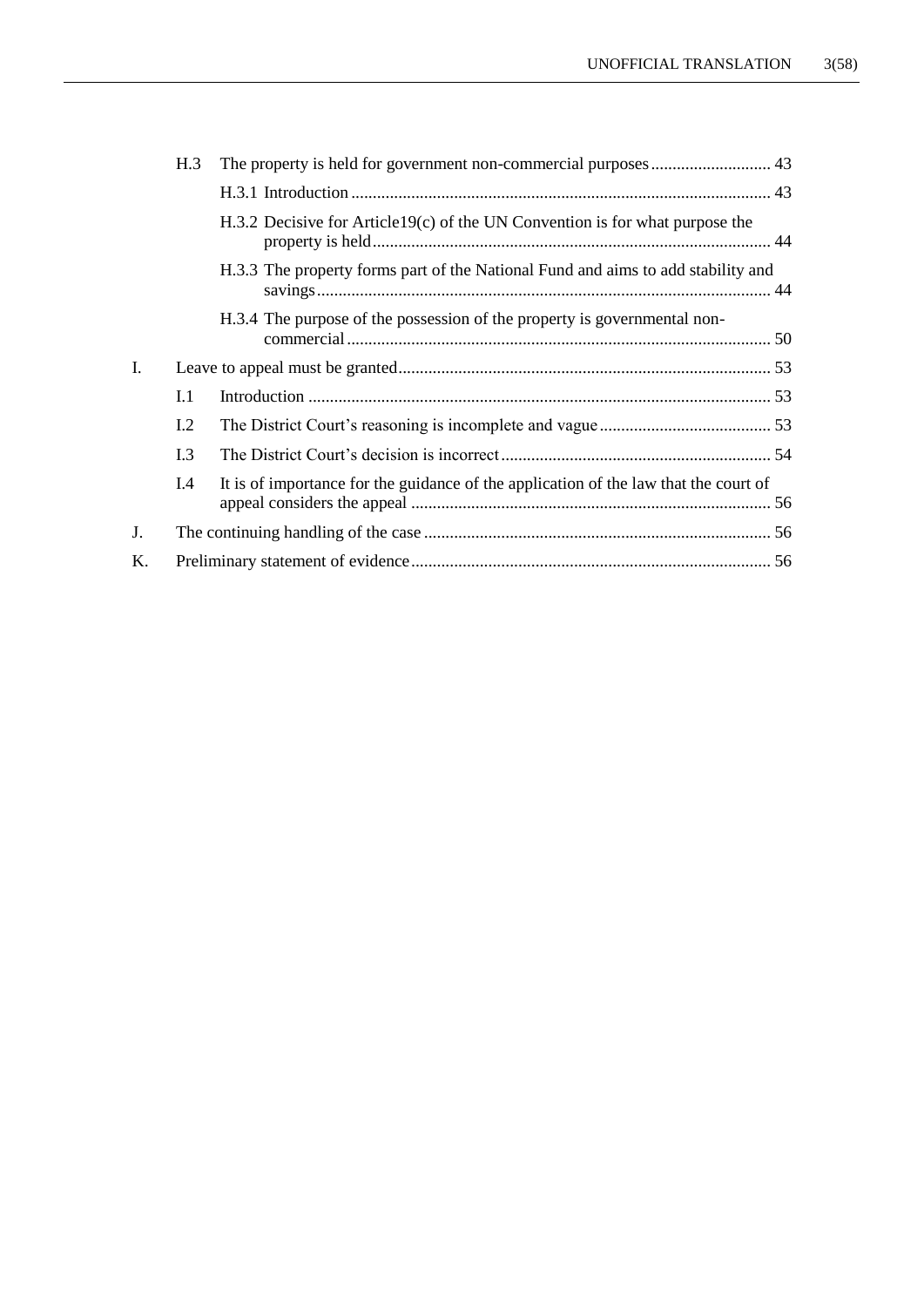Acting as counsel for the Republic of Kazakhstan ("**Kazakhstan**"), we submit the following supplementary appeal.

## **A. Introduction and outline**

- 1. Nacka District Court decided on 5 July 2019 to reject Kazakhstan's and the National Bank of the Republic of Kazakhstan's (the "**National Bank**") appeals regarding the Swedish Enforcement Authority's (the "**SEA**") decisions
	- (i) on 1 November 2017, no. 12174654207 and 12174652920;
	- (ii) on 14 November 2017, no. 12174759568;
	- (iii) on 19 February 2018, no. 1218367322;
	- (iv) on 12 April 2018, no. 12181150496, 12181151544 and 12181151692;
	- (v) on 12 June 2018, no. 12183170427;
	- (vi) on 18 June 2018, no. 12183207427; and
	- (vii) on 20 September 2018, no. 12184059371.
- 2. The appealed decisions concern seizure of assets claimed to belong to Kazakhstan. The enforcement measures were taken upon applications by Anatolie Stati, Gabriel Stati, Ascom Group S.A. and Terra Raf Trans Traiding Ltd. The enforcement orders are the arbitral award in SCC case V(116/2010), Svea Court of Appeal's judgment on 9 December 2016 in case no. T 2675-17 and Stockholm District Court's decision on 24 January 2018 in case no. T 10498-17 under which Kazakhstan has been ordered to pay a total of over SEK 4 billion to the applicants.
- 3. The assets that the SEA seized had a total value of approximately SEK 725 million. The assets can be divided into three categories: securities, claims for dividends and claims for cash. The enforcement measures taken in the cases are described in the following.
- 4. Firstly, the cases concern enforcement decisions against the Bank of New York Mellon's ("**BNY Mellon**") security deposit *Safe Custody Account No*. 01-100261060 in Skandinaviska Enskilda Banken AB (publ) ("**SEB**"). The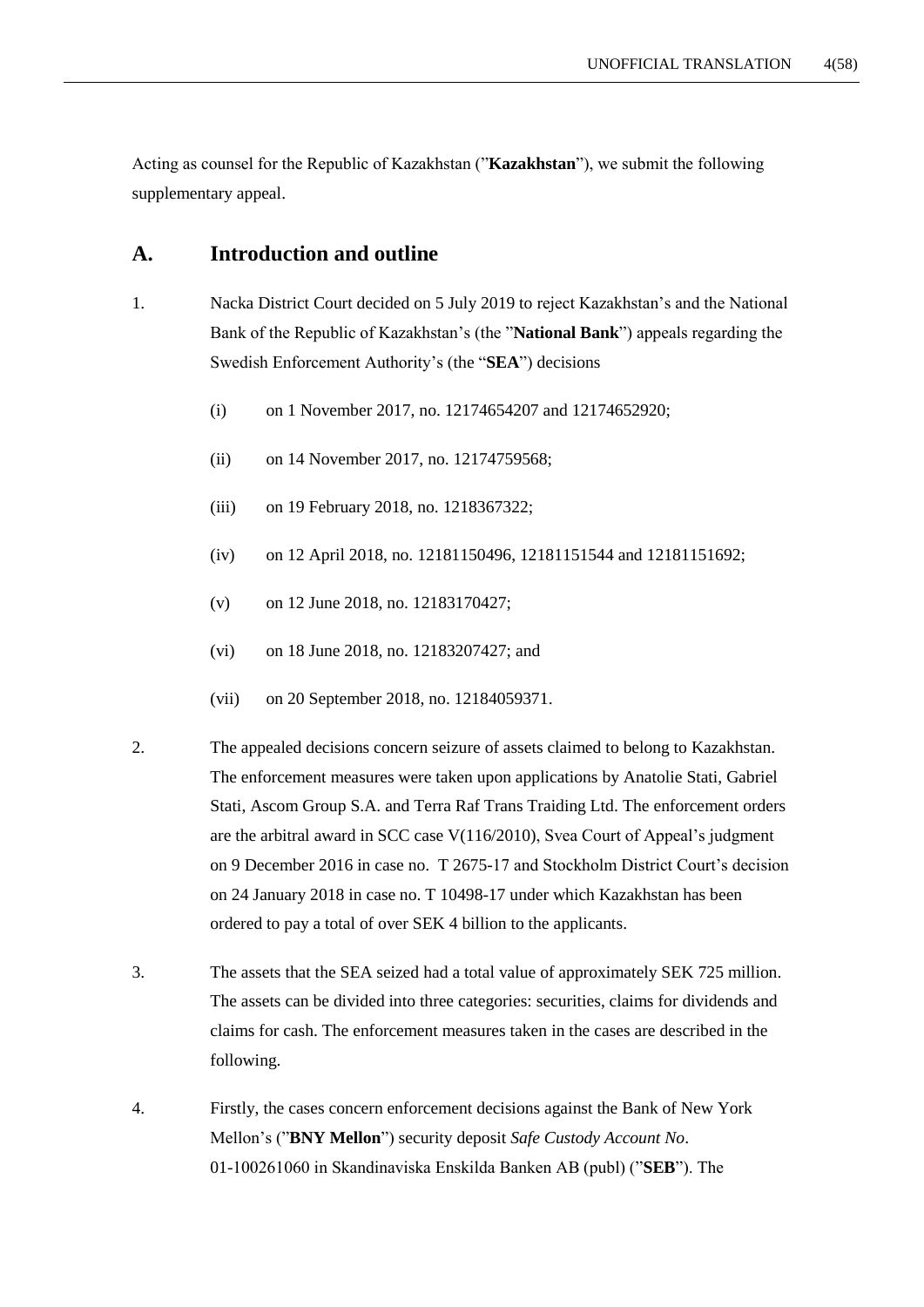securities that were registered in the deposit were nominee registered at Euroclear and attached under the SEA's decision of 6 September 2017. The value was then approximately SEK 786 million. After the securities were sequestered the SEA has made four seizure decisions.

- 5. The first decision was made on 14 November 2017 and concerned seizure of the securities that were previously sequestered. Their estimated value was then approximately SEK 780 million. <sup>1</sup> On 19 February 2018 the SEA made a second decision concerning seizure of the same securities. <sup>2</sup> On 12 April 2018 the SEA made another decision concerning seizure of the same securities. <sup>3</sup> On 12 June 2018 a fourth seizure decision was made. The decision concerned securities that had not been seized previously and their estimated value was approximately SEK 2,8 million. 4
- 6. Thereafter, the SEA instructed SEB to sell the securities. The securities were sold for over SEK 720 million and the earnings from the sale are now held by the SEA.
- 7. Secondly, the cases concern two decisions to seize claims for dividends from the securities. The SEA made the first decision on 1 November 2017. The estimated total value of the seized claims was SEK 1,7 million. <sup>5</sup> On 12 April 2018 the SEA made another decision concerning seizure of the same claims that was seized on 1 November 2017. 6
- 8. Thirdly, the cases concern four decisions concerning seizure of claims on funds in BNY Mellon's cash account with SEB.
- 9. On 1 November 2017 the SEA also decided to seize what is described in the decision as repayment of tax (*återbetalning av skatt*) but concerns a claim on BNY Mellon's cash account. A total of SEK 2,245,741 was seized.<sup>7</sup> On 12 April 2018 the SEA made another decision concerning seizure of the same

<sup>&</sup>lt;sup>1</sup> The SEA's decision no. 12174759568 on 14 November 2017.

<sup>2</sup> The SEA's decision no.. 1218367322 on 19 February 2018.

<sup>3</sup> The SEA's decision no. 12181150496 on 12 April 2018.

<sup>4</sup> The SEA's decision no. 12183170427 on 12 June 2018.

<sup>5</sup> The SEA's decision no. 12174654207 on 1 November 2017.

<sup>6</sup> The SEA's decision no. 12181151544 on 12 April 2018.

<sup>7</sup> The SEA's decision no. 12174652920 on 1 November 2018.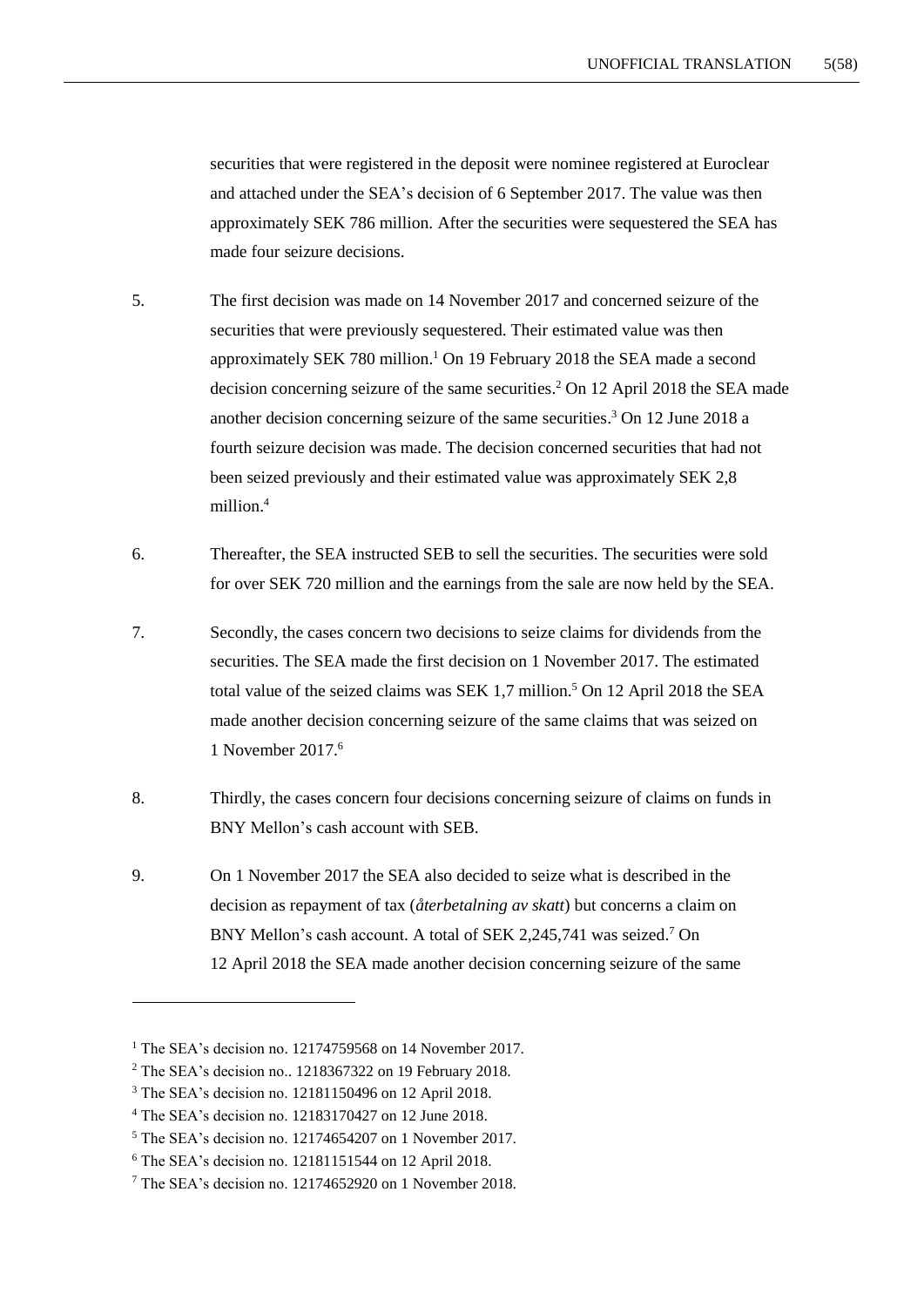property. <sup>8</sup> The third decision was made on 18 June 2018 and concerned BNY Mellon's claim on funds in SEB to an amount of SEK 2 billion.<sup>9</sup> The fourth and final decision was made on 20 September 2018. The decision concerned a claim against SEB with an estimated value of SEK 20,619, according to the SEA.<sup>10</sup>

10. In total, the SEA has made ten decisions concerning seizure of property. Four of them concern rights to securities in BNY Mellon's deposit with SEB, two of them concern claims on dividends and four of them concern funds in BNY Mellon's cash account with SEB. The total value of the property is approximately SEK 725 million. The claims on dividends and the funds on the cash account are directly pertaining to the securities in BNY Mellon's security deposit. What is stated in the following applies to the property as a whole, unless states otherwise.

- 11. All decisions have been appealed by Kazakhstan. In its appeals to Nacka District Court Kazakhstan stated that the enforcement measures must be lifted because it is not evident that the property belongs to Kazakhstan within the meaning of the Enforcement Code, that the property is covered by state immunity and that the securities are not located in Sweden. On incorrect ground, the District Court came to the opposite conclusion.
- 12. The appeal is outlined as follows. Chapter B and C includes Kazakhstan's requests for relief and grounds. Chapter D presents the background to the cases and the involved parties. The grounds for the appeal are elaborated in chapter E, which presents the conditions for when nominee registered securities may be seized, in chapter F, which explains that the property does not belong to Kazakhstan, and in chapter G, which explains that the securities are not located in Sweden. In these parts, Kazakhstan refers to what the National Bank has stated in chapter III of its appeal of 11 October 2019. In chapter H is explained that the seized property enjoys immunity from enforcement measures. In chapter I, Kazakhstan presents why the Court of Appeal should grant leave to appeal and in Chapter J the continuing

<sup>8</sup> The SEA's decision no. 12181151692 on 12 April 2018.

<sup>9</sup> The SEA's decision no. 12183207427 on 18 June 2018,

<sup>&</sup>lt;sup>10</sup> The SEA's decision no. 12184059371 on 20 September 2018.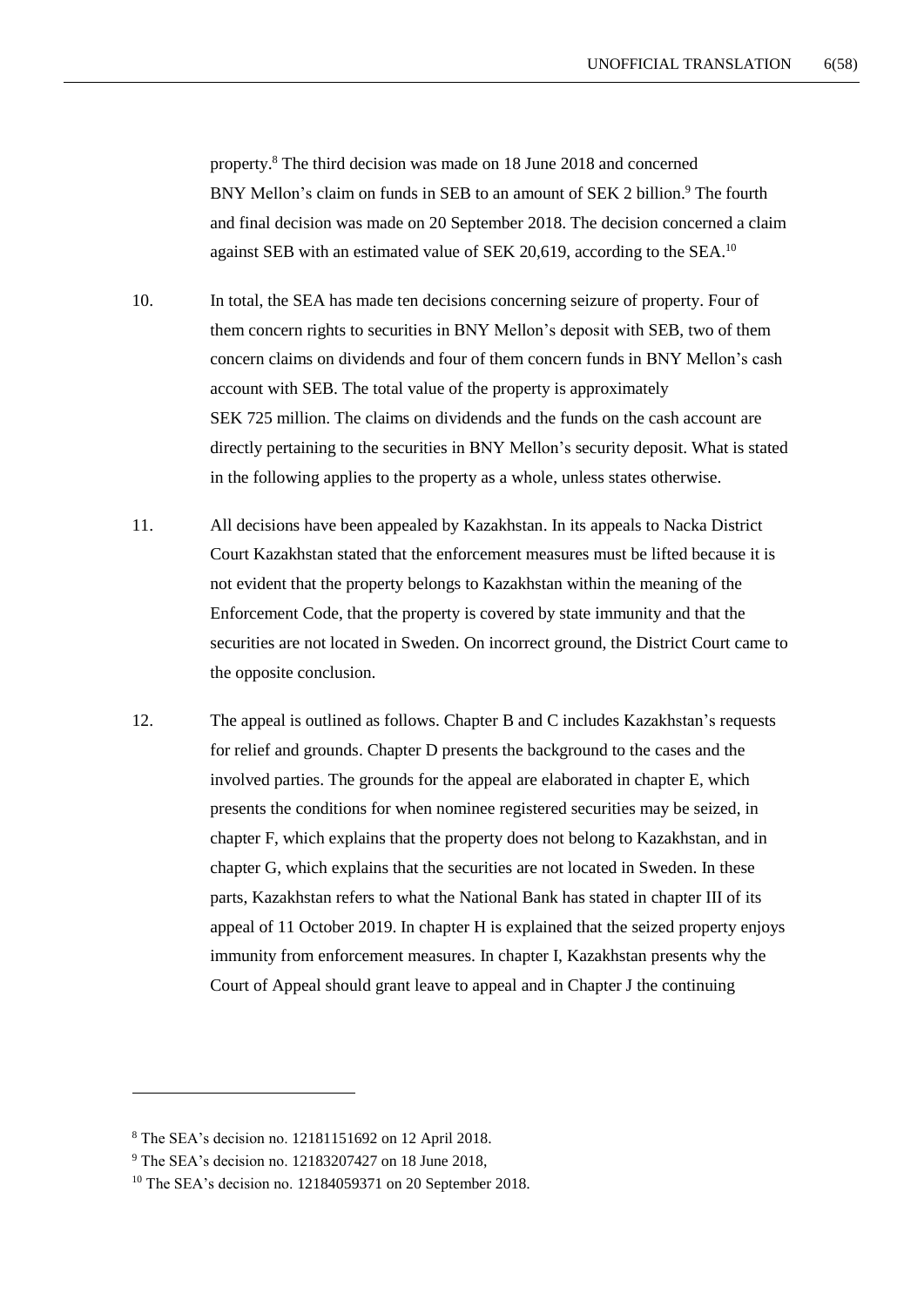handling of the case. Chapter K includes Kazakhstan's preliminary statement of evidence.

# **B. Requests for relief**

- 13. Kazakhstan requests that the Court of Appeal grant leave for appeal and, overruling the District Court's decision, lifts the SEA's decisions on seizure in decision no. 174654207 and no. 12174652920 on 1 November 2017, no. 12174759568 on 14 November 2017, no. 1218367322 on 19 February 2018, no.12181150496, 12181151544 and 12181151692 on 12 April 2018, no. 12183170427 on 12 June 2018, no. 12183207427 on 18 June 2018 and no. 12184059371 on 20 September 2018.
- 14. Kazakhstan requests that the Court of Appeal order the applicants to jointly compensate Kazakhstan for its legal costs in the District Court with USD 1,446,116 and SEK 30,807 excluding VAT.
- 15. Kazakhstan requests compensation for its legal costs in the Court of Appeal with an amount that will be specified later.

# **C. Grounds**

- 16. The seized property does not belong to the debtor Kazakhstan within the meaning of Chapter 4, Section 17 of the Swedish Enforcement Code. The provision means that movable property may only be seized if it is evident that the debtor owns the property. The applicants have not proven that the property belongs to Kazakhstan. The property may thus not be seized or subject to any other enforcement measures for Kazakhstan's debts.
- 17. Even if the Court of Appeal would find that the property belongs to Kazakhstan, the seized rights to the securities are not in Sweden. This means that the rights to the securities are covered by immunity under the principle expressed in Article 19 of the United Nations Convention on Jurisdictional Immunities of States and Their Property (the "**UN Convention**") and that the SEA and the Swedish courts in any event lack authority to decide on enforcement measures against them. For this reason also, the securities may not be subject to enforcement measures for Kazakhstan's debt.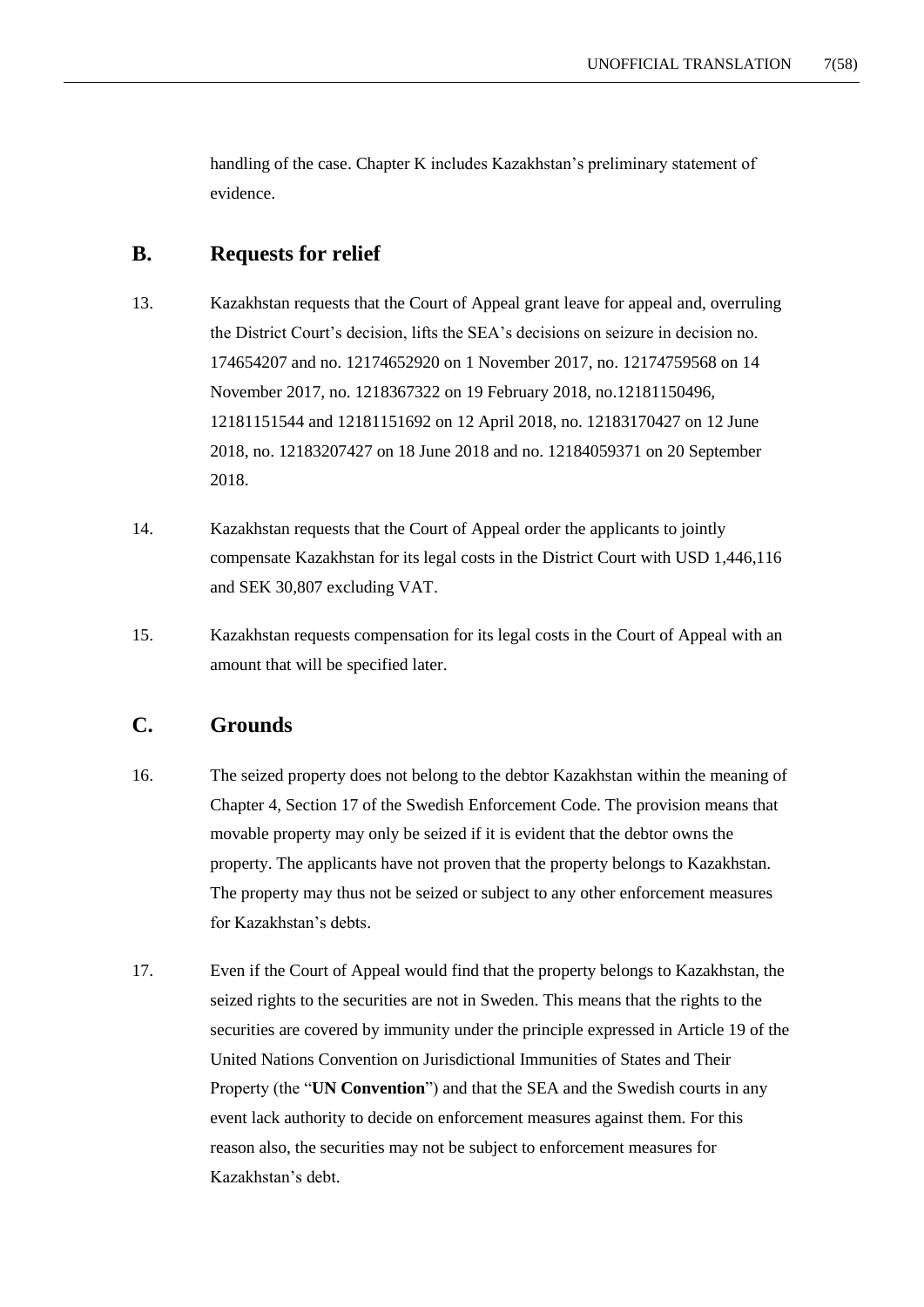- 18. Even if the property would have belonged to Kazakhstan within the meaning of the Enforcement Code and would have been located in Sweden, the property is covered by immunity from enforcement measures under the principle expressed in Article 21(1)(c) in the UN Convention. The National Bank possesses, controls and manages the property. The property therefore belong to the National Bank ("*property of the central bank*") under Article 21(1)(c) of the UN Convention and may thus not be subject to enforcement measures.
- 19. Even if the property would have belonged to Kazakhstan within the meaning of the Enforcement Code, been located in Sweden and not have enjoyed immunity as "*property of*" the National Bank within the meaning of the UN Convention, the property is in any event covered by immunity under the principle expressed in Article 19 of the UN Convention. None of the exceptions to the main rule of immunity expressed in Article 19 of the UN Convention are applicable. Kazakhstan has neither consented to measures of constraint nor allocated or earmarked the property for the claim that the cases concern. The property is in use and intended for use (i) to ensure the social and economic development of Kazakhstan, (ii) to reduce the state's economic vulnerability to external factors and (iii) within the framework of Kazakhstan's monetary policy. These purposes constitutes government noncommercial purposes. The Property is thus immune under the principle expressed in article 19 in the UN Convention and may thus not be subject to enforcement measures.
- 20. Finally, under Chapter 3, Section 21, Para. 2 of the Enforcement Code, enforcement of the arbitral award cannot take place because the arbitral award is contrary to Swedish public policy. The SEA's decisions no. 12181150496, 12181151544, 12181151683, 12183170427, 12183207427 and 12184059371, which were based on the arbitral award, must therefore be lifted.

## **D. Background**

## **D.1 Parties**

#### D.1.1 Kazakhstan

21. Kazakhstan is a republic in Central Asia with a population of approximately 18 million people. With an area of over 2,7 million square kilometres, Kazakhstan is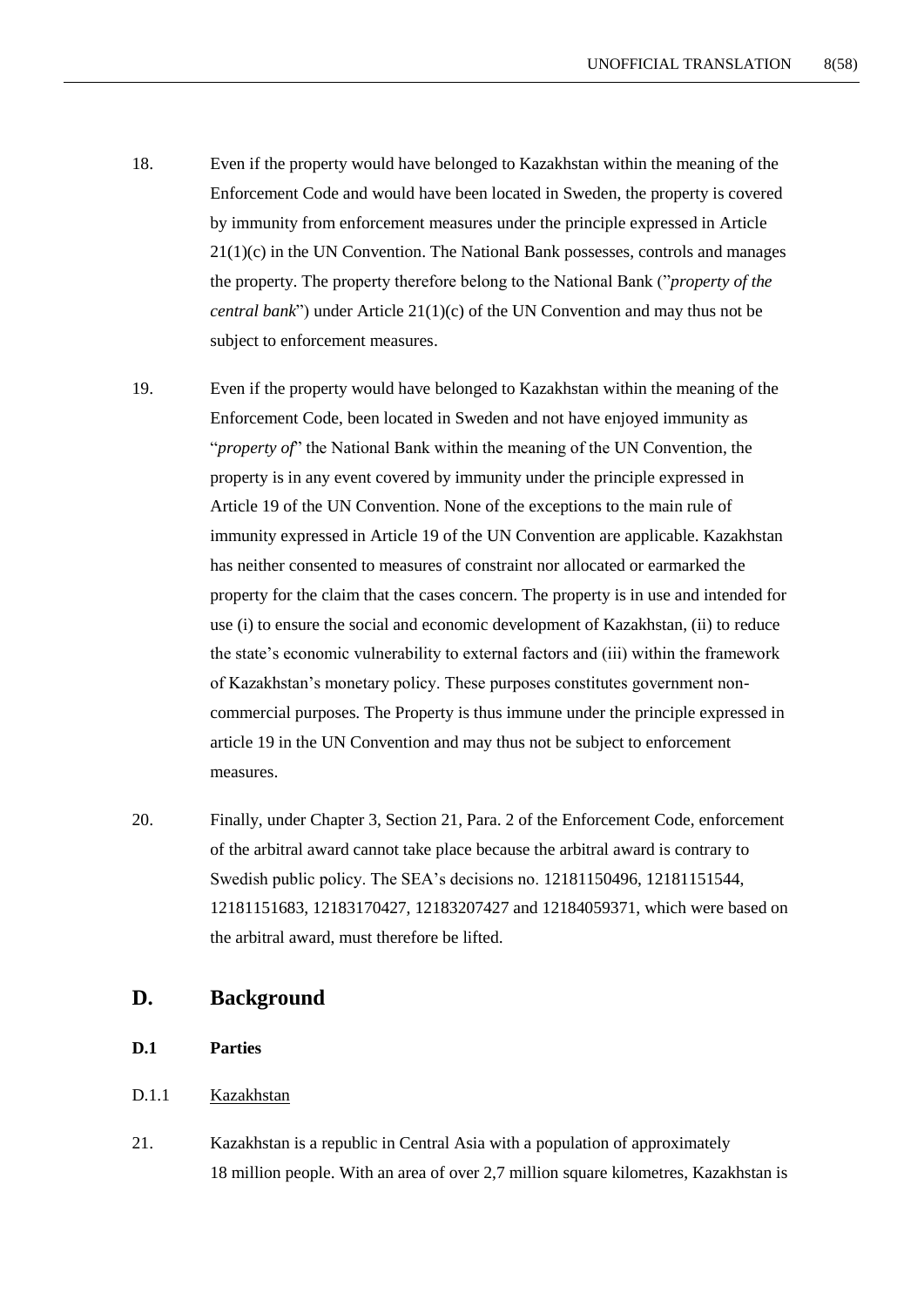the ninth largest country in the world. After being a part of the Soviet Union since 1920 Kazakhstan declared independency in December 1991. The separation from the Soviet Union initially meant big economic challenges for the country. However, substantial resources in the form of natural gas and oil have led to strong growth and been crucial to the stabilization of Kazakhstan's economy.

#### <span id="page-8-0"></span>D.1.2 The National Bank

22. The National Bank is the central bank of Kazakhstan. The headquarters of the National Bank is in the city Almaty in Kazakhstan. The National Bank's main objective is to ensure the price stability in Kazakhstan. The National Bank manages the National Fund within its mission as the central bank of Kazakhstan. The National Bank is an independent legal entity. $11$ 

#### D.1.3 The applicants

1

- 23. The applicants are Anatolie Stati, Gabriel Stati, Terra Raf Trans Traiding Ltd and Ascom Group S.A. Anatolie Stati and his son Gabriel Stati are Romanian and Moldovan citizens and have their residence in Moldova. Together they own Terra Raf Trans Traiding Ltd, a company with its registered office in Gibraltar. Ascom Group S.A. has its registered office in Moldova and is owned solely by Anatolie Stati.
- 24. Anatolie Stati has been considered to be the richest person in Moldova. Together with his son Gabriel Stati he controls a large number of companies with registered offices in many jurisdictions, including jurisdictions where company information is scarcely accessible, as for example the British Virgin Islands. This makes the Stati conglomerate hard to survey.

#### **D.2 The arbitration, the award and the claim against it**

25. The appealed cases primarily derive from an award in an arbitration between the applicants on the one side and Kazakhstan on the other side. The arbitration was

<sup>&</sup>lt;sup>11</sup> The fact that the National Bank is an independent legal entity has been confirmed in the decision of Svea Court of Appeal on 23 February 2018 in case no. ÖÄ 11256-17. Svea Court of Appeal stated that the National Bank is a legal entity that can acquire rights and assume obligations within civil law. The Court of Appeal also stated that the fact that the National Bank in some cases can act as a representative for Kazakhstan did not change the assessment.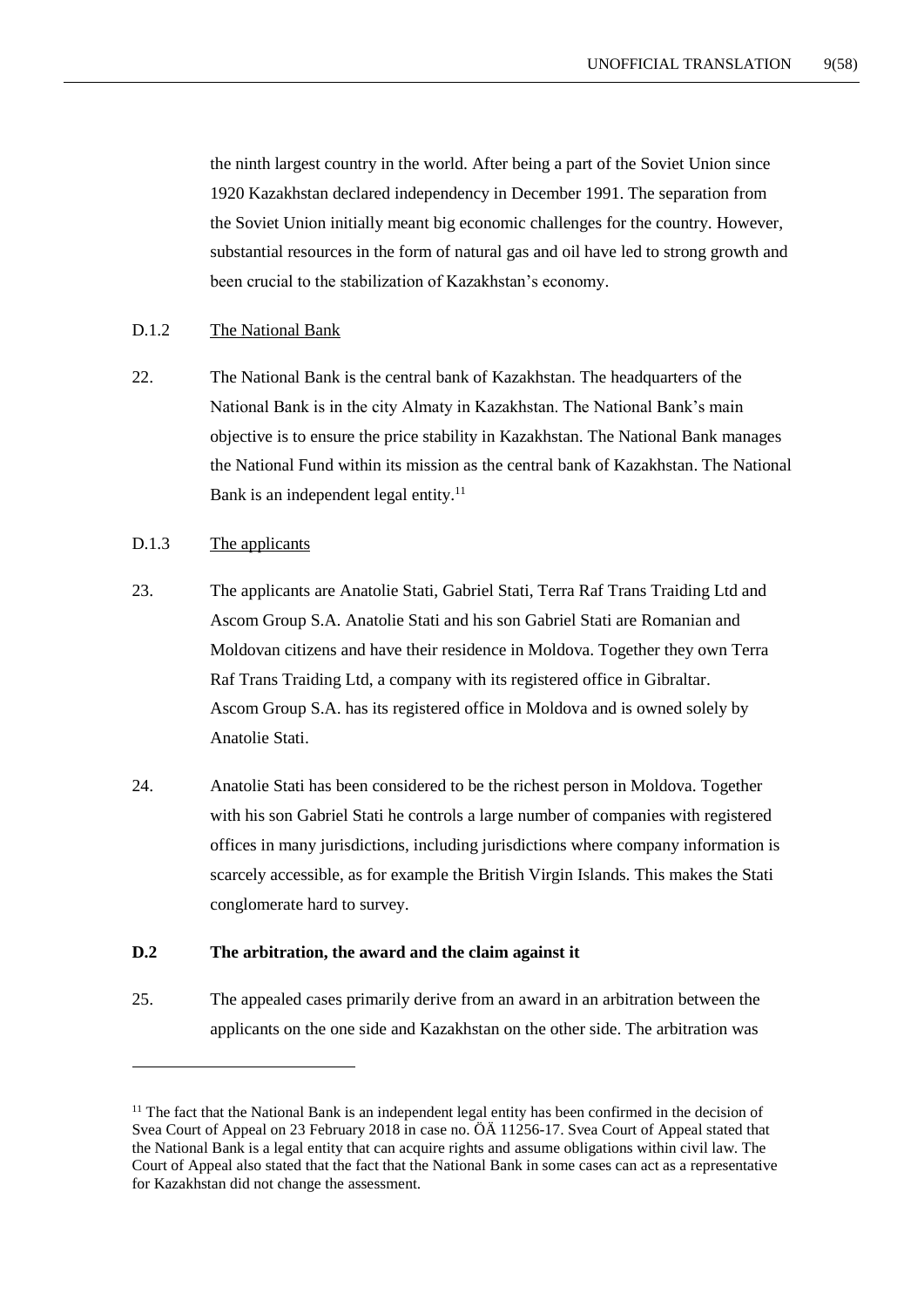seated in Sweden and concerned an alleged investment in Kazakhstan made by the applicants. The tribunal rendered an award on 19 December 2013, corrected on 17 January 2014, in which the applicants were granted damages in the amount of approximately USD 500 million.

26. After the award was rendered, Kazakhstan became aware of circumstances showing that the applicants had misled the tribunal in the arbitration by referring to false evidence and untrue statements. For this reason, Kazakhstan challenged the award in Svea Court of Appeal (case no. T 2675-14). Kazakhstan asserted, within the scope of the Court of Appeal proceedings, that the applicants' misleading had been decisive for, *inter alia*, the tribunal's assessment on the quantum of the damage. However, the Court of Appeal found no reason to invalidate the award under Section 33 of the Swedish Arbitration Act.

#### **D.3 Enforcement outside of Sweden**

- 27. Parallel with the enforcement proceedings in Sweden the applicants have also commenced enforcement proceedings in England, Belgium, the Netherlands, the U.S., Italy, France and Luxembourg. Kazakhstan has opposed enforcement in every jurisdiction on the ground that the award was obtained by misleading the tribunal. Kazakhstan has asserted that enforcement of the award is contrary to the public policy of the enforcement country. Kazakhstan has also opposed enforcement measures targeted at assets deriving from the National Fund with reference to the assets not belonging to Kazakhstan and in any event being protected by state immunity.
- 28. The enforcement proceedings in England were first stayed pending the outcome of the challenge before the Svea Court of Appeal. After the judgment of the Court of Appeal was rendered, the proceedings were resumed. On 6 June 2017, the High Court of Justice of England and Wales rendered a preliminary decision in which the Court held that Kazakhstan had shown, at a *prima facie* assessment, the award resulted from a fraud ("*there is a sufficient prima facie case that the Award was obtained by fraud*"). 12

 $12$  The High Court of Justice's judgment of 6 June 2017 in the case between Stati et al. and Kazakhstan, 11 May 2018, the district court's case file no. 23 and 67.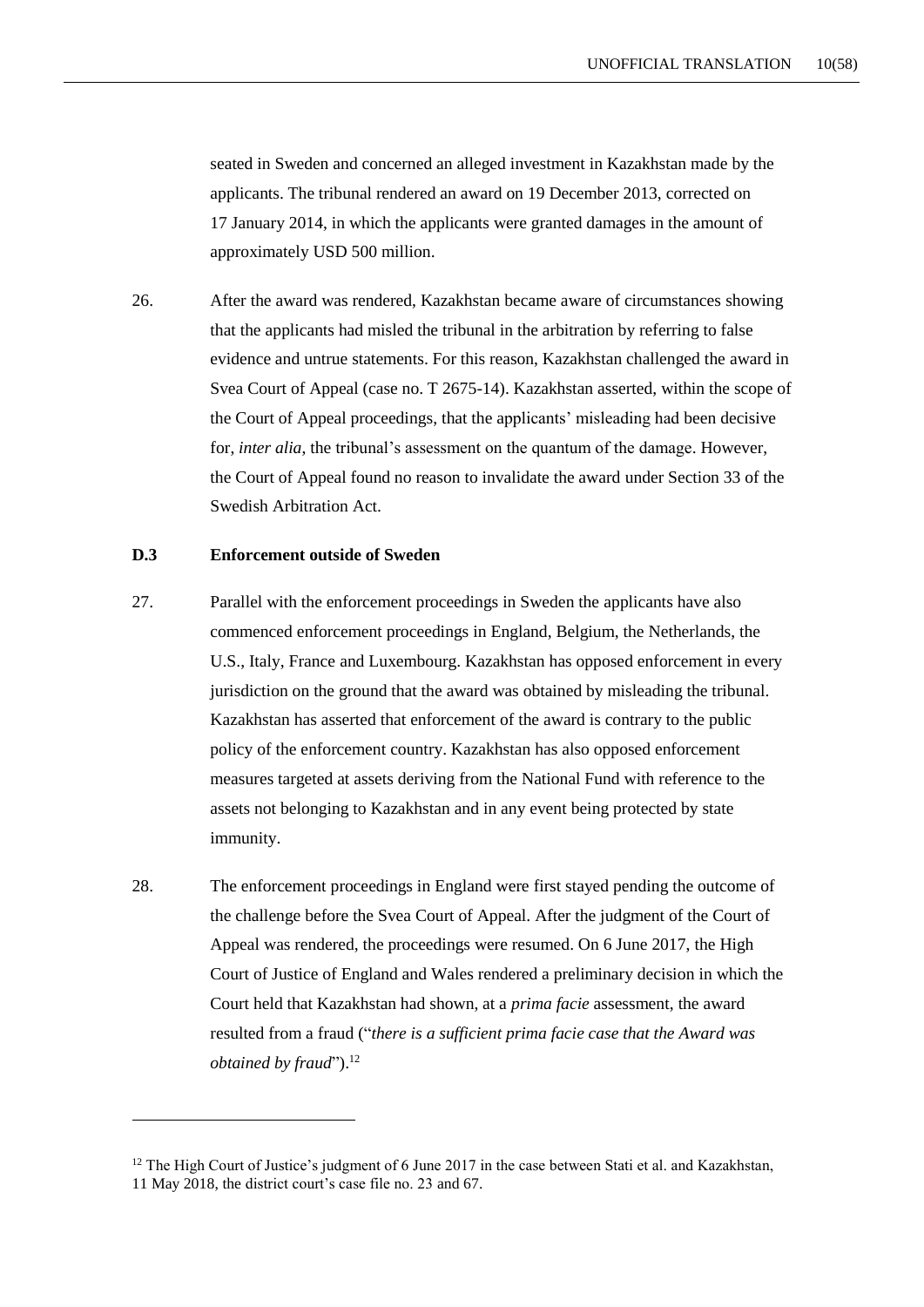29. Therefore the court allowed a complete material trial of the question whether the applicants obtained the award by fraud and planned a two week long hearing in October 2018. In order to avoid a final judgment by an English court confirming that the award results from fraud, the applicants applied in March 2018 for discontinuance of its claim in England. On 11 May 2018, the English court decided to set aside the applicants' notice of discontinuance.<sup>13</sup> The court therewith stated the following regarding the real reason for the applicants application notice of discontinuance.

> "The real reason for the notice of discontinuance is that the Statis do not wish to take the risk that the trial may lead to findings against them and in favour of the State."<sup>14</sup>

- 30. The applicants appealed the decision to the English Court of Appeal, which in August 2018 allowed the applicants to discontinue its claim. The discontinuance means that it is definite, with binding effect, that the award is not enforceable in England. In Belgium, the Netherlands, the U.S., Italy, France and Luxembourg there is no final decision yet.
- 31. As to assets originating from the National Fund, the Supreme Court of the Netherlands has decided that such assets cannot not be sequestered as they are covered by state immunity under international law. 15

## **D.4 Property originating from the National Fund**

1

32. Kazakhstan created *The National Fund of the Republic of Kazakhstan* (the "**National Fund**") in 2000. The purpose was to preserve incomes from the oil industry in order to stabilise the national economy by reducing the effects of fluctuating oil and gas prices and to save for future generations.

<sup>&</sup>lt;sup>13</sup> The High Court of Justice's judgment of 11 May 2018 in the case between Stati et al. and Kazakhstan, 11 May 2018, the district court's case file no. 68.

<sup>&</sup>lt;sup>14</sup> The High Court of Justice's judgment of 11 May 2018 in the case between Stati et al. and Kazakhstan, 11 May 2018, the district court's case file no. 68, item 25.

<sup>&</sup>lt;sup>15</sup> The Supreme Court of the Netherlands' decision of 14 October 2016 in the case between Stati el al. and the Netherlands, the district court's case file no. 25 and 70.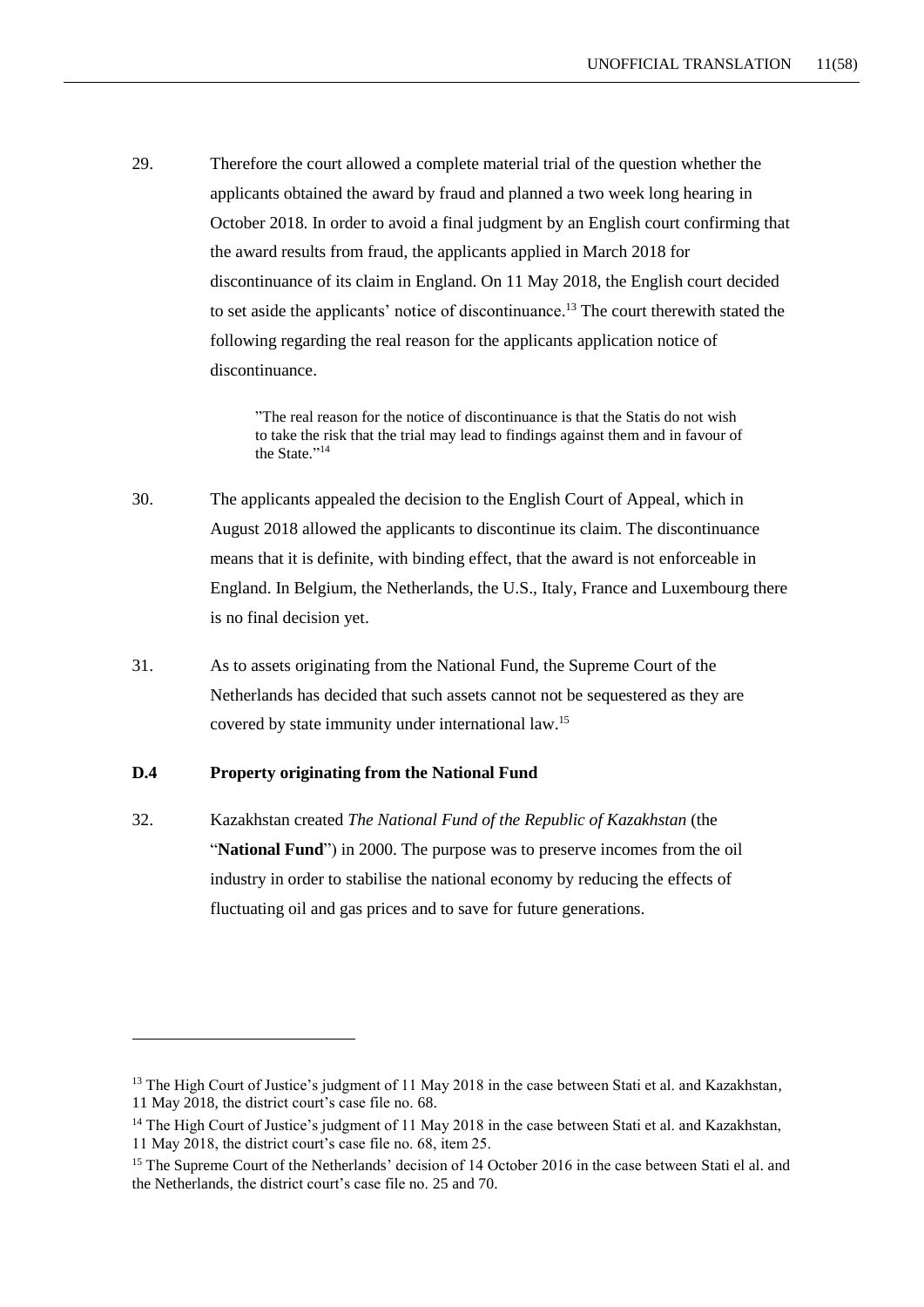- 33. The National Fund was established as a Kazakh *trust*, of which Kazakhstan is the *trustor* and the National Bank is the *trustee*. Within the National Fund, Kazakhstan transfers oil incomes to the National Bank for management.
- 34. The National Bank's responsibility for the National Fund is governed by Kazakh law and an agreement between Kazakhstan and the National Bank (the "**National Fund Agreement**").<sup>16</sup>
- 35. Kazakh law and the National Fund Agreement provides that the National Bank's role as *trustee* includes a responsibility for the National Bank to invest the assets originating from the National Fund in financial instruments. Under the National Fund Agreement, the National Bank can either hold the assets by itself or transfer the assets to third parties, which then manages the assets by direction of the National Bank.
- 36. As set out in the National Fund Agreement, the National Bank has transferred part of the assets of the National Fund to the third party BNY Mellon. BNY is to act as a global custodian, or global intermediary (i.e. original intermediary, see paragraph 49 below on the meaning of the term). This is governed by Global Custody Agreement ("**GCA**").
- 37. GCA was first entered into by the National Bank, BNY Mellon and Boston Safe Deposit and Trust Company. Boston Safe Deposit and Trust Company's rights and obligations under the agreement were transferred to BNY Mellon on 6 April 2016. Since then, BNY Mellon is the sole opposite party in relation to the National Bank.
- 38. GCA sets out that "[t]*he ownership of Securities in the Account shall be clearly recorded on Boston Safe's* [(BNY Mellon's)] *books as belonging to the Client* [(the National Bank)]".<sup>17</sup> The agreement thus provides that the ownership of the claims on securities acquired by BNY Mellon be registered as belonging to the National Bank,

<sup>&</sup>lt;sup>16</sup> The National Fund Agreement and Supplementary Agreement, the district court's case file no. 35 and 79 respectively 36 and 80.

<sup>&</sup>lt;sup>17</sup> Global Custody Agreement, 24 December 2001, the district court's case file no. 134, Article 5.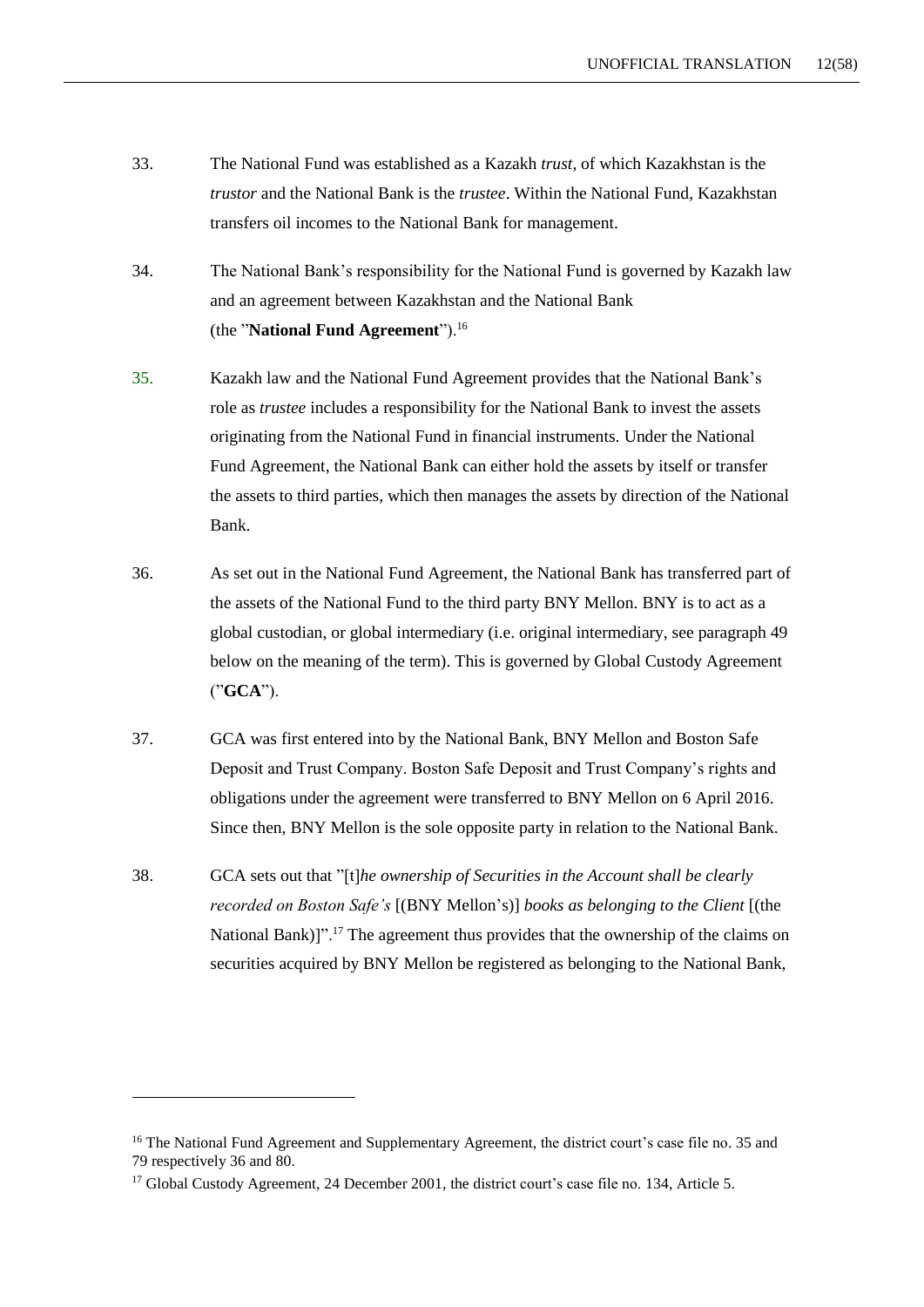i.e. on the National Bank's account in BNY Mellon's register. BNY Mellon keeps register of the National Bank's assets in London.<sup>18</sup>

- 39. BNY Mellon manages and invests the assets upon instructions from the National Bank and asset managers engaged by the National Bank. It has, *inter alia*, been decided that assets originating from the National Fund be invested in shares in Swedish CSD-registered companies.
- 40. In order to execute its own and its customers' acquisitions of securities in Swedish CSD-registered companies, BNY Mellon has engaged SEB as an intermediary, a sub-custodian. SEB is approved nominee by Euroclear. This means that SEB is entitled to register securities on behalf of its clients on nominee accounts in Euroclear's register.<sup>19</sup>
- 41. In order for SEB to register securities on behalf of BNY Mellon, BNY Mellon transfers funds from its own and its customers' accounts in England to a joint omnibus account with SEB in Sweden under an agreement between BNY Mellon and SEB. The agreement governs all investments that BNY Mellon carries out for itself and on behalf of its clients. For this purpose, SEB has registered over 6,000 security deposits in Sweden in BNY Mellon's name under the agreement with BNY Mellon. 20
- 42. For purposes of the acquisitions, BNY Mellon has transferred money from the National Bank's accounts with BNY Mellon in London to BNY Mellon's omnibus account with SEB. SEB has subsequently executed the acquisitions by using the funds on the omnibus account to nominee register shares in Swedish CSD-registered companies. Following the acquisitions, the rights pertaining to the shares have been registered on SEB:s nominee account with Euroclear, on BNY Mellon's security deposit with SEB and on the National Bank's account with BNY Mellon in England.

<sup>&</sup>lt;sup>18</sup> Letter from BNY Mellon to Frank Advokatbyrå of 13 October 2017, the district court's case file no. 38 and 78.

<sup>&</sup>lt;sup>19</sup> Cf. Chapter 3, Section 2 § of the Swedish Central Securities Depositories and Financial Instrument (Accounts) Act (*lagen om värdepapperscentraler och kontoföring av finansiella instrument)*. The details were also confirmed by Catharina Buresten in her witness testimony at the hearing in Nacka District Court.

<sup>&</sup>lt;sup>20</sup> The details were confirmed by Catharina Buresten in her witness testimony at the hearing in Nacka District Court.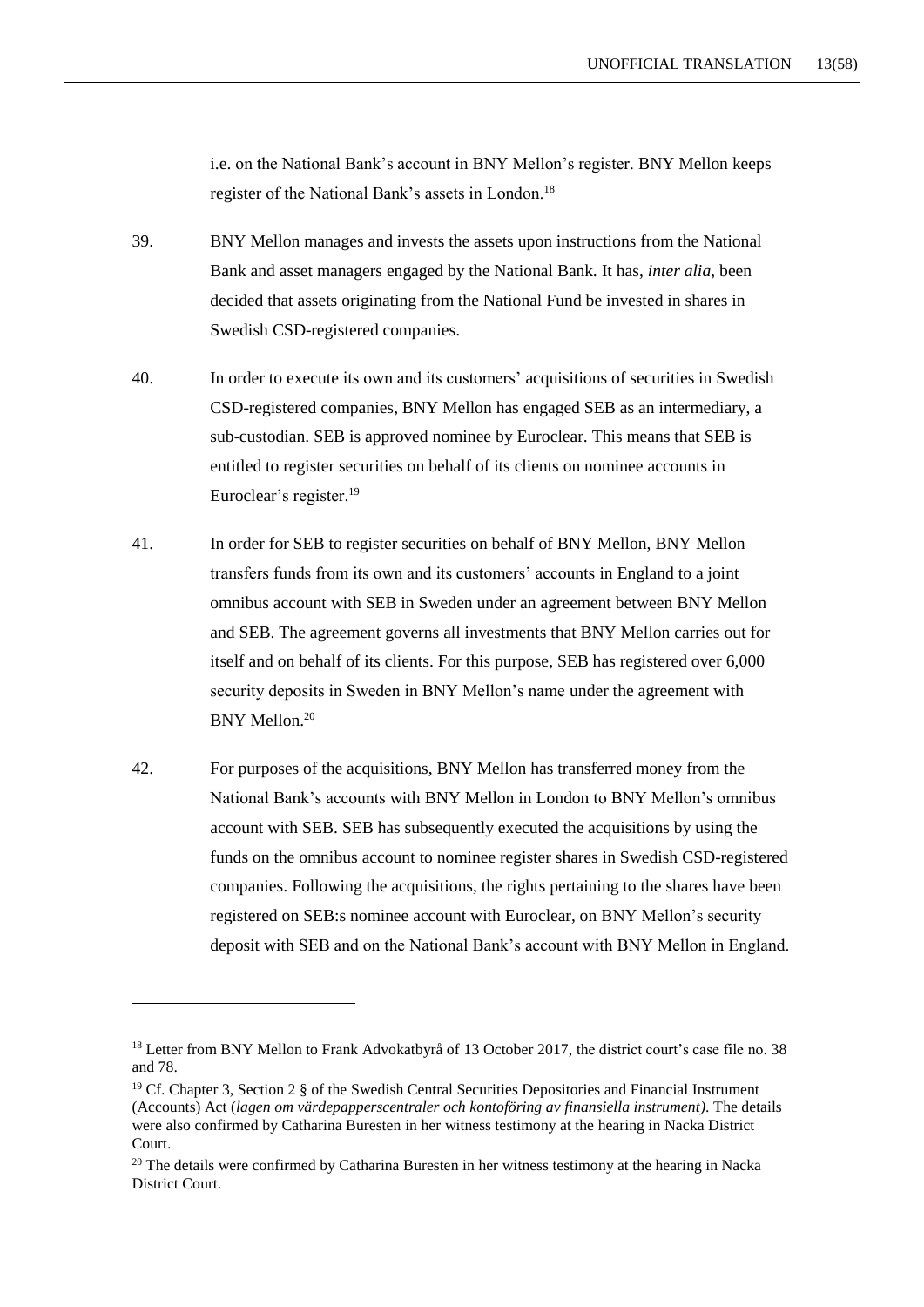# **E. Prerequisites for seizing CSD-registered securities**

## **E.1 Introduction**

-

- 43. As described in Chapter A, the SEA has seized claims for (i) rights registered on a security deposit, (ii) dividends and (iii) a cash account with  $SEB<sup>21</sup>$  The seized claims were registered on accounts held by BNY Mellon on behalf of client. The securities registered on BNY Mellon's security deposit with SEB were nominee registered with Euroclear. This means that the holding of the securities was registered with Euroclear by SEB in its own name on behalf its customer.
- 44. Thus, there is no register in Sweden that points out Kazakhstan as the owner of neither the SEB accounts nor the securities registered with Euroclear.<sup>22</sup> Nevertheless, the SEA and Nacka District Court have both concluded that the property in the accounts belongs to Kazakhstan in the meaning of the Swedish Enforcement Code.
- 45. Below the following is described: (i) the prerequisites for seizing CSD-registered securities held in a chain of intermediaries, and (ii) the applicable law when seizing such securities.

## **E.2 Dematerialised securities can only be seized from the account provider who has registered the debtor's rights**

- 46. Shares in Swedish CSD-registered companies are registered in CSD register with the Swedish CSD Euroclear. The CSD register consists of accounts in which holdings of rights to the securities are registered.
- 47. There are two kinds of accounts: owner accounts and nominee accounts. Owner accounts can be opened either by individuals or legal entities. Their holdings are registered in their own name for their own account. Nominee accounts can only be

<sup>&</sup>lt;sup>21</sup> The SEA's decisions set out that claims on the omnibus account were subject to seizure. However, none on the seized claims pertains to the omnibus account.

 $22$  In the cases, it has been asserted that the account description of the security deposit points out Kazakhstan as the owner of the accounts with SEB. As described in paragraph 79, the account description in not a registration of Kazakhstan's right to the account with SEB and has not entailed that Kazakhstan has been granted any rights against SEB. See also chapter I.1 in the National Bank's submission on 11 October 2019.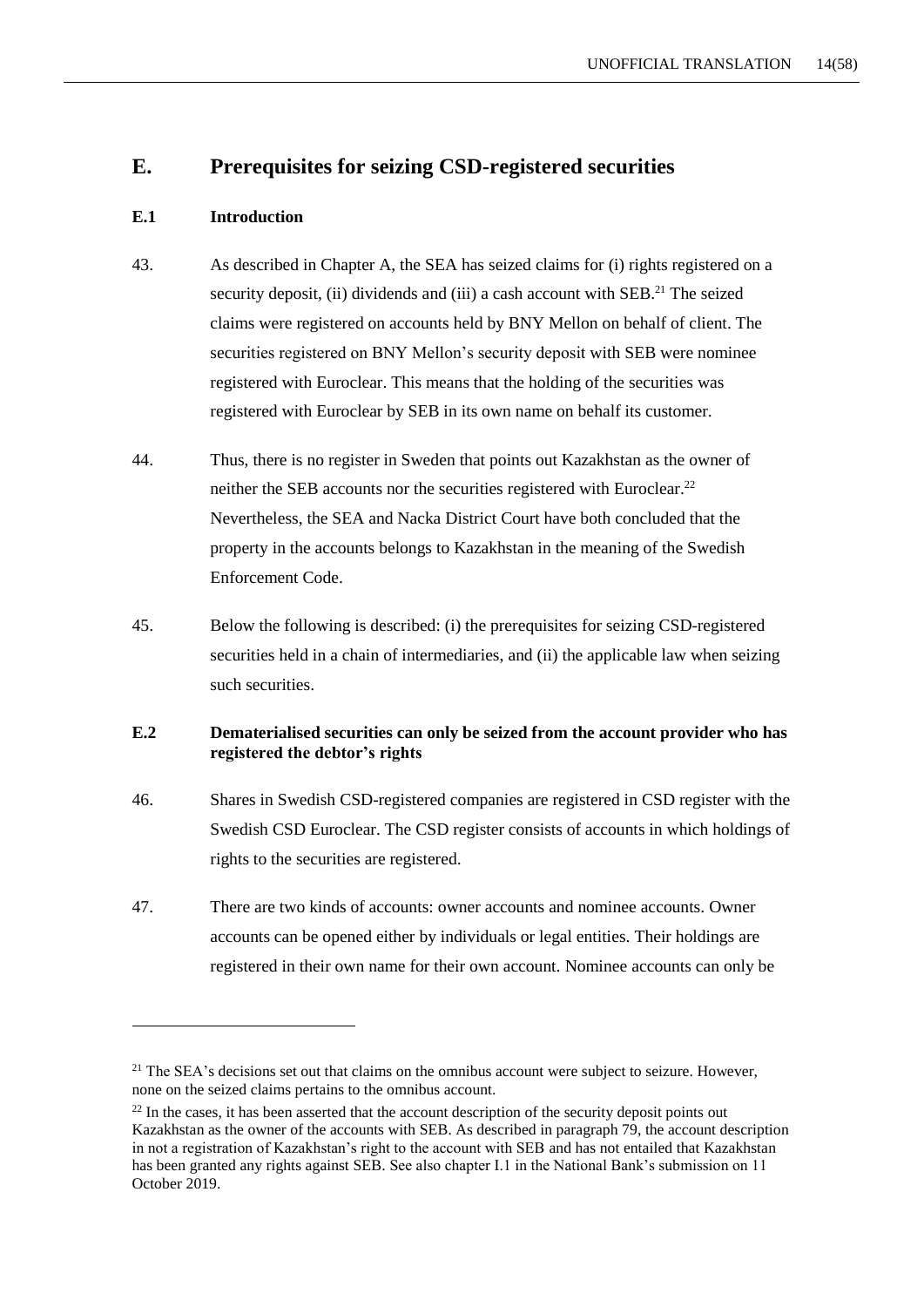opened by nominees approved by Euroclear (e.g. SEB). Their holdings are registered in their own name on behalf of someone.

- 48. Euroclear's register provides the owner of shares only if the ownership right is registered on an owner account. The owner of nominee registered securities is not provided by Euroclear's register. <sup>23</sup> CSD's must however provide a summary of shareholders with more than 500 nominee registered shares in a CSD-registered company.<sup>24</sup> Such information is provided by the nominee and kept in a public nominee list.<sup>25</sup>
- 49. If the intermediary is aware that its client is not the ultimate owner, there is no obligation to report who the ultimate owner is.<sup>26</sup> The intermediary may in that case report that the securities are held on behalf of another intermediary. It is not unusual that chains of intermediaries who register rights to securities are formed in that way. On the contrary, securities are more frequently acquired by foreign investors engaging a custodian in another country (original custodian) who in turn engages local intermediaries (sub-custodians) in other countries.<sup>27</sup>
- 50. In these cases the foreign investor's ownership right is not stated in the public nominee list. The sub-custodian who registered the holding of securities with Euroclear is usually not even aware of who the ultimate owner is, but is merely aware that its client (the original custodian) is not the owner.<sup>28</sup> Instead, the ultimate owner's right to the securities is registered in the register that the global custodian keeps in another country under the laws applicable there. This has in the legal

<sup>&</sup>lt;sup>23</sup> Cf. Chapter 4, Section 16 and Chapter 3, Sections 8-10 of the Swedish Central Securities Depositories and Financial Instrument (Accounts) Act (*lagen om värdepapperscentraler och kontoföring av finansiella instrument*) samt witness statement by Mats Gunnarsson on 22 January 2018, the district court's case file no. 47 and 102, p. 2.

<sup>&</sup>lt;sup>24</sup> Chapter 3, Section 13 of the Swedish Central Securities Depositories and Financial Instrument (Accounts) Act (*lagen om värdepapperscentraler och kontoföring av finansiella instrument)*.

<sup>&</sup>lt;sup>25</sup> Witness statement by Mats Gunnarsson on 22 January 2018, the district court's case file no. 47 and 102, p. 5.

<sup>26</sup> Wallin-Norman, K., *Kontorätt: rätt till kontoförda värdepapper,* Jure Förlag, 2009, p. 163.

<sup>27</sup> Wallin-Norman, K., *Kontorätt: rätt till kontoförda värdepapper*, Jure Förlag, 2009, p. 164

<sup>28</sup> Wallin-Norman, K., *Kontorätt: rätt till kontoförda värdepapper*, Jure Förlag, 2009, p. 164.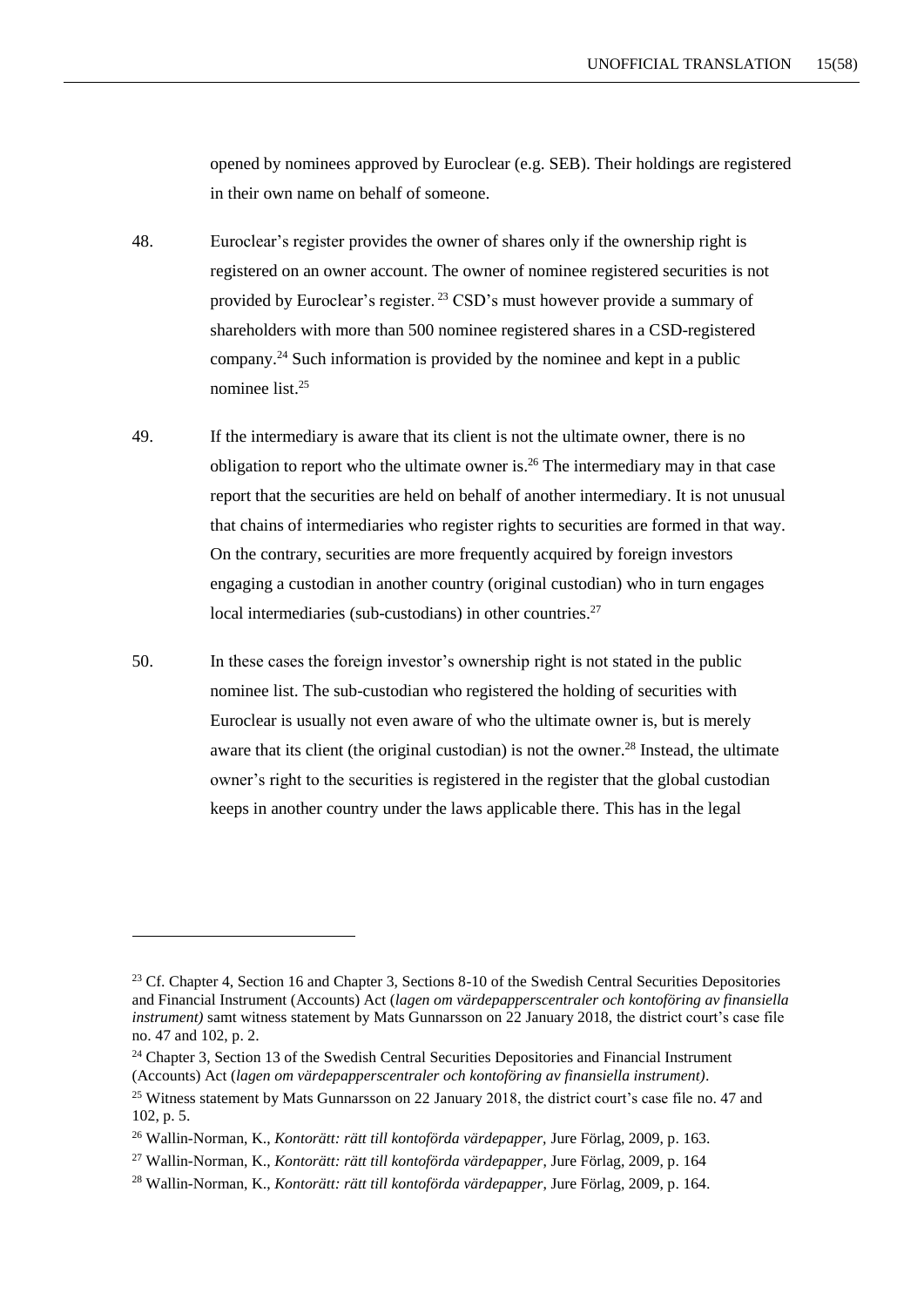literature been referred to as a "*foreign ownership*", which is governed by foreign law as further elaborated on in Chapter E.3.<sup>29</sup>

- 51. The holding system for securities described above has in an international contexts been called indirect holding system. In such a system, the ultimate owner's rights to the securities are not provided by any other intermediary but the original custodian of the securities. Instead, the system can be described as consisting of links between the investor, the original custodian, sub-custodians and the CSD, where each link has an account provider and an account holder.<sup>30</sup>
- 52. In the first link, the investor is account holder and the original custodian the account provider. In the next link, the original custodian is the account holder and the subcustodian the account provider. The rights and obligations of each account holder and account provider are only visible in the register of the account provider who is the counterparty to the account holder (the relevant account provider).
- 53. Correspondingly, seizures can only be executed against the account provider who has registered the rights of the debtor, and not with any account provider in another link of the chain. This means that a deposit with a sub-custodian only can be seized for the debt of the sub-custodian's client.
- 54. The international community has made efforts to prohibit seizure against anyone else than the account provider having registered the account holder's right (prohibition of upper-tier attachment).<sup>31</sup> Such prohibition was included in UNIDROIT Convention of Substantive Rules regarding Intermediated Securities of 2009 and for a while the EU Commission has been working to ensure that the member states' national law prohibits such seizure.
- *55.* The prohibition is justified, *inter alia,* by one obtaining a security for a claim in the form of a pledge to securities must be able to rely on the pledge. If seizure would be allowed against another account holder then the one who has registered the debtor's security rights, the value of creditors' pledge risk to erode. Prohibition against

<sup>29</sup> Wallin-Norman, K., *Kontorätt: rätt till kontoförda värdepapper*, Jure Förlag, 2009, p. 164.

<sup>30</sup> Cf. Wallin-Norman, K., *Kontorätt: rätt till kontoförda värdepapper*, Jure Förlag, 2009, p. 301.

<sup>&</sup>lt;sup>31</sup> See e.g. the European Commission's Consultation document of the services of the directorate-general internal market and services, DG Markt G2 MET/OT/acg D(2010) 768690, p. 21 and UNIDROIT Convention on Substantive Rules for Intermediated Securities, Article 22.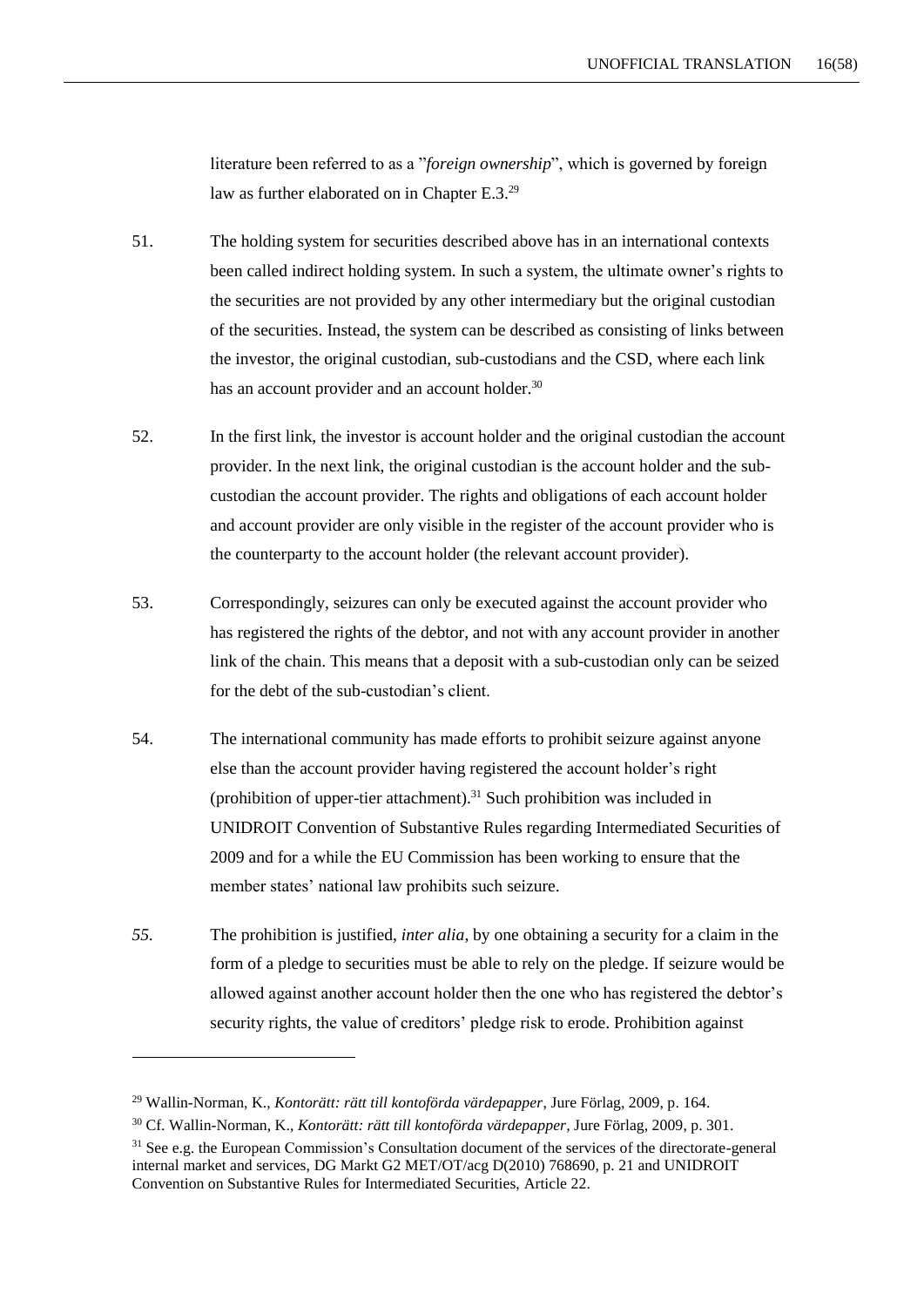seizure against others than the debtor's account provider thereby aims to establish legal certainty, efficiency and ensure that investors can freely exercise rights to securities.<sup>32</sup>

*56.* However, in holding systems such as the Swedish, a prohibition against seizure of securities against another than the debtor's account provider is considered already following by law.<sup>33</sup> Seizing an investor's assets with someone else then the relevant account holder may in such systems only take place if the investor would have had such rights directly against that account provider.<sup>34</sup> Where there are links of investors, original custodians and sub-custodians, seizure can only be taken against the original custodian for the investor's debts.

#### **E.3 Applicable law**

- 57. The international private law's principle outset is that the property law aspects should be assessed under the law of the country where the property was located when the right in question arise (the *lex rei sitae* principle).<sup>35</sup> This principle is considered applicable to both immovable and movable property and is thus applicable also to securities and claims.
- 58. Under the *lex rei sitae* principle, property law aspects of transactions of physical securities are determined by the law in the country where the security was physically located when the transaction was carried out. When it comes to dematerialised securities held through registrations in a chain of account providers in different countries, multiple jurisdictions may be affected by the same transactions. The *lex rei sitae* principle is then insufficient, why the principle has evolved through specific choice of law provisions for financial instruments.<sup>36</sup>

<sup>&</sup>lt;sup>32</sup> See the European Commission's Consultation document of the services of the directorate-general internal market and services, DG Markt G2 MET/OT/acg D(2010) 768690, p. 22.

<sup>&</sup>lt;sup>33</sup> Cf. Chapter 6 Section 1 § of the Swedish Central Securities Depositories and Financial Instrument (Accounts) Act.(*lagen om värdepapperscentraler och kontoföring av finansiella instrument*) and the European Commission's Consultation document of the services of the directorate-general internal market and services, DG Markt G2 MET/OT/acg D(2010) 768690, p. 21.

<sup>&</sup>lt;sup>34</sup> Cf. Europeiska kommissionens EU Clearing and Settlement, Legal Certainty Group, Ouestionnaire, Horizontal answers, MARKT/G2/MNCT D(2005), p. 318-329.

<sup>35</sup> Government bill no. 1999/2000:18, p. 41.

<sup>36</sup> Wallin-Norman, K., *Kontorätt: rätt till kontoförda värdepapper*, Jure Förlag, 2009, p. 298.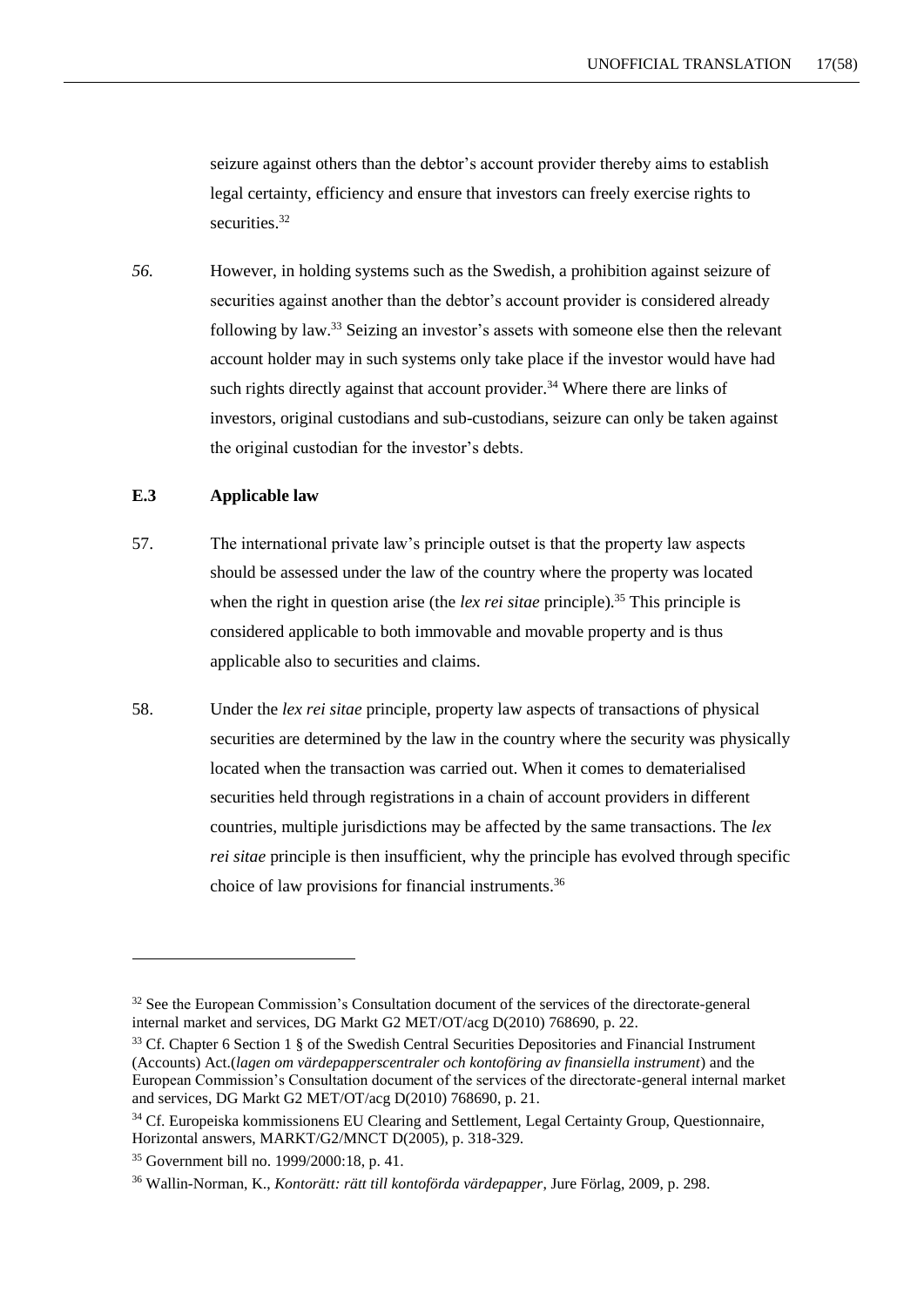- 59. The EU has adopted conflict of law rules on property law aspects of dispositions of financial instruments in Article 9.2 in the European Parliament and Council Directive 98/26/EC on settlement finality in payment and securities settlement systems (the "**Settlement Finality Directive**"), Article 24 of Directive 2001/24/EC of 4 April 2001 on the reorganisation and winding up of credit institutions (the "**Winding Up Directive**") and Article 9 of Directive 2002/47/EC on financial collateral arrangements (the "**Financial Collateral Directive**").
- 60. The method applied for conflict of laws in the mentioned directives is expressed in different ways but ought to have the same meaning: the applicable law is the law in the country where the account holder's rights to the securities are registered.<sup>37</sup>
- 61. Article 9.2 of the Finality Directive has been implemented in Swedish law through Chapter 5, Section 3 of the Swedish Act on Trade with Financial Instruments. The rule in Chapter 5, Section 3 of the Act on Trade with Financial Instruments implies that the legal consequences in relation to others then the parties of a transfer, pledge or other disposition of financial instruments, when the acquirer's right to the instrument has been registered by law, shall be determined be the law in the country where the register is kept.
- 62. The *travaux préparatoires* clarify that the rule is applicable not only to registrations explicitly required by law, but also registrations carried out under generally accepted legal principles.<sup>38</sup> The legislator stated the following on the meaning of the rule.

"Enligt paragrafen skall, när förvärvarens rätt till de finansiella instrumenten har registrerats enligt lag, lagen i det land där registret förs tillämpas beträffande rättsverkningarna i förhållande till andra än parterna. Med förvärvaren avses således den som förvärvat den rätt som förfogandet avser, t.ex. äganderätt, panträtt eller annan särskild rätt. Registreringen skall avse rätten till de finansiella instrumenten." 39

63. The conflict of law rule set out in Chapter 5, Section 3 of Act on Trade with Financial Instruments entails that the property law aspects of an acquirer's disposition shall be determined by the law in the country where the rights to the

<sup>37</sup> Cf. COM (2018) 89 final and Wallin-Norman, K., *Kontorätt: rätt till kontoförda värdepapper*, Jure Förlag, 2009, p. 300.

<sup>38</sup> Government bill no. 1999/2000:18 p. 111.

<sup>39</sup> Government bill no. 1999/2000:18 p. 110.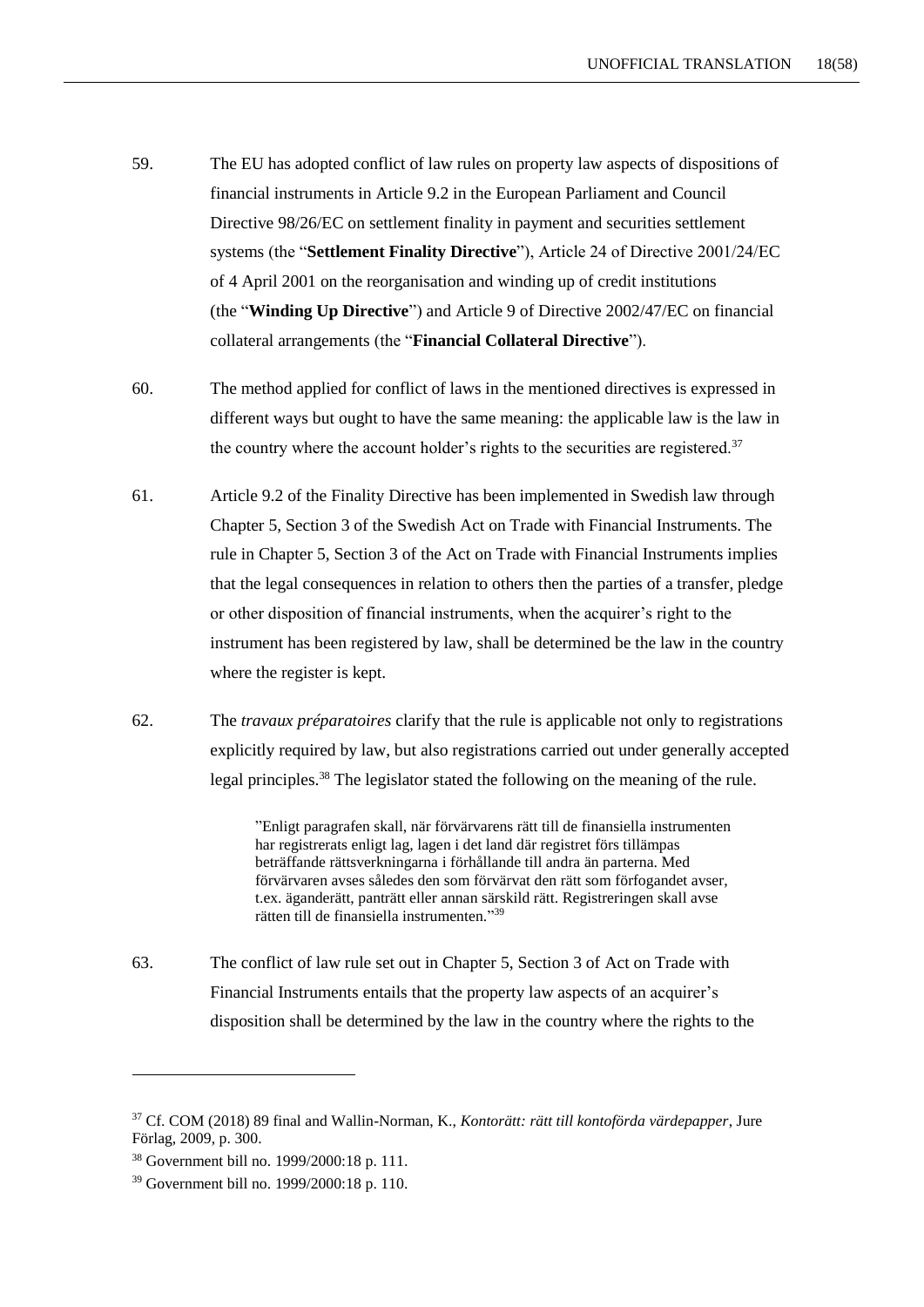disposition are registered. The rule is not limited registers with constitutive character but also register with evidentiary value.<sup>40</sup>

- 64. However, when rights to securities are registered by a chain of intermediaries, multiple registers in several different countries may fulfil the prerequisites of the mentioned conflict of law rule. The conflict of law rule should then be interpreted on basis of the fact that it and the mentioned directives originate from the Place of the Relevant Intermediary Approach (the "**PRIMA principle**"). Under the PRIMA principle, property law aspects of an investor's rights to dematerialised securities, which are held by an intermediary in its own name but on behalf of the investor, be determined under the law of the intermediary of the investor's account, where the investor's right to securities have been registered. <sup>41</sup> The PRIMA principle has been advocated in legal literature, *inter alia,* for simplifying choices of law and establishing legal certainty for both investors as well as intermediaries and pledge holders.<sup>42</sup>
- 65. When securities are acquired through a chain of intermediaries as described in section 49-52, the choice of law rule in Chapter 5, Section 3 of Act on Trade with Financial Instruments should be applied as follows. The investor's rights to the securities are determined under the law in the country where the original custodian keeps its register. The original custodian's rights to the securities are determined by the law in the country where the sub custodian keeps its register. The sub-custodian's rights to securities on nominee accounts are determined by the law in the country where the nominee register is kept.
- 66. In these cases the SEA have seized claims on securities and thereto pertaining funds registered on accounts with SEB for Kazakhstan's debt. SEB:s registers provides that the accounts belong to BNY Mellon. In turn, BNY Mellon has registered the security deposit holding on the National Bank's account in BNY Mellon's register.
- 67. Under the conflict of law rule in Chapter 5, Section 3 of Act on Trade with Financial Instruments, Swedish law should thus be applied to BNY Mellon's disposal of the

<sup>40</sup> Cf. Government bill no. 2004/05:30, p. 92.

<sup>&</sup>lt;sup>41</sup> Explanatory report on the Hague Convention of the Law Applicable to Certain Rights in Respect of Securities held with an Intermediary, 2 ed., p. 19.

<sup>&</sup>lt;sup>42</sup> Afrell, L. och Bogdan, M., JT 2001/02, p. 517 and Millqvist, G., JT 2002/03, p. 855.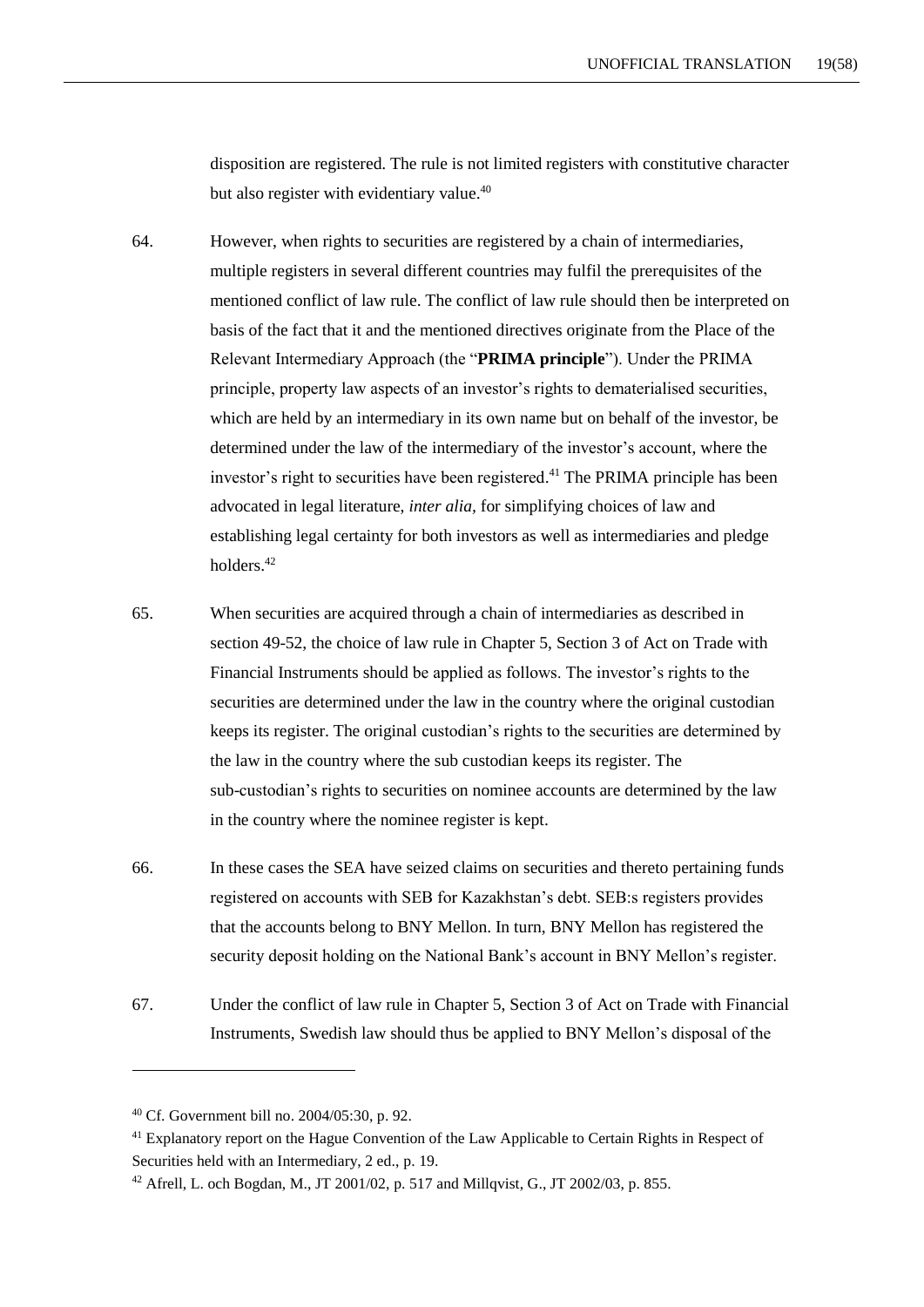accounts with SEB and English law on the National Bank's disposal of the accounts with BNY Mellon. Kazakhstan does not have a security account or any securities, why Chapter 5, Section 3 of Act on Trade with Financial Instruments is not applicable. Any claim against the National Bank belonging to Kazakhstan should thus under international private law principles be determined under Kazakh law.<sup>43</sup>

- 68. As described in chapter E.2, seizure can only be taken against the account provider that has registered the debtor's rights to the securities, why multiple countries' legislation should as a main rule not have to be applied in parallel to determine if the seized assets belong to the debtor. However, in these cases the SEA have nevertheless seized assets on BNY Mellon's account with SEB for Kazakhstan's debt.
- 69. If the Court of Appeal finds that accounts belonging to a third party can be seized on basis of rights granted the debtor under another register, which they cannot, should the law in the country where that register is kept be applied to the property law aspects of the registration in that register. That entails the following. The issue of whether the National Bank's right to the account with BNY Mellon provides for seizure on BNY Mellon's account with SEB for Kazakhstan's debt is determined by English law. The issue of whether Kazakhstan's claim against the National Bank provides for seizure at BNY Mellon's accounts with SEB for Kazakhstan's debt is determined by Kazakh law.
- 70. If the Court of Appeal finds it possible to seize rights at another account provider than the one having registered the debtor's rights to the securities must thus Swedish, English and Kazakh law be applied to the rights in the respective link of account provider and account holder. Such approach to rights between account holders and account providers implies both application issues and lacking foreseeability and have, *inter alia*, against that background been criticised in the legal literature.<sup>44</sup>

<sup>43</sup> Cf. Bogdan. M, *Svensk internationell privat- och processrätt*, 8 ed., Norstedts Juridik 2014, p. 277.

<sup>44</sup> See, *inter alia,* Wallin-Norman, K., *Kontorätt: rätt till kontoförda värdepapper*, Jure Förlag, 2009,

p. 301, Afrell, L. and Bogdan, M., JT 2001/02, p. 517 and Hanqvist D., JT 2003/04 no 2, p. 456.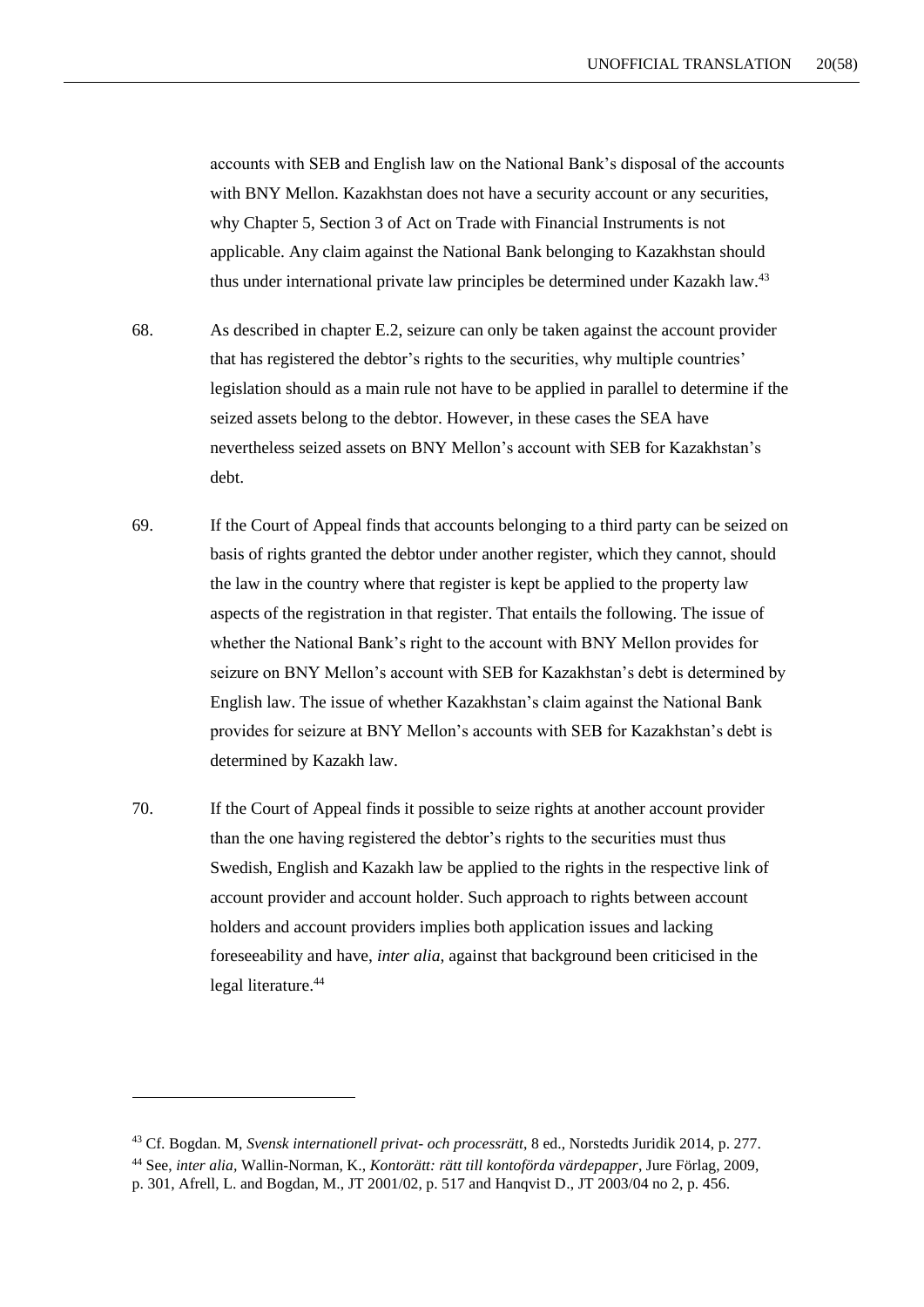#### **E.4 Summary**

- 71. The Swedish holding system for dematerialised financial instruments allow for securities to be nominee registered without the underlying investor's right being registered on either the nominee account nor the security deposit with the nominee. When securities are invested through chains of custodians, the investor's right to the securities is normally only registered with the custodian that the investor has a contractual relationship with. As a result, seizure of securities for the investor's debt can only be taken against the custodian who has registered the investor's rights, and not against any custodian at a later stage.
- 72. In the present cases, that entails that the Court of Appeal must determine if Kazakhstan is account holder in relation to SEB or otherwise could claim such rights against SEB. If the answer to that question is no, the attachment decisions must be lifted.
- 73. If the Court of Appeal would deem it possible to attach a custodian's rights for an investor's debt – which it is not – the law in the country where the investor's rights are registered be applies on the property law aspects of the registration in that register.

# **F. The property does not belong to Kazakhstan**

#### **F.1 Introduction**

- 74. In this chapter, Kazakhstan refers to chapter III in the National Bank's submission of 11 October 2019 and joins in what the National Bank has stated there. What it stated in this chapter is intended to reflect the National Bank's submission in the mentioned chapter. No difference in fact is intended.
- 75. The appealed cases concern seizure of assets registered on BNY Mellon's account with SEB. The assets consists of rights to securities and cash. The cash pertain to the securities and the same facts and legal reasoning are therefore asserted as to all the seized property.
- 76. Under Chapter 4, Section 17 of the Enforcement Code, movable property may be seized if it has been established that the property belongs to the debtor. That it must be established that Kazakhstan owns the seized property is a high evidentiary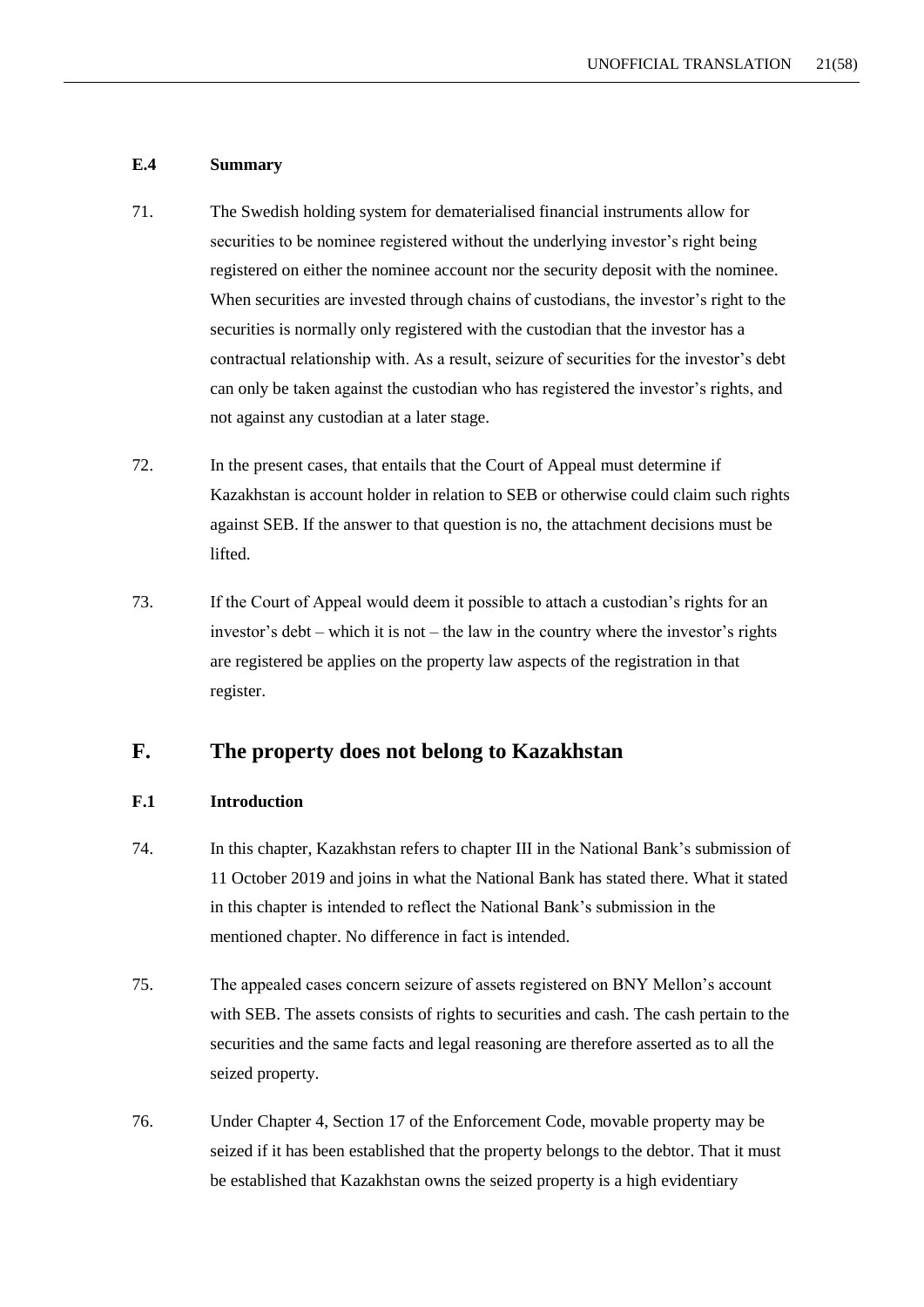requirement that can be equated with that it in a convincing manner must be established that Kazakhstan owns the property.<sup>45</sup>

#### **F.2 Kazakhstan does not hold any rights to the SEB accounts**

- 77. For seizure on the SEB accounts to be allowed for Kazakhstan's debt must in accordance with what is described in section E.2 Kazakhstan be deemed account holder or otherwise have such rights against SEB (cf. para. 56 with reference to footnote 32).
- 78. It is undisputed that the accounts with SEB which have been seized are registered on and belongs to BNY Mellon.<sup>46</sup> In turn, BNY Mellon manages the accounts on their customer's behalf.<sup>47</sup> SEB har no insight as to who BNY Mellon's underlying customer is.<sup>48</sup> In the witness testimony at the hearing in Nacka District Court, Catharina Buresten, head of risk management, investor services at SEB, stated that SEB only take instructions from BNY Mellon concerning BNY Mellon's accounts.
- 79. In her testimony, Catharina Buresten also stated that the account description that BNY Mellon asked SEB to add to the security deposit in SEB:s register, which refers to the Ministry of Finance of Kazakhstan and which has been reported to Euroclear's public nominee register as described in para. 49, has not resulted in Kazakhstan acquiring any rights in relation to BNY Mellon's security deposit or otherwise against SEB.<sup>49</sup>
- 80. The evidence which the SEA and Nacka District Court assert have proven that BNY Mellon's accounts with SEB belong to Kazakhstan does not prove that Kazakhstan

<sup>45</sup> See Gregow, T., *Beviskrav i fråga om anspråk på äganderätt i rättegång och i utsökningsmål*, i Höglund, O. m.fl. (red), Festskrift till Lars Welamson, 1988, p. 213.

<sup>46</sup> See also SEB Statement of Securities, the districts court's case file no. 39.

<sup>&</sup>lt;sup>47</sup> E-mail from SEB to the SEA of 29 August 2017, the districts court's case file no. 48 and 104.

<sup>48</sup> E-mail from SEB to the SEA of 25 August 2017, the districts court's case file no. 103, e-mail from SEB to the SEA of 29 August 2017, the districts court's case file no. 48 and 104 and e-mail from SEB to Frank Advokatbyrå of 29 September 2017, the districts court's case file no. 49 and SEB's statement of 10 April 2018 to NBK's counsel, the districts court's case file no. 180.

<sup>&</sup>lt;sup>49</sup> The reference to Kazakhstan is made in SEB Statement of Securities, the districts court's case file no. 39 and e.g. in the excerpt of the public nominee register regarding the shareholders in Svenska Handelsbanken (publ), the districts court's case file no. 40.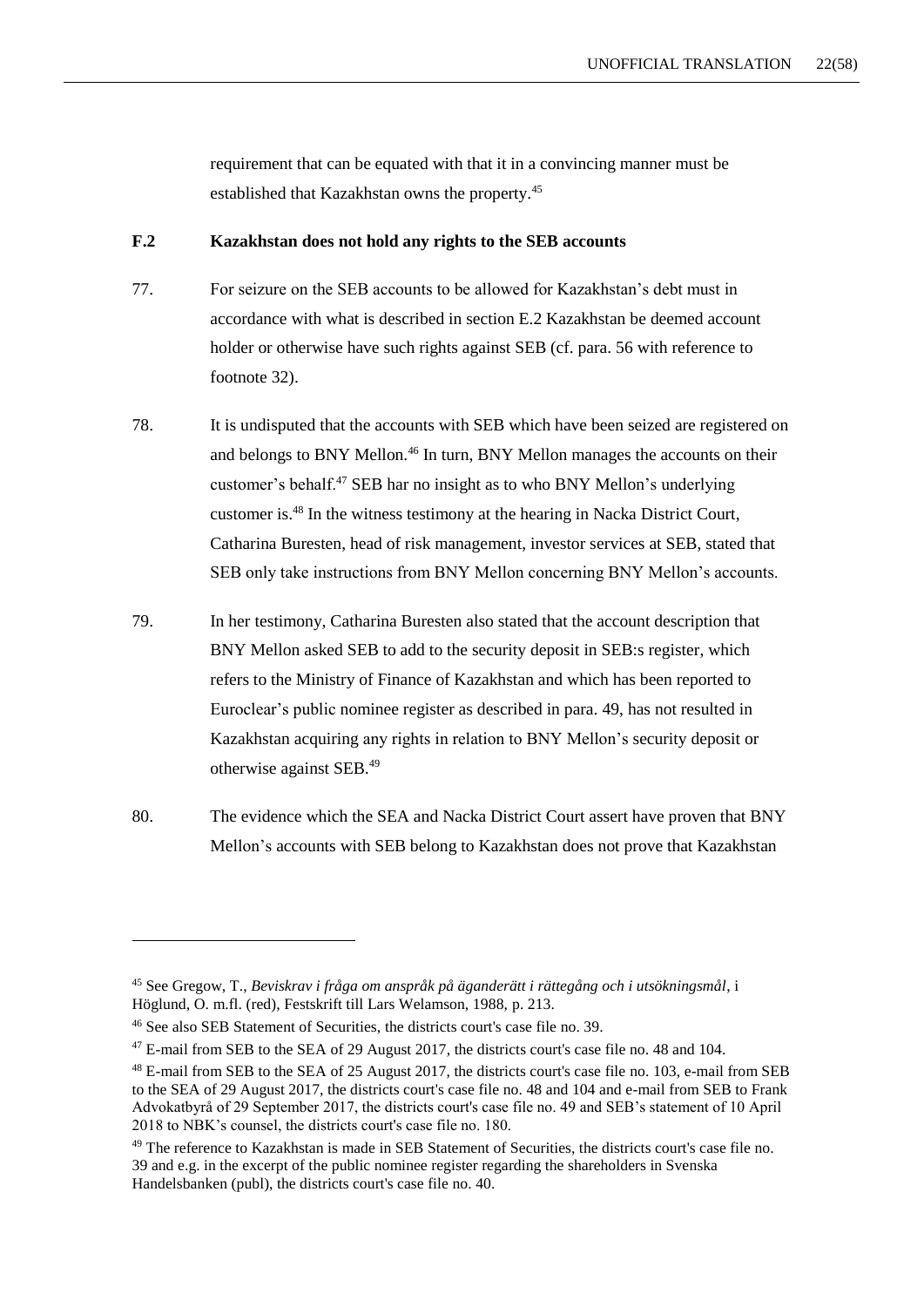is account holder in relation to SEB or otherwise could have claimed any rights against SEB. The attached assets does therefore not belong to Kazakhstan.

- 81. Even if the Court of Appeal would consider that a right to the securities and funds registered on BNY Mellon's accounts with SEB derives from Kazakhstan, Kazakhstan does not have an ownership right as the identity of the funds have been lost by mixture with BNY Mellon's own funds on the omnibus account.<sup>50</sup>
- 82. BNY Mellon's security deposit and cash account with SEB can therefore not be considered belonging to Kazakhstan under Chapter 4, Section 17 of the Enforcement Code.

### **F.3 Kazakhstan does not have any rights to the securities registered abroad**

- 83. As described above, seizure of assets is not allowed against any other account provider than the one that the debtor can claim its rights against. Even if the Court of Appeal would deem it possible, there is no support for Kazakhstan being able to claim any rights against neither SEB, BNY Mellon nor the National Bank as to the Swedish CSD-shares registered on BNY Mellon security deposit with SEB.
- 84. As also described in chapter F.2, the rights to the accounts with SEB belong to BNY Mellon and not Kazakhstan.
- 85. In turn, BNY Mellon has registered the rights pertaining to the shares in Swedish CSD-registered companies on accounts with BNY Mellon. BNY Mellon has its registration business in England. England law should thus be applied on the issue of whether the accounts with BNY Mellon belong to Kazakhstan.<sup>51</sup>
- 86. As described in section D.4, BNY Mellon has entered into GCA with the National Bank. Under GCA, BNY Mellon shall open accounts at BNY Mellon and carry out the investment decisions by the National Bank and asset managers appointed by the National Bank.

<sup>50</sup> Cf. NJA 2009 p. 500.

 $51$  See section 67–69.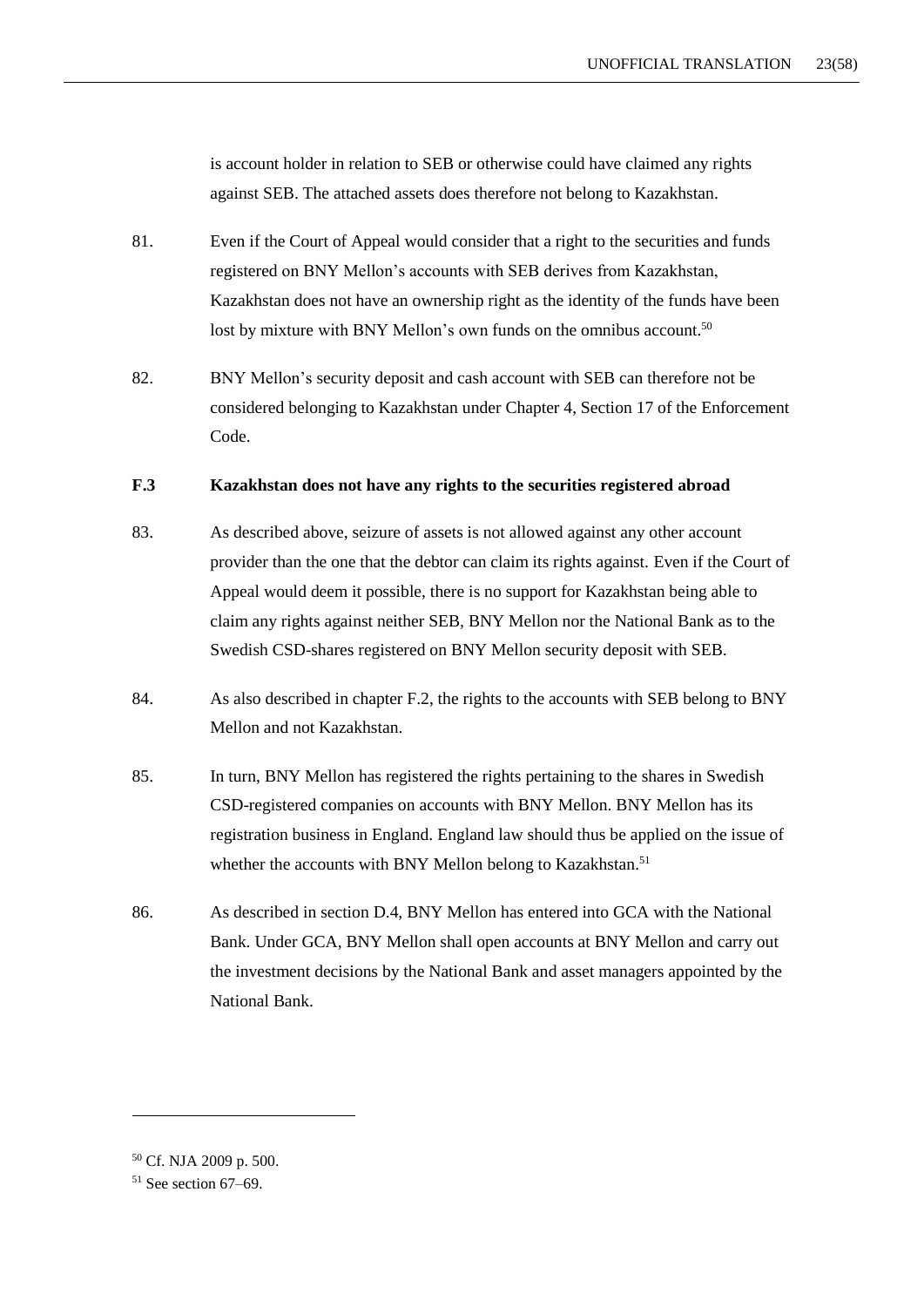- 87. BNY Mellon has in turn entered into agreement with SEB as sub-custodian to carry out the acquisitions of rights to shares in Swedish CSD-registered companies for its own and its customers' behalf.<sup>52</sup>
- 88. The security deposit with SEB which was seized is held by BNY Mellon under GCA.<sup>53</sup> Under GCA, BNY Mellon is to register the rights to securities that BNY Mellons acquires as belonging to the National Bank. This is expressed in GCA as follows.

"The ownership of Securities in the Account shall be clearly recorded on Boston Safe's [(BNY Mellon's)] books as belonging to the Client [(the National Bank)], and, to the extent Securities are physically held in the Securities Account, such Securities shall also be physically segregated from the general assets of Boston Safe [BNY Mellon]." <sup>54</sup> (Our emphasis.)

- 89. In letter of 13 October 2017 to Frank Advokatbyrå, BNY Mellon confirms that the bank has registered the National Bank as owner of the rights to the shares in the Swedish CSD-registered companies acquired by SEB.<sup>55</sup> That the rights to the shares in Swedish CSD-registered companies acquired under GCA are registered on accounts belonging to the National Bank is also evident from the account statements from BNY Mellon and the witness statement of Aliya Moldabekova, director of monetary operations department at the National Bank.<sup>56</sup>
- 90. In the letter to Frank Advokatbyrå, BNY Mellon also confirms that BNY Mellon (i) only accept instructions under GCA from the National Bank, (ii) does not have any contractual relationship with Kazakhstan as regards the security deposit with SEB, and (iii) does not accept any instructions from Kazakhstan as regards the security deposit with SEB.<sup>57</sup>

<sup>52</sup> Letter from BNY Mellon to Frank Advokatbyrå of 13 October 2017, the districts court's case file no. 38 and 78.

<sup>53</sup> Letter from BNY Mellon to Frank Advokatbyrå of 13 October 2017, the districts court's case file no. 38 and 78.

<sup>54</sup> Global Custody Agreement, 24 December 2001, the districts court's case file no. 134, Article 5(b).

<sup>&</sup>lt;sup>55</sup> Letter from BNY Mellon to Frank Advokatbyrå of 13 October 2017, the districts court's case file no. 38 and 78.

<sup>56</sup> Account statements from BNY Mellon, the districts court's case file no. 65 and 88 and witness statement from Aliya Moldabekova on 22 May 2018, the districts court's case file no. 57 and 77.

<sup>57</sup> Letter from BNY Mellon to Frank Advokatbyrå of 13 October 2017, the districts court's case file no. 38 and 78. Cf. Global Custody Agreement, 24 December 2001, the districts court's case file no. 134, Article 4(a).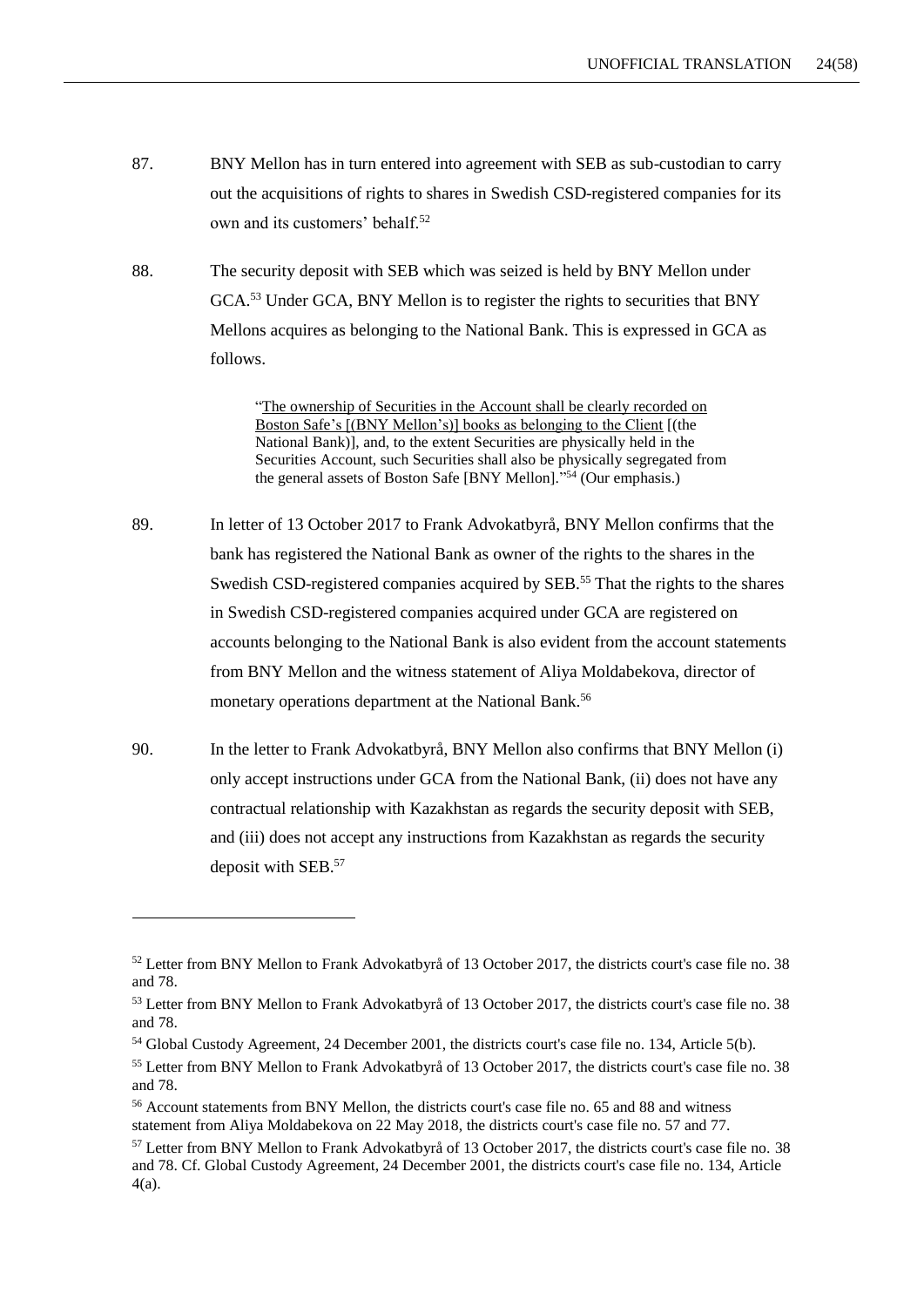- 91. Kazakhstan is thus not the account holder concerning the accounts with BNY Mellon where the rights to the securities acquired under GCA are registered. Neither can Kazakhstan claim any rights against BNY Mellon. These rights belong solely to the National Bank.<sup>58</sup>
- 92. On basis of the above can neither the account with BNY Mellon where the ownership right to securities acquired by SEB is registered be deemed belonging to Kazakhstan under Chapter 4, Section 17 of the Enforcement Code. All rights to the securities that BNY Mellon have instructed SEB to acquire under GCA instead belong to the National Bank.
- 93. That conclusion reached also the English High Court in the AIG case between AIG Capital Partners, Inc and CJSC Tema Real Estate Company on one side and Kazakhstan, the National Bank ABN AMRO Mellon Global Securities Services B.V. (now BNY Mellon) and ABN AMRO Bank N.V. Ltd on the other side. One of the issues in that case was whether assets registered on the National Bank's account with BNY Mellon under GCA could be seized for Kazakhstan's debt. High Court held that Kazakhstan under GCA and English law could not be deemed having any claim against BNY Mellon that could be seized for Kazakhstan's debt.<sup>59</sup>
- 94. On basis of the above, it is established that the rights to the securities registered on the National Bank's account with BNY Mellon cannot be seized for Kazakhstan's debt.
- 95. Neither does Kazakhstan have any ownership right as to the securities registered with, or other claim against, the National Bank which allows for seizure on BNY Mellon's accounts with SEB. The same goes for the funds transferred by Kazakhstan to the National Bank for trust management within the National Fund. Article 1.1 of the National Fund Agreement sets out that funds transferred to the National Bank as part of the National Fund are held in trust. Of that trust, the

<sup>58</sup> Global Custody Agreement, 24 December 2001, the districts court's case file no. 134, Article 5(b), letter from BNY Mellon to Frank Advokatbyrå of 13 October 2017, the districts court's case file no. 38 and 78 and witness statement of Aliya Moldabekova on 22 May 2018, the districts court's case file no. 57 and 77.

<sup>59</sup> The High Court of Justice judgment of 20 October 2005 in the case between AIG Capital Partners et al and Kazakhstan and The National Bank, the districts court's case file no. 24 and 69.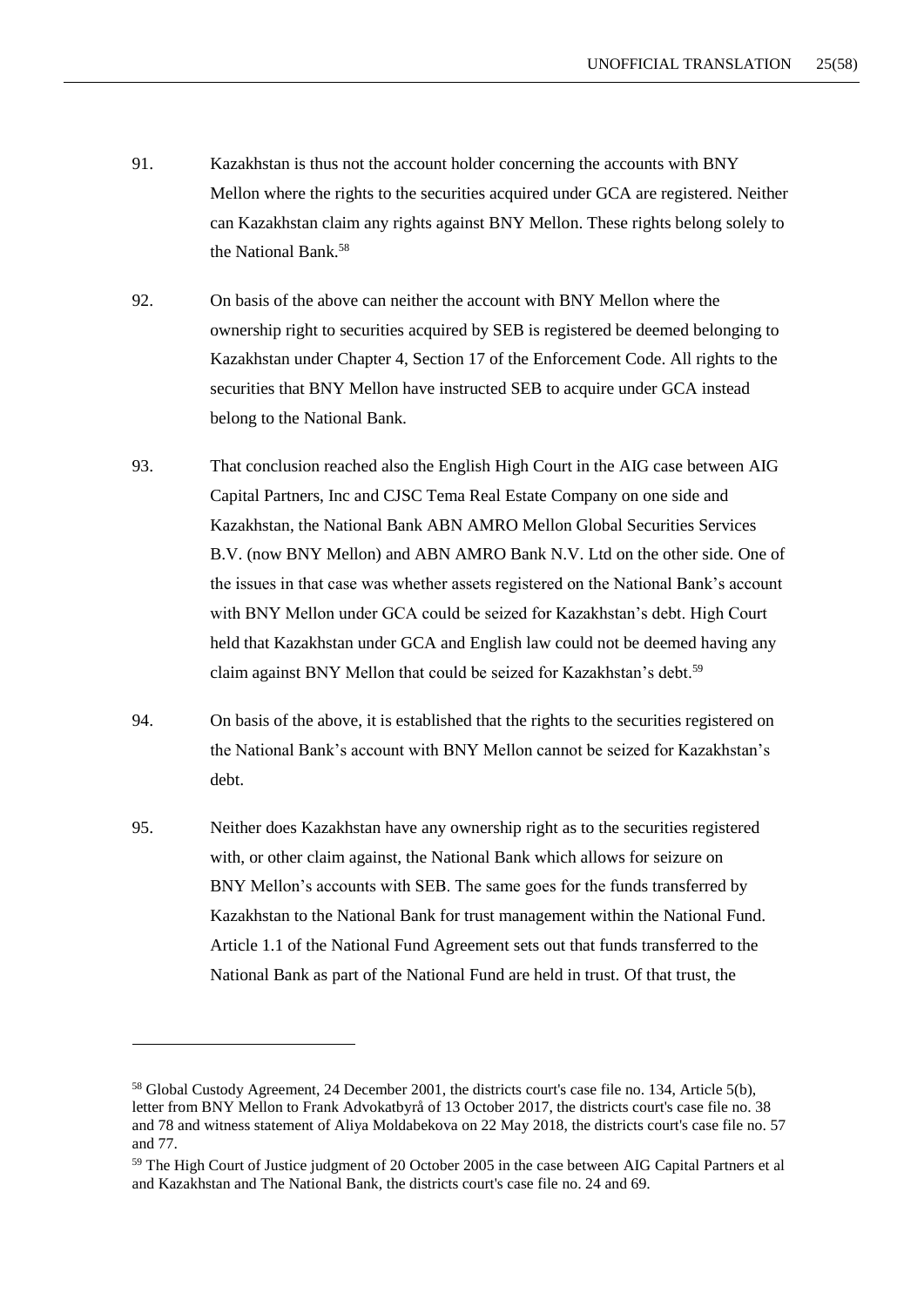National Bank is trustee and Kazakhstan trustor. As described in section 67, this relationship is governed by Kazakh law.

*96.* Under Article 885 of Kazakhstan's civil code, assets transferred to a trust are "*held, and accounted for, by the trustee in his own name, and are no longer within the control of the trustor or his creditors*". <sup>60</sup> The person creating and transferring assets to a trust, i.e. the trustor, thus loses the control over the assets and these cannot be claimed by the trustor's creditors. This is also set out in the commentary to Kazakhstan's civil code as follows.

> "As a general rule, the foreclosure on the debts of the founder of the property transferred by him (her) in trust, shall not be permitted. Exceptions concern bankruptcy/insolvency of the founder which is a legal entity (except for a public enterprise and an institution) and an individual entrepreneur. In case of bankruptcy/insolvency of such founders the trust management is terminated and the property shall be included to the bankruptcy assets."<sup>61</sup> (Our emphasis.)

97. All funds transferred from Kazakhstan to the National Bank to be part of the trust that forms the National Fund are thus separated from Kazakhstan's own assets and cannot be seized for Kazakhstan's debts under Kazakh law.<sup>62</sup> Kazakhstan only has a contingent claim against the National Bank for money in the local currency *tenge*. Kazakhstan has no ownership rights to the funds and rights registered with the National Bank or on accounts with external custodians belonging to the National Bank. Under Kazakh law can thus neither the National Bank's accounts with BNY Mellon nor BNY Mellons accounts with SEB be seized for Kazakhstan's debt.

#### **F.4 Summary**

-

98. The SEA have seized claims on funds and assets registered on a security deposit and cash accounts with SEB. SEB's register sets out that the accounts belongs to BNY Mellon. In turn, BNY Mellon holds the rights on behalf of its customer the National Bank and has registered the National Bank's right on accounts with

 $60$  Expert opinion from the professors Suleimenov and Mukasheva on 28 February 2018, the districts court's case file no. 30 and 82, items 19–20.

 $<sup>61</sup>$  Expert opinion from the professors Suleimenov and Mukasheva on 28 February 2018, the districts</sup> court's case file no. 30 and 82, item 21. It should be noted that the commentary to Kazakhstan's civil code was, among others, drafted by professor Maidan Suleimenov (executive editor of the commentary).  $62$  Expert opinion from the professors Suleimenov and Mukasheva on 28 February 2018, the districts court's case file no. 30 and 82, item 22.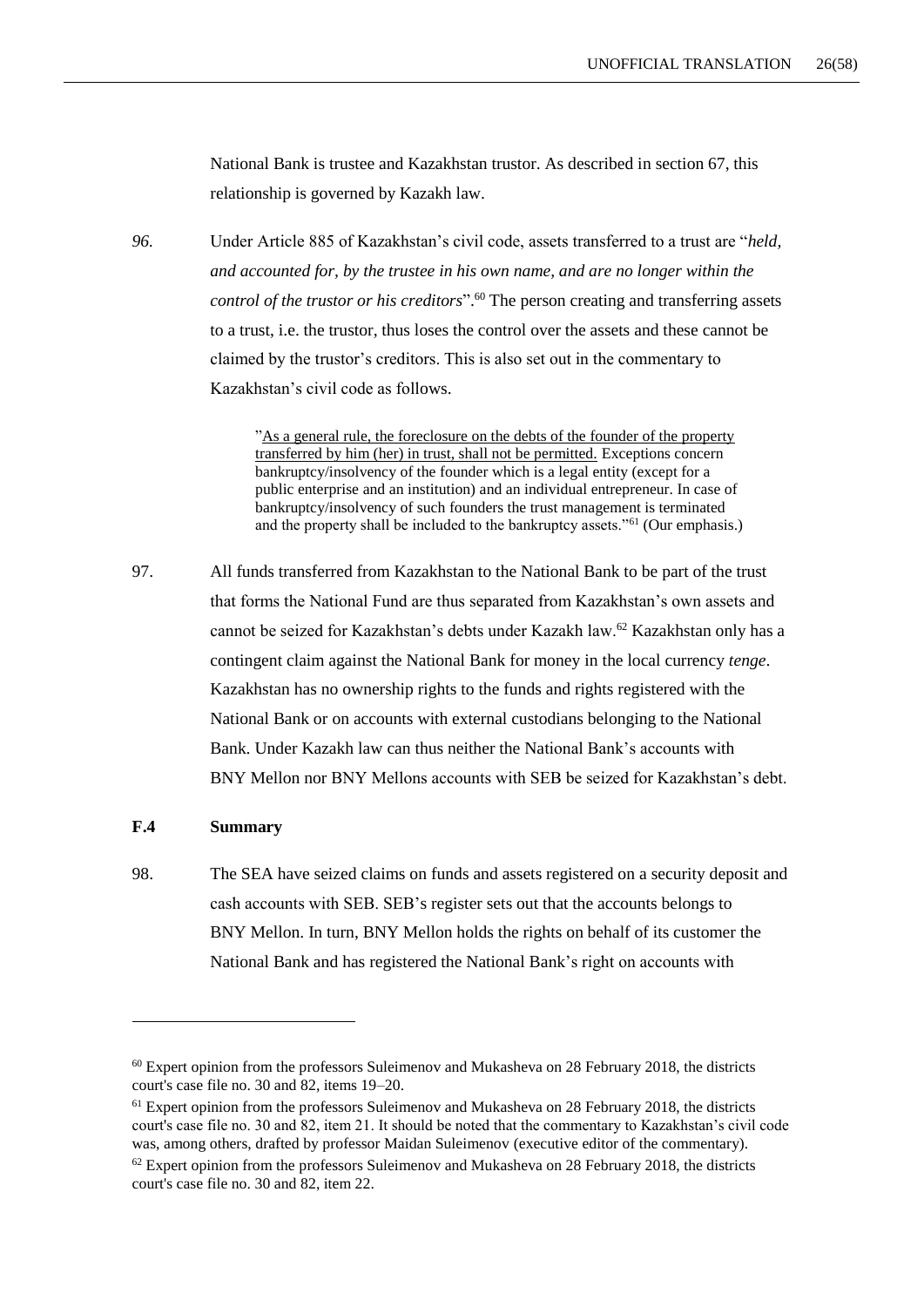BNY Mellon belonging to the National Bank. Kazakhstan does not have any ownership rights as to the accounts with neither SEB nor BNY Mellon. GCA sets out that the rights to the accounts with BNY Mellon belongs to the National Bank. BNY Mellon has reported that it is the National Bank and not Kazakhstan that is the owner of the rights that BNY Mellon has registered in its register as to securities in Swedish CSD-registered companies.

- 99. As a main rule, securities can only be seized at the account provider which has registered the debtor's rights to the securities. Hence, seizure cannot be made against a custodian which the debtor cannot claim any rights against. The accounts with SEB can thus not be seized for Kazakhstan's debt. Neither does Kazakhstan have any rights to the accounts with SEB under foreign law.
- 100. The seized assets can therefore not be deemed belonging to Kazakhstan under Chapter 4, Section 17 of the Enforcement Code. The seizure decisions must therefore be lifted.

# **G. The seized rights to the securities are not located in Sweden**

- 101. The SEA's executive authority is limited to such assets that are located in Sweden. The SEA is thus not authorised to take enforcement measures against property not located in Sweden. Such property is also protected by state immunity under Article 19(c) of the UN Convention, as enforcement against state property can only be taken against property located within the territory of the forum state.<sup>63</sup>
- 102. The issue of where the seized rights to securities should be deemed located should be determined on basis of the general conflict of laws principle on dematerialised securities expressed in Chapter 5, Section 3 of the Act on Trade with Financial Instruments, the Settlement Finality Directive, the Winding Up Directive, Financial Collateral Directive and PRIMA and described in chapter E.3. Under that principle, securities are located in the country where the account holder's rights are registered.
- 103. As described in chapter F.2, there is no information about the underlying investor of the rights to the securities at the security deposit with SEB registered in any registers

<sup>63</sup> See further in chapter H.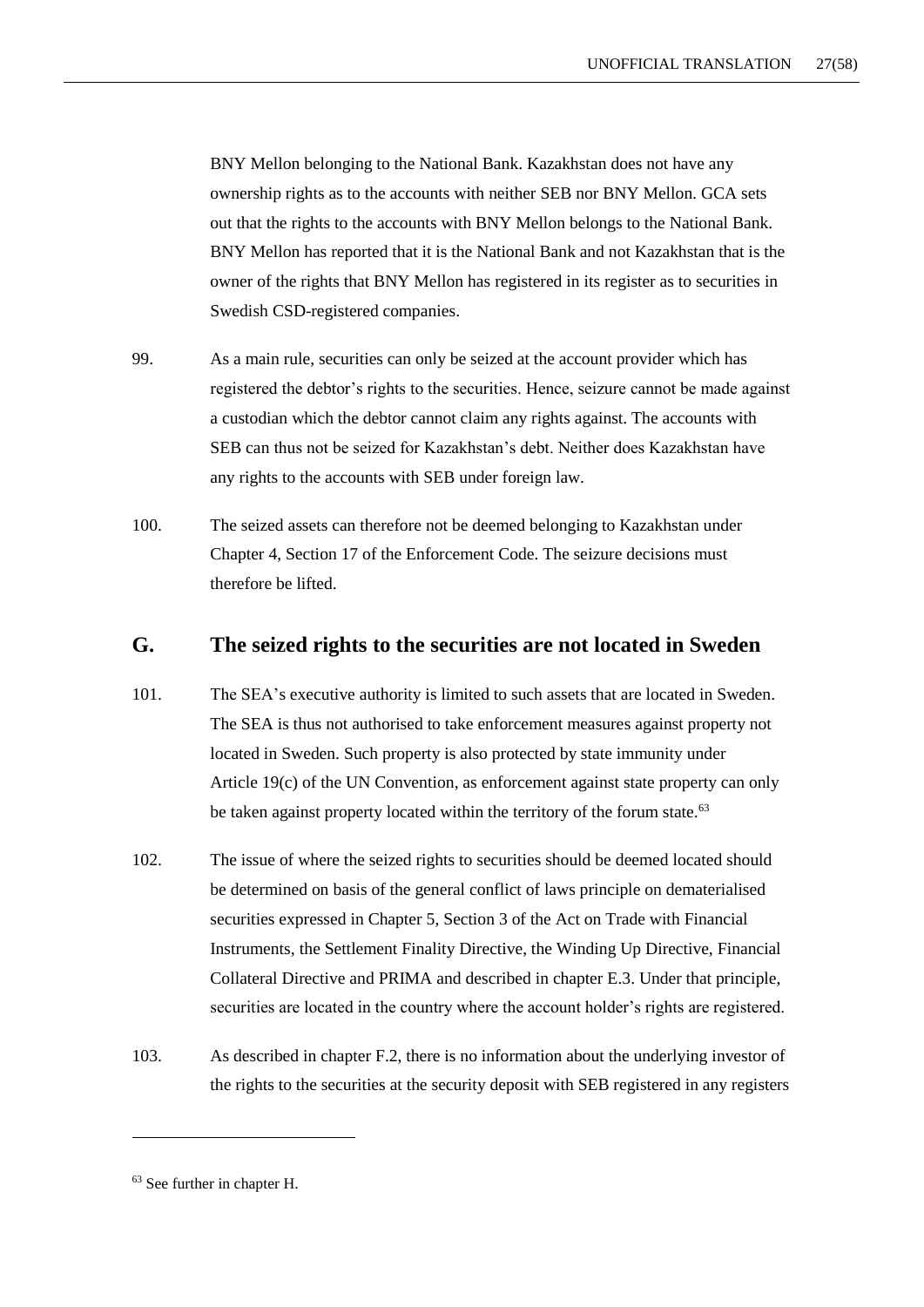in Sweden. Information about the underlying investor is registered only in BNY Mellon's register in London, which points out the National Bank as the owner of the account where the rights to the securities are registered. In literature this has been described as a "foreign ownership right" (*utländsk äganderätt*) which is determined by foreign law.<sup>64</sup> On basis of the investor's, i.e. the National Bank's, rights being registered in London, the securities acquired under GCA must be deemed located abroad.

104. If the securities are considered to belong to Kazakhstan, the seized rights were thus located abroad at the time of the seizure. The SEA was thus not authorised to take enforcement measures against the securities and the securities are under all circumstances protected by state immunity under Article 19(c) of the UN Convention. The seizure decisions should therefore be lifted as to the securities.

# **H. The property enjoys immunity from enforcement measures**

#### **H.1 Introduction**

-

105. If the Court of Appeal consider that the seized property belong to Kazakhstan under Chapter 4, Section 17 of the Enforcement Code and is located in Sweden, the property is, as described in the following chapters, nevertheless under all circumstances protected by state immunity as it has been acquired within the National Fund.

#### H.1.1 The principles expressed in Articles 19 and 21 of the Convention should be applied

- 106. The principle of sovereignty is the most fundamental principle of international law and means that all states are equal. As a result of the principle of sovereignty, states cannot exercise jurisdiction over each other. This is expressed by the principle of state immunity. State immunity may refer to either jurisdiction or enforcement. In these cases, immunity from enforcement is relevant.
- 107. The main principle under customary international law is that all state actions and all state property enjoy immunity (absolute immunity).<sup>65</sup> As states have more frequently

<sup>64</sup> Wallin-Norman, K., *Kontorätt: rätt till kontoförda värdepapper*, Jure Förlag, 2009, p. 164.

 $<sup>65</sup>$  Expert opinion from professor Pål Wrange of 20 April 2018, the districts court's case file no 95, p. 5.</sup>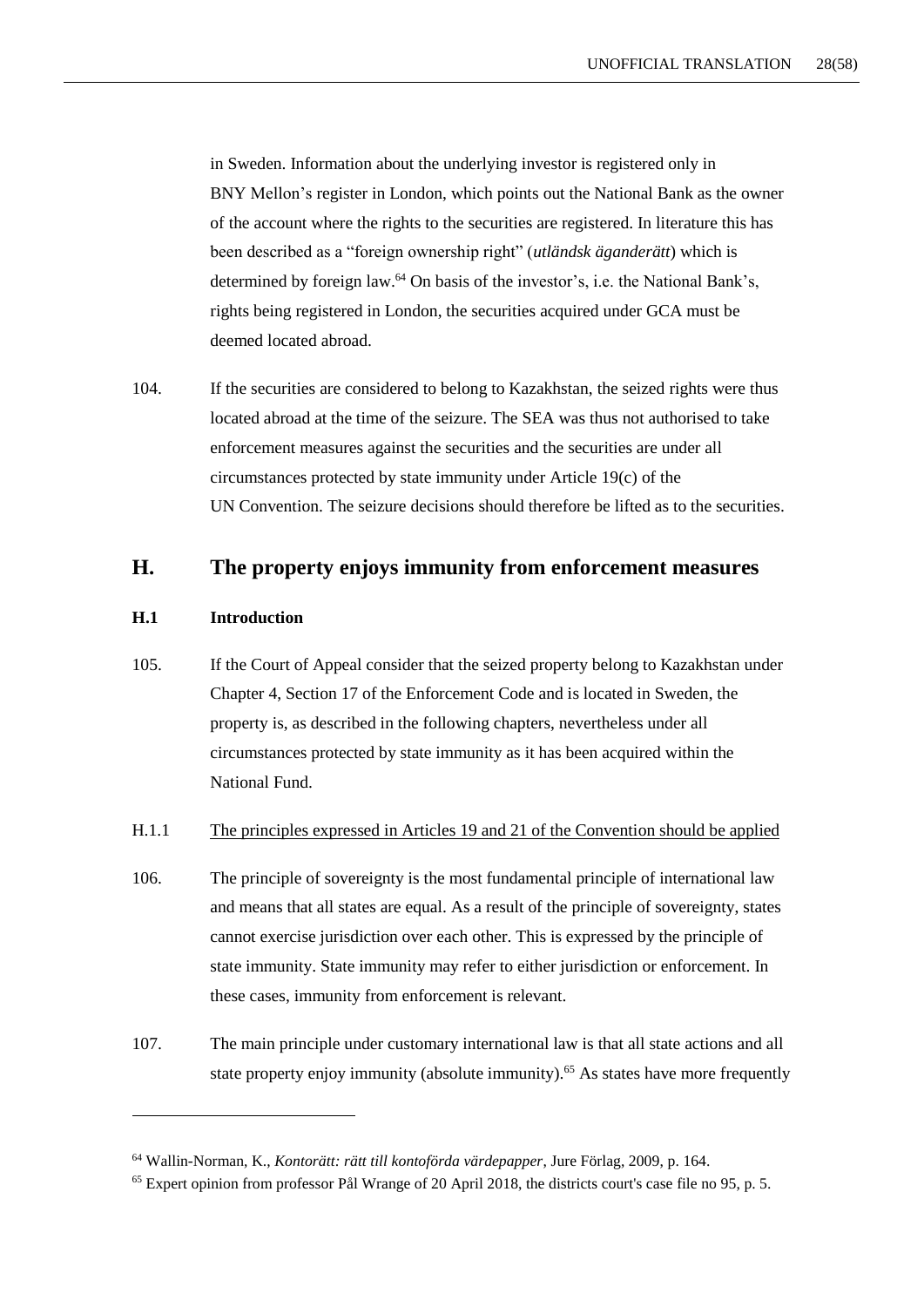become involved in commercial activities has the absolute immunity developed towards a more limited immunity in some regards (restrictive immunity). Restrictive immunity means that governmental sovereign acts enjoy absolute immunity whereas states' civil acts are not immune.

- 108. The development towards restrictive immunity has mainly taken place as to jurisdiction. State practice is not as clear concerning immunity from enforcement.<sup>66</sup> A majority of states insists on absolute immunity when it comes to enforcement measures.<sup>67</sup>
- 109. The lack of uniform state practice on restrictive immunity from enforcement measures was confirmed by the Swedish Supreme Court in NJA 2011 p. 475. The Supreme Court stated the following.

"Immunity against execution of state property is a consequence of the view that states are equal. It has been regarded a greater intrusion in a state's sovereignty to carry out measures of constraint against a state's property than to grant court jurisdiction against that state. Mutual state practice has previously been cautious not to grant a foreign state immunity against enforcement measures. A corresponding development of state practice as to immunity against jurisdiction appears not to have taken place as to immunity against enforcement. Also, there is no mutual state practice as to limitations on the immunity against enforcement."<sup>68</sup> (Our emphasis.)

- 110. The Supreme Court thus held that the more restrictive view on state immunity from jurisdiction that has developed internationally is not applicable on immunity from enforcement.
- 111. With the objective of codifying international customary law on state immunity, the General Assembly of the UN adopted the UN Convention on 4 December 2004. The UN Convention has until now been ratified by 28 states and comes into force 30 days after having been ratified by 30 states.
- 112. The UN Convention codified the principle recognised by many states that state property as a main rule enjoy immunity and only in exceptional cases can be subject

<sup>66</sup> Expert opinion from professor Said Mahmoudi of 20 April 2018, the districts court's case file no. 50 and 94, item 5 and NJA 2011 p. 475, item 9.

 $67$  Expert opinion from professor Said Mahmoudi of 20 April 2018, the districts court's case file no. 50 and 94, item 6.

<sup>68</sup> NJA 2011 p. 475, para. 9.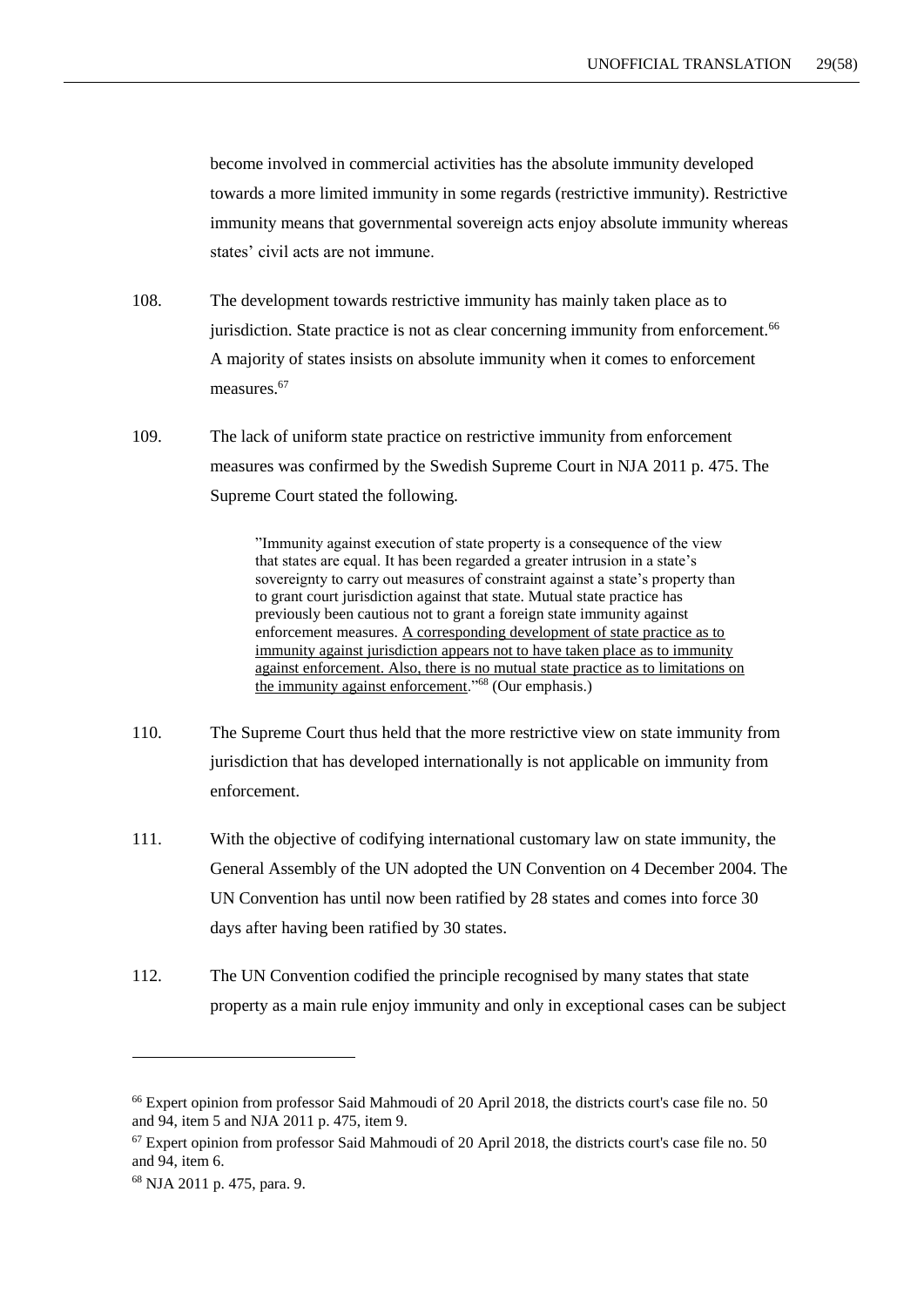to enforcement measures.<sup>69</sup> By allowing exceptions from immunity, the UN Convention must be considered to be an expression of the restrictive immunity advocated by states in the Western world. Therefore, current customary law does not allow for more extensive limitations on immunity than what is stated in the UN Convention.<sup>70</sup>

- 113. Sweden has ratified the UN Convention and incorporated in through the Swedish Act (2009:1515) on immunity for states and their property. The act comes into effect when the UN Convention does. Both the Swedish legislator and the Supreme Court have confirmed that the UN Convention, in now relevant parts, constitutes present customary law.<sup>71</sup> Hence, the UN Convention is a natural starting point for Swedish courts and authorities when determining issues on state immunity.<sup>72</sup>
- 114. In NJA 2011 p. 574 the Supreme Court stated the following as to how the UN Convention should be applied in Swedish law.

"The 2004 Convention can be said to express the by now by many states acknowledge principle that enforcement is allowed at least in some state property, namely in property that is used for other than governmental noncommercial purposes (see Article 19(c)). However, there seems to be differing views – both in point of fact and over time – on what should be considered a possession for governmental non-commercial purposes. […] Impediment because of state immunity against enforcement in property owned by a foreign state should however exist if the purpose with the possession of the property is of such qualified kind, such as when the property is used for the state's sovereign acts or therewith similar tasks of official nature or when the property is of such specific kind set out in Article 21 of the 2004 UN Convention." (Our emphasis.)

115. The Supreme Court thus confirmed that the principles expressed in Articles 19 and 21 of the UN Convention should be applied by a Swedish court in issues of enforcement in a foreign state's property. Articles 19 and 21 must therefore be

 $69$  Expert opinion from professor Said Mahmoudi of 20 April 2018, the districts court's case file no. 50 and 94, item 18.

 $70$  Expert opinion from professor Pål Wrange of 20 April 2018, the districts court's case file no. 95, p. 7.

<sup>71</sup> Government bill no. 2008/09:204 p. 87 and NJA 2011 p. 475 p. 12.

<sup>72</sup> Cf. expert opinion from professor Said Mahmoudi of 20 April 2018, the districts court's case file no. 50 and 94, item 32.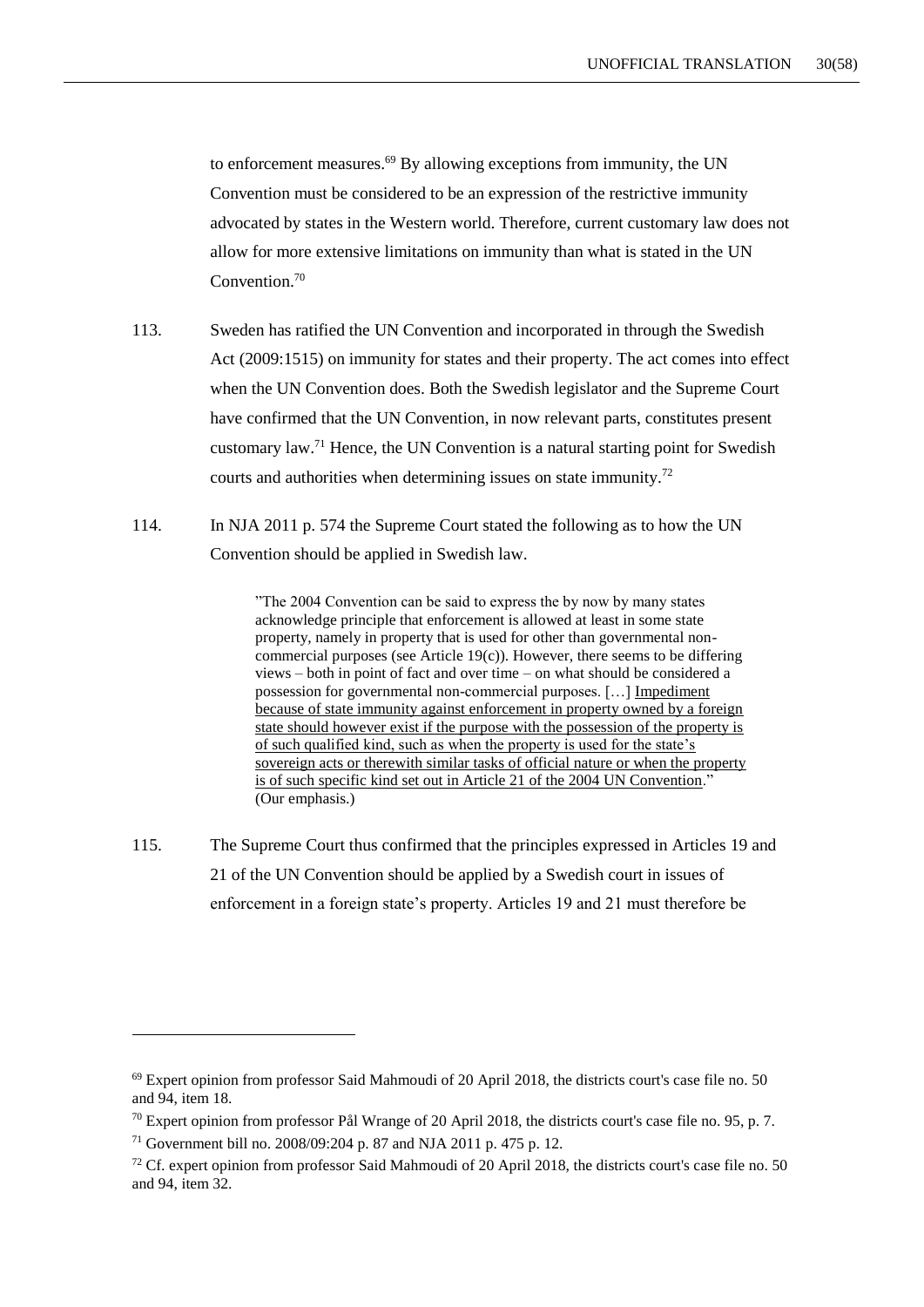considered to reflect existing Swedish law.<sup>73</sup> The Court of Appeal must therefore apply the principles expressed in Articles 19 and 21.

#### H.1.2 The meaning of Articles 19 and 21 of the UN Convention

116. The main rule on immunity and the scope of exceptions from the main rule are expressed in Article 19 of the UN Convention, which sets out the following.

#### "**Article 19 State immunity from post-judgment measures of constraint**

No post-judgment measures of constraint, such as attachment, arrest or execution, against property of a State, may be taken in connection with a proceeding before a court of another State unless and except to the extent that:

(a) the State has expressly consented to the taking of such measures […];

(b) the State has allocated or earmarked property for the satisfaction of the claim which is the object of that proceeding; or

(c) it has been established that the property is specifically in use or intended for use by the State for other than government non-commercial purposes and is in the territory of the State of the forum, provided that post-judgment measures of constraint may only be taken against the property that has a connection with the entity against which the proceeding was directed."

- 117. The main rule is thus that enforcement measures may not be taken against a foreign state's assets in Sweden. For enforcement measures to be allowed must one the exceptions in Article 19(a)–(c) be at hand.
- 118. Kazakhstan has not consented to enforcement measures and has neither allocated or earmarked the property for the claim that the issues concern. The provisions in Article 19(a)–(b) are therefore not applicable.
- 119. Article 19(c) provides that post-judgment measures of constraint can be taken if it has been established that (i) the property is specifically in use or intended for use by the state for other than government non-commercial purposes, and that (ii) the property is in the territory of the state of the forum, whereby the measures (iii) may only be taken against property that has a connection with the entity against which the proceeding was directed.

 $73$  Expert opinion from professor Said Mahmoudi of 20 April 2018, the districts court's case file no. 50 and 94, item 32.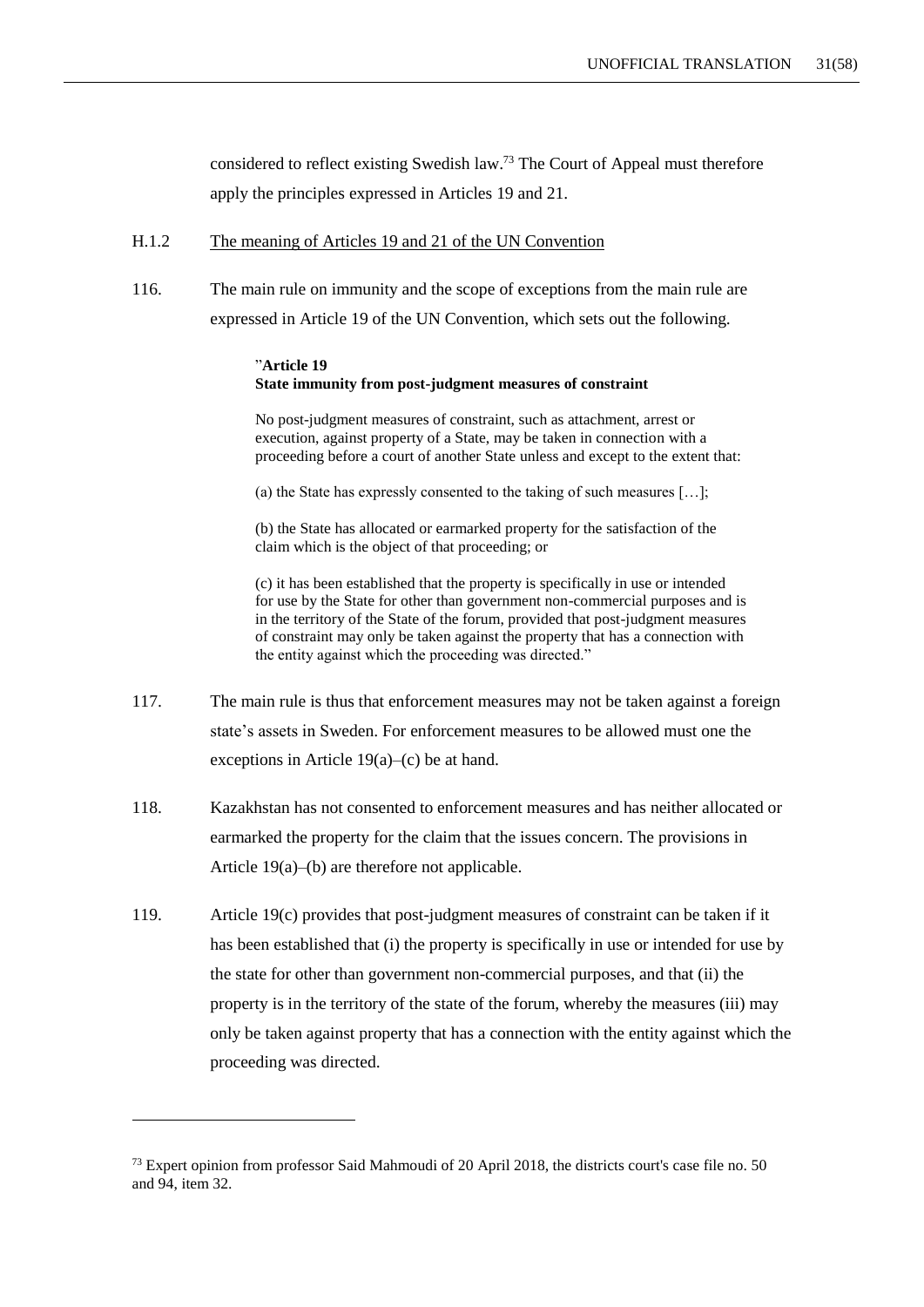120. Even if the prerequisites of Article 19(c) are met, international customary law provide that certain categories of state property are particularly important to protect. Such assets can under no circumstance be subject to enforcement measures. This principle is set out in Article 21.

#### "**Article 21 Specific categories of property**

1. The following categories, in particular, of property of a State shall not be considered as property specifically in use or intended for use by the State for other than government non-commercial purposes under Article 19, subparagraph (c):

(a) property, […], which is used or intended for use in the performance of the functions of the diplomatic mission of the State [...];

(b) property of a military character or used or intended for use in the performance of military functions;

(c) property of the central bank or other monetary authority of the authority of the state;

(d) property forming part of the cultural heritage of the State […];

(e) property forming part of an exhibition of objects of scientific, cultural or historical interest and not placed or intended to be placed on sale.

2. Paragraph 1 is without prejudice to Article 18 and Article 19, subparagraphs (a) and (b)."

121. Property belonging to any of the categories in item (a)–(e) can thus not be considered in use or intended for use for other than government non-commercial purposes under Article 19. In the Swedish Government bill no. 2008/09:204, the Swedish legislator described the significance of Article 21 as follows.

> "In Article 21.2 is set out various kinds of state property that should not be considered property specifically in use or intended for use by the state for other than governmental non-commercial purposes under Article 19(c). property enumerated in Article 21 can thus no be subject to enforcement measure under the provision in Article 19 $(c)$ ."<sup>74</sup>

122. The said means that even if certain property is subject to the exception from the main rule on immunity under Article 19(c), the property cannot be subject to

<sup>74</sup> Government bill no. 2008/09:204 p. 82.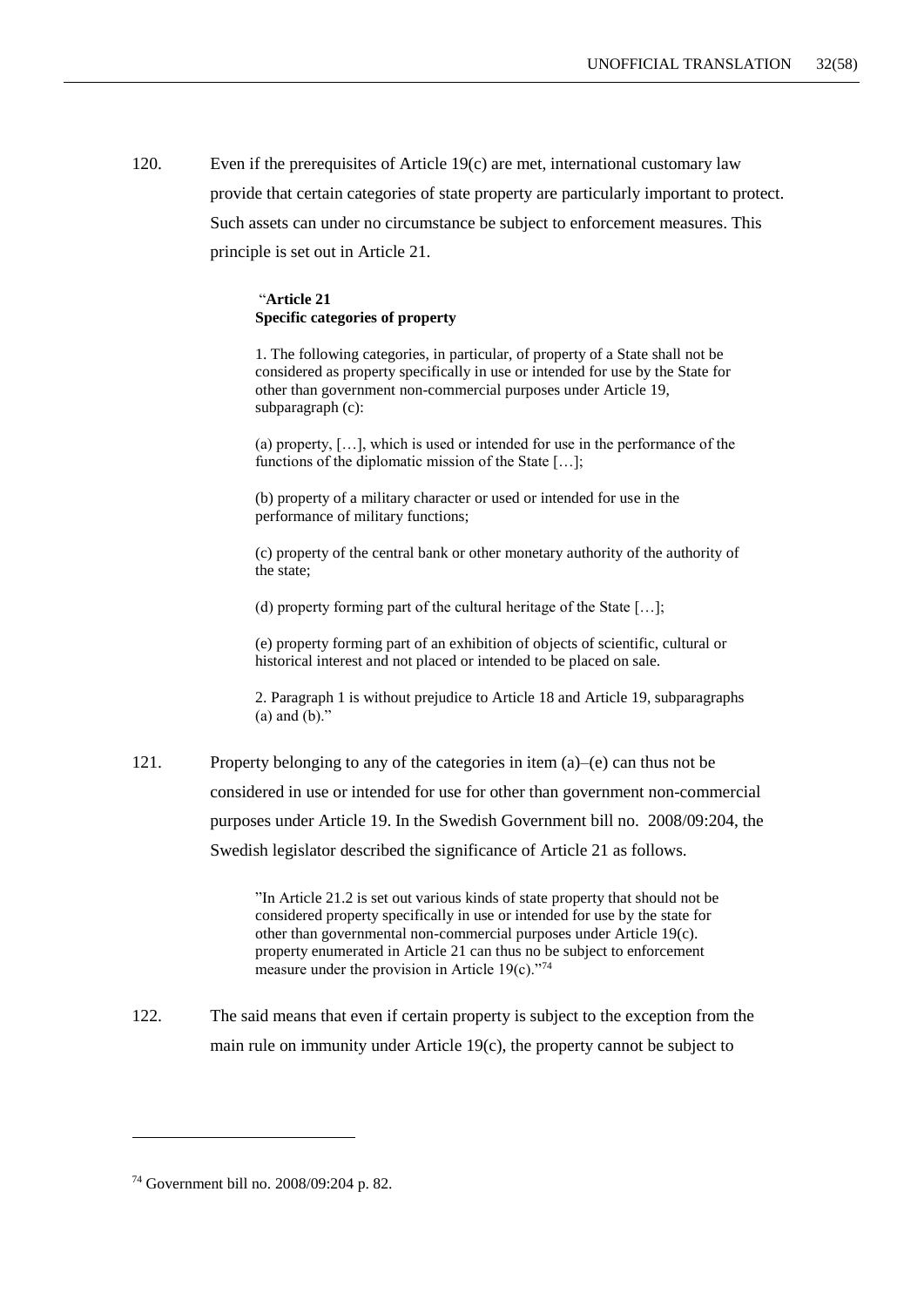enforcement if it is of the specific kind set out in Article 21. Under Article  $21(1)(c)$ , property of the central bank is considered to be such property.

123. In section [H.2](#page-33-0) is explained that the seized property enjoys immunity from enforcement measures as property of the central bank under Article 21(1)(c) and in section [H.3](#page-42-0) is explained that the property enjoys immunity because the purpose with the possession of it is of such qualified kind that it must considered in use of intended for use for government non-commercial purposes under Article 19(c).

## H.1.3 Burden of proof

-

- 124. The wording of Article 19(c) of the UN Convention provides that enforcement measures in a foreign state's property may only be taken if "*it has been established that*" the property is used or intended for use for a purpose that makes it not enjoy immunity.<sup>75</sup> The expression "*it has been established that*" signals that there is a presumption of immunity and that the burden of proof lies with the party arguing that immunity does not apply.
- 125. This is also how Svea Court of Appeal interpreted the provision in NJA 2011 p. 475. The Court of Appeal held that "*the provision provides that the burden of proof lies with the part arguing that the property is used for commercial purposes*". The Supreme Court did not mention the burden of proof but said that the respect for state immunity and the respect for that foreign states' cannot be forced to issue details they do not want to issue, can lead to the usual rules on proof not being fully upheld.
- 126. In his expert opinion, professor Said Mahmoudi states the following on the burden of proof in these cases.

"In the present case the burden of proof lies with the Investors [i.e. the applicants]. That is a consequence of the principle 'presumption of immunity'. It is always the party seeking enforcement that has to prove that the assets in question are used for other than sovereign, non-commercial purposes and that immunity therefore not applies. It is only is that has been made that the National Bank/Kazakhstan must show why immunity applies anyway under Articles 19(c), 21(c) and customary law."  $\frac{76}{6}$  (Our emphasis)

<sup>75</sup> Cf. the Swedish translation of the UN Convention where the term has been translated to "*det ska ha fastställts att*".

<sup>76</sup> Professor Said Mahmoudi's expert opinion of 20 April 2018, the districts court's case file no. 50 and 94, p. 56.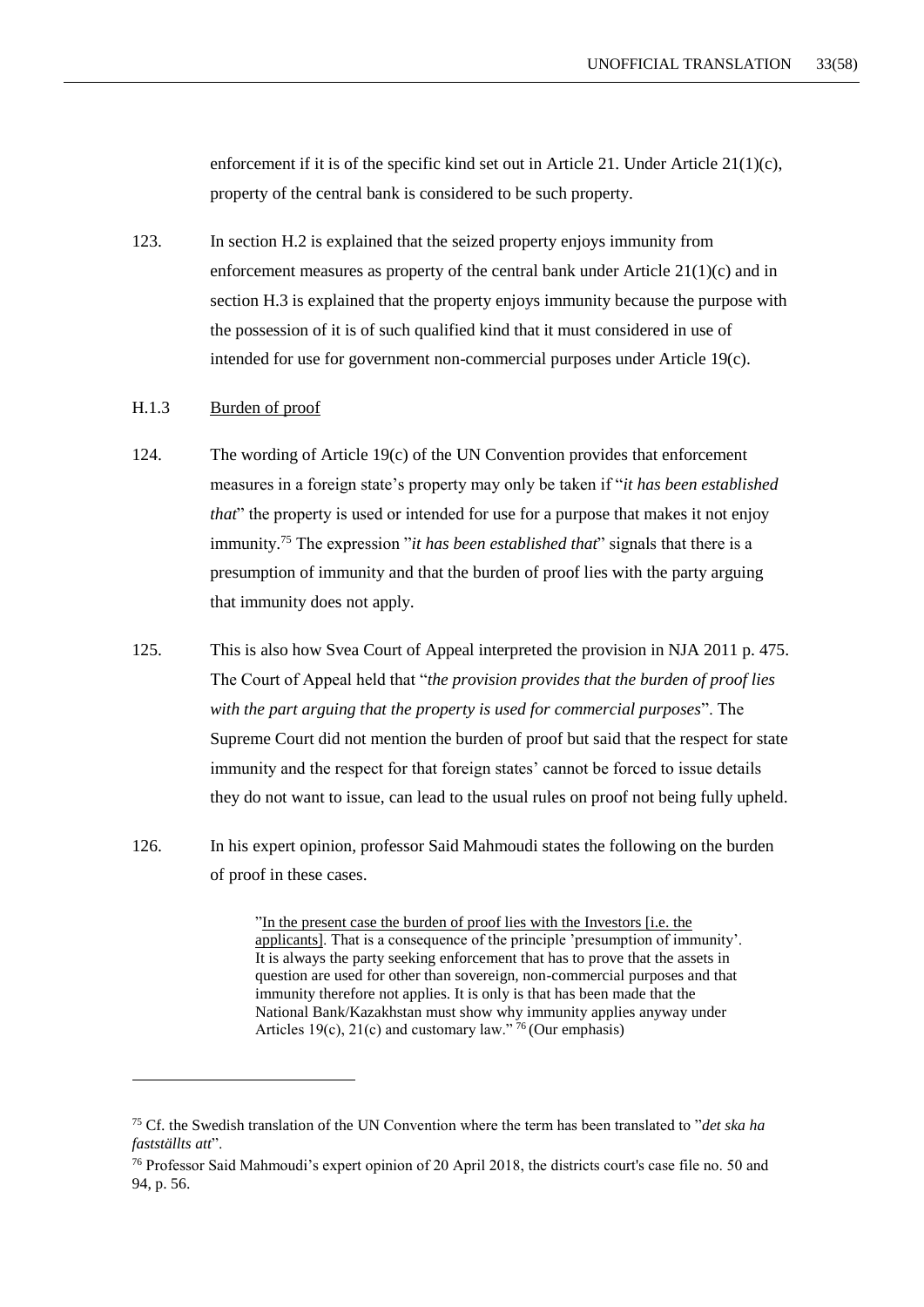127. Mahmoudi's conclusion is thus that it lies with the applicants to show that the property does not enjoy immunity. Mahmoudi's interpretation is supported by the literature. Lady Hazel Fox CMG, QC and professor Philippa Webb write the following.

> "By reason of the general immunity of property of a foreign State from measures of constraint, the burden of proof that the property is in use or intended use for a commercial purpose rests with the claimant."<sup>77</sup>

128. Professors Roger O'Keefe and Christian J. Tams hold the same opinion:

"The practical consequence of this structure for the conduct of proceedings under the Convention is that, once a legal or natural person satisfies the court that it qualifies as a foreign 'State' within the meaning of Article 2(1)(b) of the Convention, it is presumed to enjoy immunity from the court's jurisdiction unless the claimant can make out one of the specified exceptions to immunity. In other words, it follows from Article 5, as formulated, that the burden of proof lies on the claimant to prove that the State is not immune from the proceedings. It is not up to the State to establish that it is entitled to immunity."<sup>78</sup> (Our emphasis.)

- 129. Hence, both Fox & Webb and O'Keefe & Tams hold that since the main rule is that foreign states' property enjoy immunity, it lies with the party seeking enforcement to prove that the property is not covered by state immunity under any of the exceptions in the UN Convention.
- 130. The said means that the burden of proof lies on the applicants to prove that the property is not immune against enforcement measures under Articles 19 and 21(1)(c) of the UN Convention.

## <span id="page-33-0"></span>**H.2 The property enjoys immunity as "***property of the central bank***" under Article 21(1)(c) of the UN Convention**

H.2.1 The principle set out in Article 21(1)(c) of the UN Convention must be applied

-

131. Under Article 2(1)(b)(iii) of the UN Convention, the provisions of the UN Convention are applicable to state agencies or instrumentalities to the extent that

<sup>77</sup> Fox, H. & Webb, P., *The Law of State Immunity*, 3 ed., Oxford University Press, 2015, Exhibit K-53, p. 511.

<sup>78</sup> O'Keefe, R. & Tams, C., *The United Nations Convention on Jurisdictional Immunities of States and Their property, A Commentary*, 1 u., Oxford University Press, 2013, Exhibit K-54, p. 103.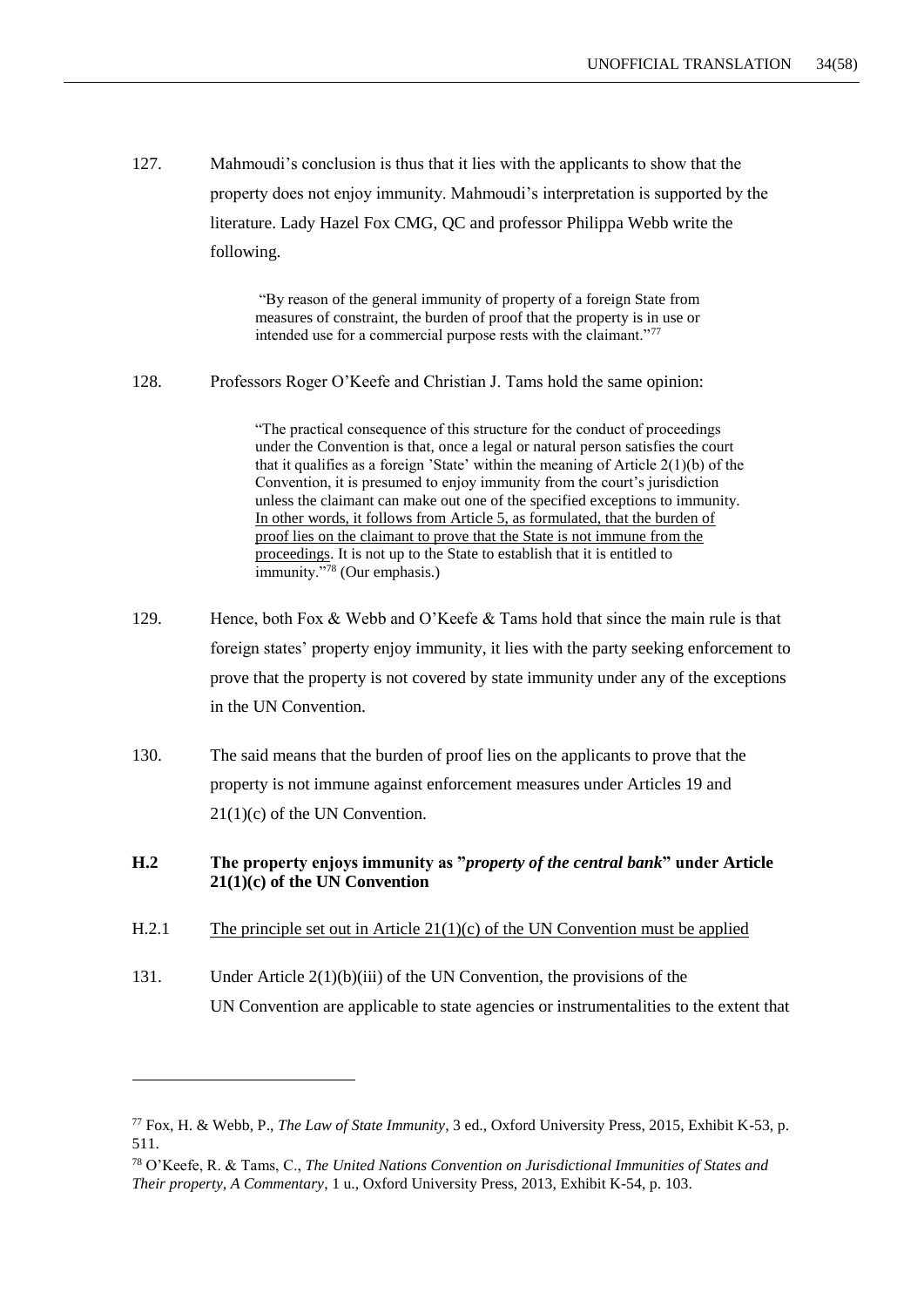they are entitled to perform and are actually performing acts in the exercise of sovereign authority of the state.

- 132. In accordance with what has been described in section [D.1.2](#page-8-0) and footnote 11, the National Bank is an independent legal person. The Kazakh state has by law and agreement instructed the National Bank to manage the National Fund, which aims to stabilise the economy in Kazakhstan. Article 8 of Kazakhstan's Law on the National Bank sets out that the National Bank's management of the National Fund, as well as the implementation of the monetary policy, the supervision of the financial market and the issuing of notes and coins, are part of the functions that the National Bank shall carry out.<sup>79</sup>
- 133. The National Bank's management of the National Fund is therefore an act in the exercise of sovereign authority of the state under Article 2(1)(b)(iii) of the UN Convention.
- 134. As set out above have the contracting states to the UN Convention held that specific categories of state assets must be given an even stronger protection by, in accordance with current customary law, declaring them absolute immune from enforcement measure.<sup>80</sup> Property of the central bank is such property that under all circumstances is not subject to the exception from immunity set out in Article 19(c). Property of the central bank is thus always considered to enjoy immunity, regardless of what is the purpose of the use or intended use of the property.<sup>81</sup>
- 135. The UN Convention has not yet come into effect and is therefore not directly applicable. However, to a large extent the UN Convention is a codification of current customary law.<sup>82</sup> That Article  $21(1)(c)$  of the UN Convention reflects current

<sup>79</sup> Kazakhstan's Law on the National Bank (English translation), the districts court's case file no. 28, Article 8(31).

<sup>80</sup> Expert opinion from professor Said Mahmoudi on 20 April 2018, the districts court's case file no. 50 and 94, item 19.

<sup>&</sup>lt;sup>81</sup> Expert opinion from professor Pål Wrange on 20 April 2018, the districts court's case file no. 95, p. 10.

 $82$  See NJA 2009 p. 905, NJA 2011 p. 475, para. 12 and government bill no. 2008/09:204, p. 52.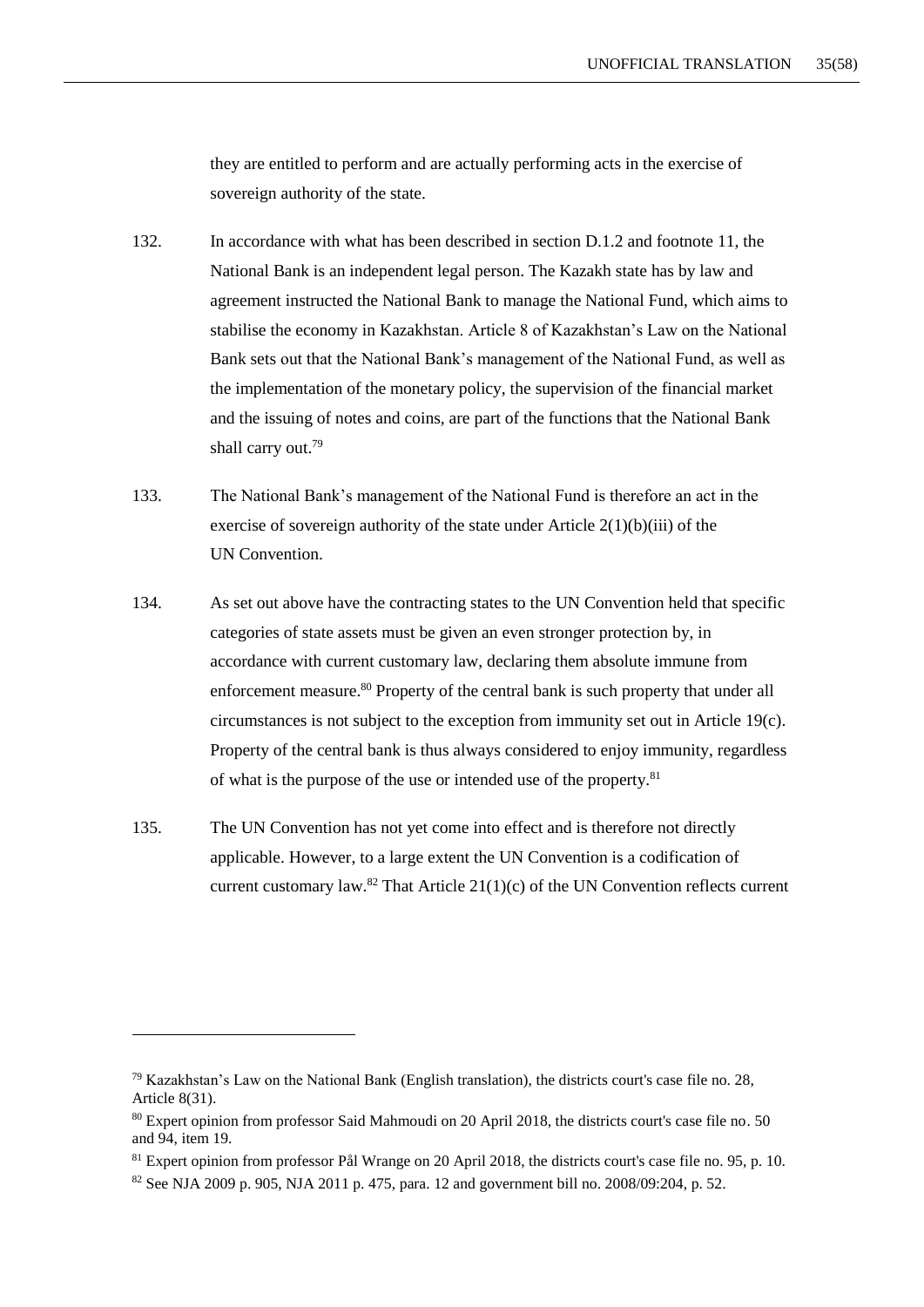customary law has been confirmed by both the Supreme Court and the legislator.<sup>83</sup> It has also been confirmed by Mahmoudi and professor Pål Wrange. <sup>84</sup>

- 136. In summary, it is established that Article  $21(1)(c)$  of the UN Convention reflects current customary law and should be applied as current Swedish law.
- 137. Decisive for whether the property enjoy the absolute immunity set out in Article 21(1)(c) is whether (i) the National Bank is such a central bank intended in the provision, and (ii) the property belongs to the National Bank under the UN Convention. If the property is deemed "*property of the central bank*", it is immune regardless of what purpose it is used or intended for.
- H.2.2 The National Bank is such a central bank intended in Article 21(1)(c) of the UN Convention
- 138. There is no definition of a "central bank" in the UN Convention. Fox and Webb does however described a central bank as follows.

"Fundamentally, a central bank is set up by a State with the duty of being the guardian and regulator of the monetary system and currency of that state both internally and internationally.

[…]

1

Proof of the status of a central bank would seem to be made by evidence of its constitution and functions."<sup>85</sup>

139. Decisive for whether an entity is a central bank is thus how it is constituted and what functions it has. According to Wrange, central banks' important function to the state is also the reason for why their assets are immune to enforcement.<sup>86</sup> The main

 $83$  NJA 2011 p. 475, para. 14 and government bill no. 2008/09:204, p. 87, which emphasises that Article 18-21 of the UN Convention codifies customary law.

<sup>&</sup>lt;sup>84</sup> Expert opinion from professor Said Mahmoudi on 20 April 2018, the districts court's case file no. 50 and 94, section VI. See also expert opinion from professor Pål Wrange den 20 April 2018, the districts court's case file no. 95, p. 7, which explains that customary law does not allow any further limitations in the immunity than set out in the UN Convention.

<sup>85</sup> Fox, H. & Webb, P., *The Law of State Immunity*, 3 ed., Oxford University Press, 2015, Exhibit K-53, p. 373.

<sup>&</sup>lt;sup>86</sup> Expert opinion from professor Pål Wrange on 10 October 2018, the districts court's case file no. 202, p.

<sup>8.</sup> Wrange refers to a summary by Bank for International Settlements, a collaboration agency for central banks around the world, which makes it clear that central banks' function and independence varies greatly, Issues in the Governance of Central Banks: A report from the Central Bank Governance Group, Basel, 2009, the districts court's case file no. 204, p. v.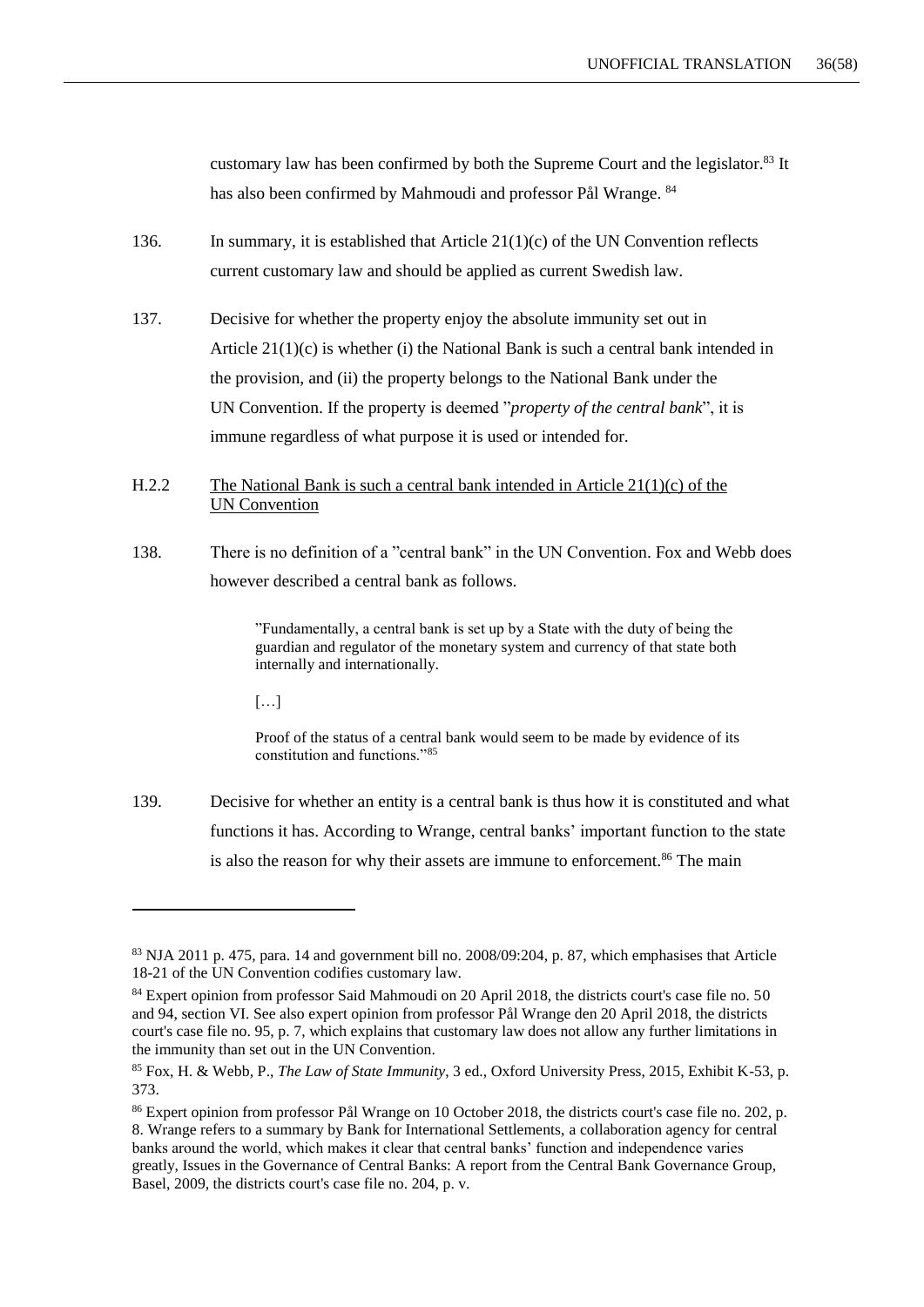functions of a central bank includes carrying out the state's monetary policy and possession of the national reserves.<sup>87</sup>

- 140. Kazakhstan has appointed the National Bank to its central bank.<sup>88</sup> The National Bank's activities and functions are subject to Kazakh legislation. Article 1 of Kazakhstan's Law on the National Bank provides that the National Bank shall represent Kazakh interests in relation to other central banks and foreign banks.
- 141. The National Bank's primary task is to achieve price stability in Kazakhstan.<sup>89</sup> To achieve this, Kazakhstan has assigned the National Bank to carry out the state's monetary policy, ensure that the payment system is working, regulate the currency and supervise the financial system.<sup>90</sup>
- 142. The monetary policy is, *inter alia*, carried out by the National Bank determining the official interest rate and performing currency exchange transaction with the Kazakh currency *tenge*. <sup>91</sup> The National Bank is also assigned to manage the National Bank, a government pensions fund and the currency reserves. The National Bank's management of the National Fund is regulated in law by Kazakhstan's Budget Code and Civil Code. The Budget Code sets out that "*Trust Management of the National Fund of the Republic of Kazakhstan is carried out by the National Bank of the Republic of Kazakhstan on the basis of the trust management agreement*".<sup>92</sup>

<sup>87</sup> Fox, H. & Webb, P., *The Law of State Immunity*, 3 ed., Oxford University Press, 2015, Exhibit K-53, p. 374.

<sup>88</sup> Kazakhstan's Law on the National Bank (English translation), the districts court's case file no.28, Article 1.

<sup>89</sup> Kazakhstan's Law on the National Bank (English translation), the districts court's case file no.28, Article 7 and 8.

<sup>90</sup> Kazakhstan's Law on the National Bank (English translation), the districts court's case file no. 28, Article 2.

<sup>91</sup> Kazakhstan's Law on the National Bank (English translation), the districts court's case file no. 28, Article 29, para 2 and 39.

<sup>92</sup> Kazakhstan's Budget Code (English translation), the districts court's case file no. 33 and 74, Article 21.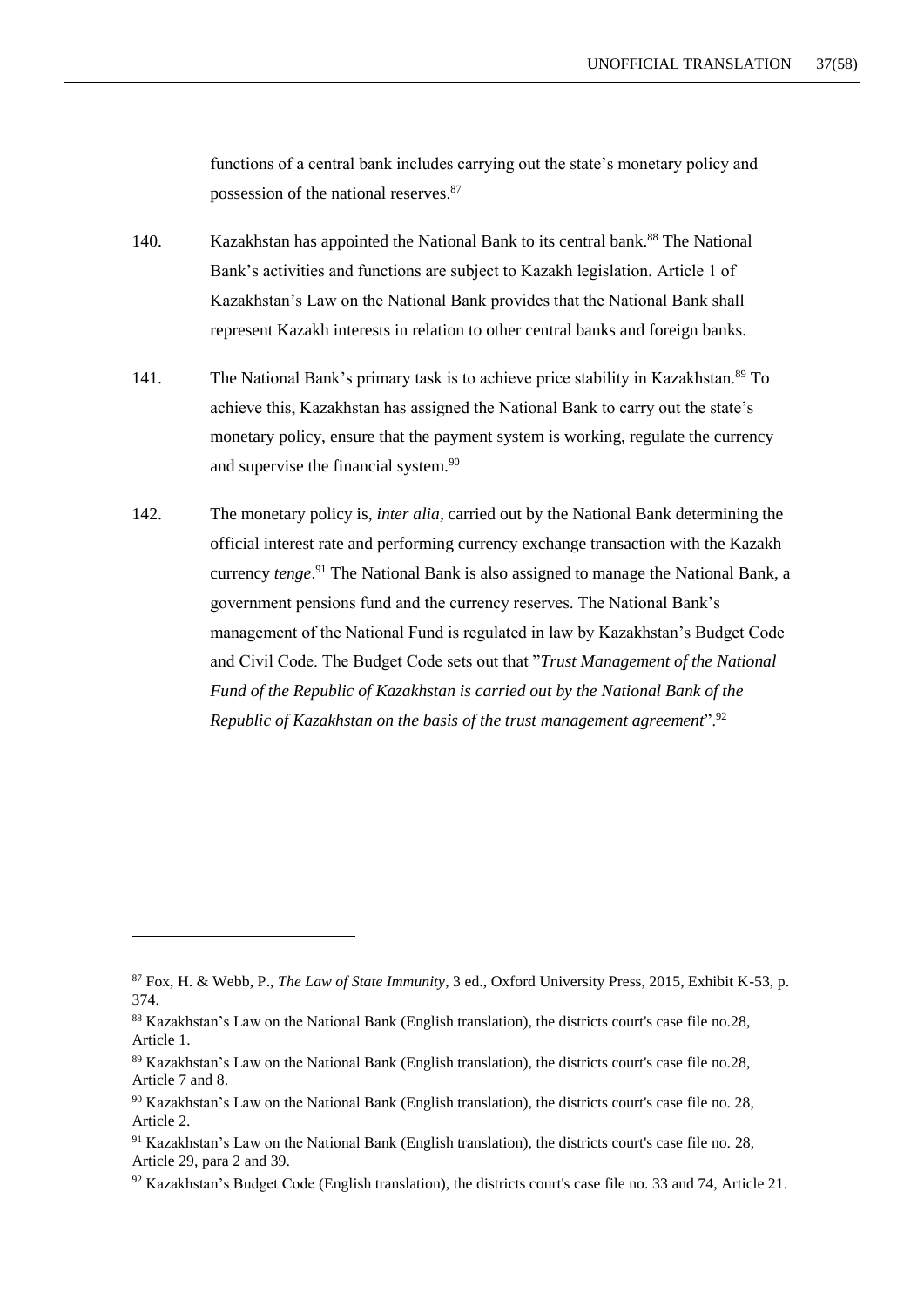- 143. Even a high-level comparison with the Swedish Riksbank show that the National Bank has such function that central banks typically have.<sup>93</sup> Also the Riksbank is responsible for managing the gold- and currency reserves.<sup>94</sup>
- 144. In summary, it is established that the National Bank is appointed the central bank of Kazakhstan and has such functions that central banks typically have. The National Bank is therefore such a central bank as intended in Article  $21(1)(c)$  of the UN Convention.
- H.2.3 The property is "*property of*" the National Bank
- H.2.3.1 *The meaning of the term "property of the central bank"*
- 145. Article 21(1)(c) of the UN Convention apply to all property that is "*property of*" a central bank. There is no definition of the expression "*property of*" in the UN Convention.
- 146. The expression "*property of*" is used also in Article 19(c), which concerns "*property of a state*". O'Keefe and Tams have summarised the significance of "*property of a state*" as follows.

"The preposition 'of' could, as a matter of ordinary meaning, be taken to mean 'belonging to' – that is, to denote ownership alone. But it could equally be taken to comprehend possession or control. Recourse to the *travaux préparatoires* to resolve this ambiguity indicates plainly that the second reading is the correct one. The words 'property of a State', having been proposed as shorthand for the formulation 'its property or property in its possession or control' adopted on first reading, are to be construed as referring to <u>any property that a State owns or that it possesses or controls.</u>"<sup>95</sup> (Vår understrykning.)

- 147. The expression "*property of a state*" is thus considered to include all property that a state owns, possesses or controls.
- 148. When the provision was adopted, the contracting states agreed that a state's property should be protected by the UN Convention "*in the case of a State* […] *owning,*

<sup>&</sup>lt;sup>93</sup> The Swedish Act on the Swedish Riksbank, Chapter 1, Section 1.

<sup>&</sup>lt;sup>94</sup> The Swedish Act on the Swedish Riksbank, Chapter 7, Section 2 and the Riksbank's statement regarding the Gold and Currency Reserve, the districts court's case file no. 189 and 198.

<sup>95</sup> O'Keefe, R. & Tams, C., *The United Nations Convention on Jurisdictional Immunities of States and Their property. A Commentary*, 1 ed., Oxford University Press, 2013, Exhibit K-54, p. 315 f. Cf. p. 299 f.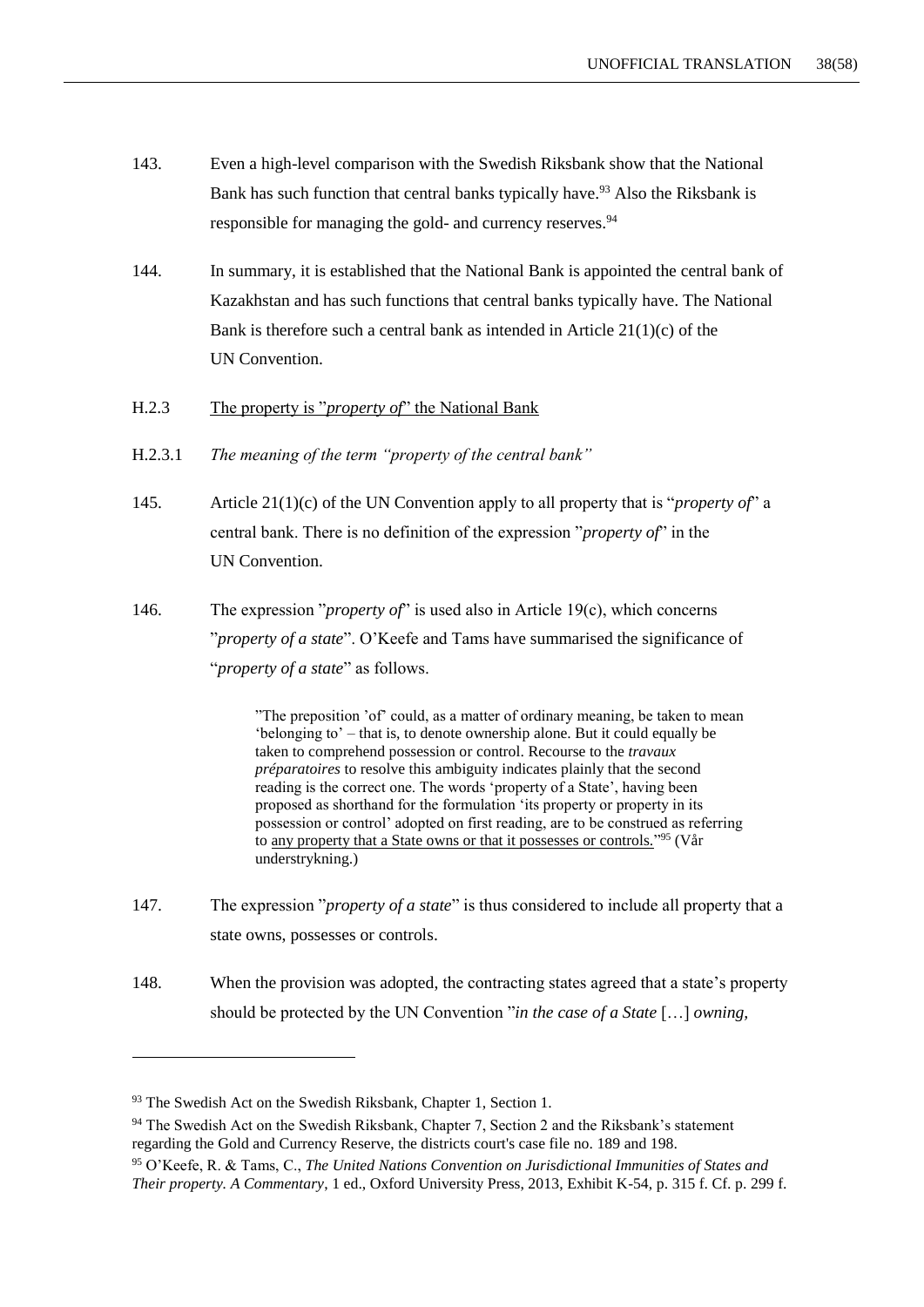*possessing or controlling that property*".<sup>96</sup> The expression "*property of a state*" does thus not only include ownership but also possession or control.

149. The expression "*propert*y *of the central bank*" in Article 21(1)(c) should be interpreted in the same way as Article 19(c). This is confirmed by Mahmoudi with reference to the UN Convention's annex *Understanding with respect to certain provisions of the Convention*. <sup>97</sup> He writes the following.

> "This clarification means that also property that is possessed, disposed, managed or controlled by the central bank should *a priori* be considered 'property' and subject to the specific protection awarded by Article 21 (c)."

150. Mahmoudi also writes "[t]*hat 'property' includes more than what a central bank actually owns was not a controversial issue during the negotiations in the ILC, in the Sixth Committee of the General Assembly or its Ad Hoc Committee* [sic]". <sup>98</sup> This conclusion is supported by Wrange. He writes the following.

> "From the *travaux préparatoires* of the Convention it is clear that 'property of' includes also 'possession or control'; the expression 'its property or property in its possession or control' in an earlier draft was replaced by the more vigorous 'property of'. For me it is beyond all doubt that the property in question in its entirety is covered by this expression. NBK disposes freely over property".<sup>99</sup>

151. That the expression "*property of the central bank*" under customary law includes all property that a central bank has any form of right or interest in is confirmed by the English High Court in the AIG case.

> "'property' has a wide meaning. It will include all real and personal property and will embrace any right or interest, legal or equitable, or contractual, in assets that are held by or on behalf of a State or any 'emanation of the State' or a central bank or other monetary authority that comes within sections 13 and 14 of the SIA.

The words '*property of a State's central bank or other monetary authority*' mean any asset in which the central bank has some kind of property interest as described above, which asset is allocated to or held in the name of the central

<sup>96</sup> Yearbook of ILC, 1986, vol. 1, the districts court's case file no. 97, p. 171, para. 84.

<sup>&</sup>lt;sup>97</sup> Expert opinion from professor Said Mahmoudi on 20 April 2018, the districts court's case file no. 50 and 94, para. 35.

<sup>98</sup> Expert opinion from professor Said Mahmoudi on 20 April 2018, the districts court's case file no. 50 and 94, para. 36.

<sup>99</sup> Expert opinion from professor Pål Wrange on 20 April 2018, the districts court's case file no. 95, p. 8.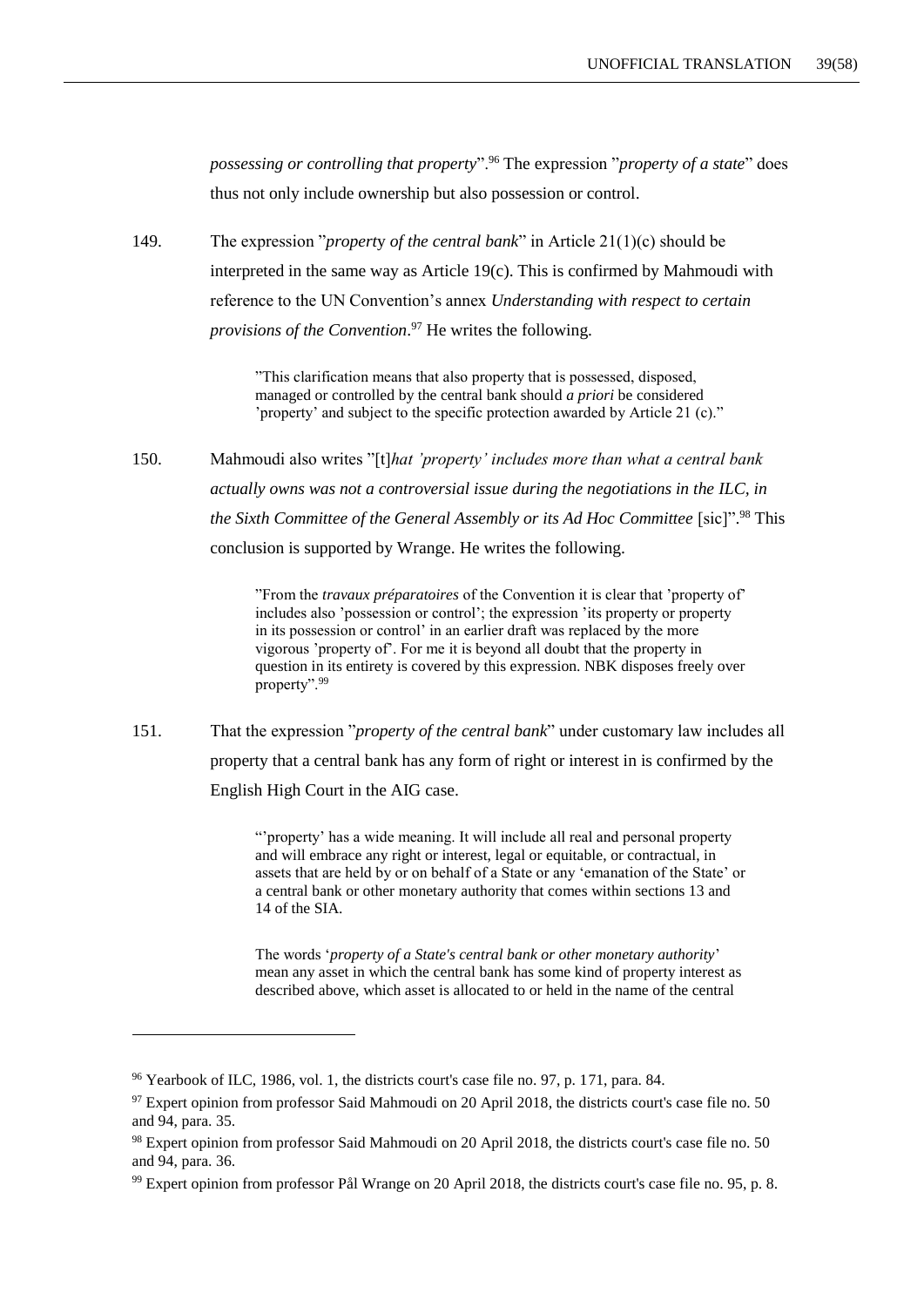bank, irrespective of the capacity in which the central bank holds the asset or the purpose for which the asset is held."<sup>100</sup>

- 152. In summary, the term "*property of the central bank*" includes all property that a central bank owns, possesses or manages. The property can thus enjoy immunity even if the National Bank would not be considered its owner. It is sufficient if the National Bank is considered to possess or control the property for it to be considered "*property of*" the National Bank under the UN Convention.
- H.2.3.2 *The seized property is "property of the central bank"*
- 153. It is undisputed in the case that the National Bank manages the assets in the National Fund.<sup>101</sup> For that reason alone there can be no doubt that the seized property is "*property of*" the National Bank under the UN Convention and therefore enjoy immunity under the principle in Article 21(1)(c). Also the following circumstances show that the National Bank controls the assets in the National Fund.
- 154. As described in chapter D.4, the National Bank is *trustee* of the National Fund. Under Article 883(1) of Kazakhstan's Civil Code, a *trustee* acts in its own name and holds all rights to the property when the property is held in trust. A *trustee* also has a "*right of claim*" to the property when it is held in trust.<sup>102</sup> Under Kazakhstan's Civil Code, the National Bank controls, as *trustee*, the property held, used and possessed by the National Bank on behalf of Kazakhstan.<sup>103</sup> These rights entails that the National Bank has control over the National Fund.
- 155. In addition to the National Bank controlling the National Fund as described above, the National Bank also controls the specific assets of the National Fund that has been seized. This is elaborated on in the following.

<sup>&</sup>lt;sup>100</sup> The High Court of Justice's judgment on 20 October 2005 in the case between AIG Capital Partners et al and Kazakhstan and The National Bank, the districts court's case file no. 24 and 69, para. 95(2)(b) and (c).

<sup>101</sup> Nacka District Court's decision of 5 July 2019 in case no. Ä 2543-18 et al, p. 4.

<sup>&</sup>lt;sup>102</sup> Expert opinion from professors Suleimenov and Mukasheva den 28 February 2018, the districts court's case file no. 30 and 82, section V.

<sup>103</sup> Kazakhstan's Civil Code (English translation), the districts court's case file no. 32 and 81, Article 883(1).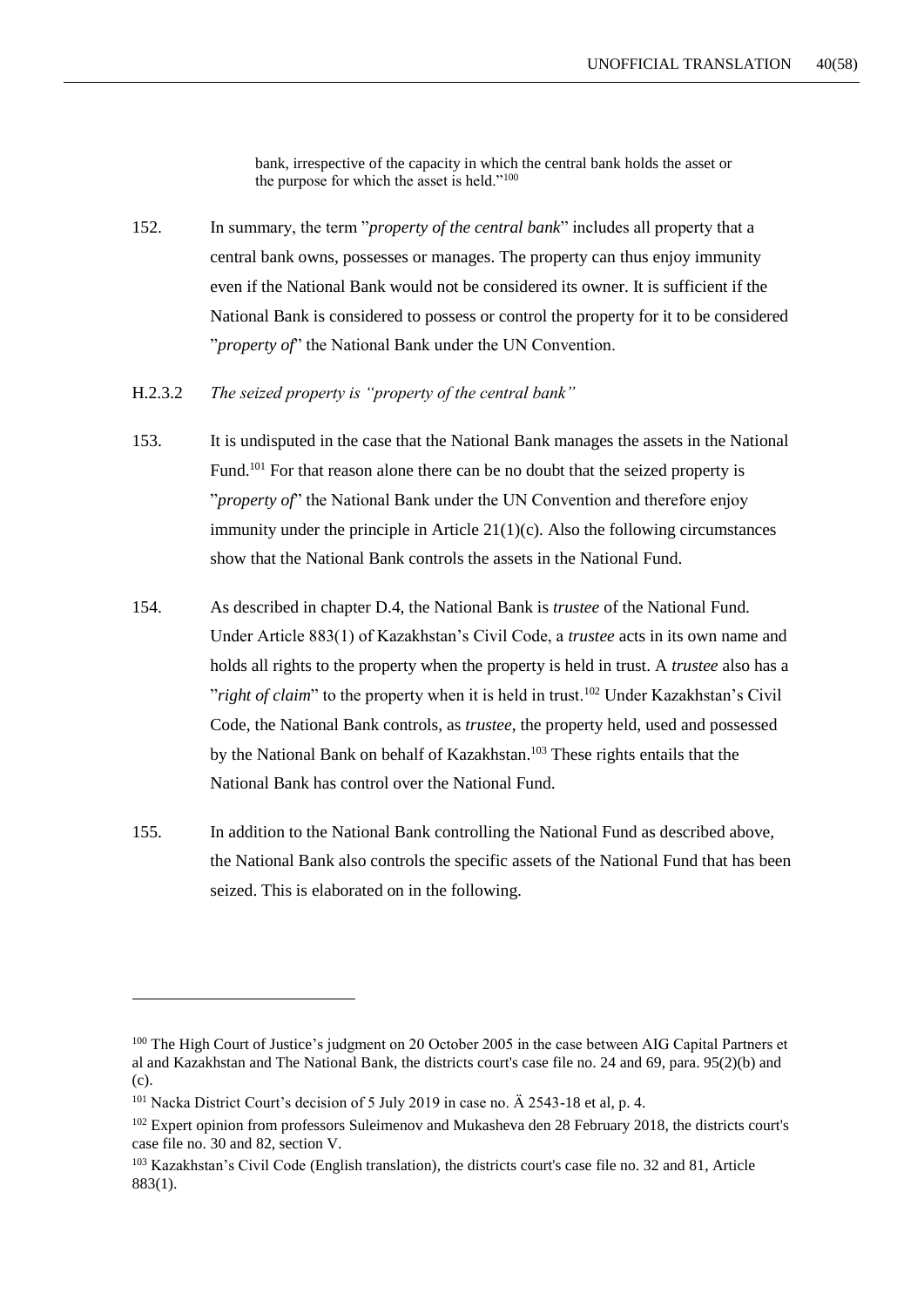- 156. If the property is considered belonging to Kazakhstan under Chapter 4, Section 17 of the Enforcement Code it is undisputed in the case that the property derives from the National Fund and has been acquired within the structure described in chapter D.4. As described in that chapter the National Bank has transferred some of the assets in the National Fund to the third party BNY Mellon under the GCA. Article 5 of the GCA sets out that "[t]*he ownership of Securities in the Account shall be clearly recorded on* [BNY Mellon]*'s books as belonging to* [the National Bank]".<sup>104</sup> The Agreement thus provide that the ownership of the specific assets that BNY Mellon holds shall be recorded on the account of the National Bank in BNY Mellon's register.
- 157. That the National Bank controls the property that BNY Mellon possesses is also evident from the letter from BNY Mellon to Frank Advokatbyrå of 13 October 2017. It sets out, *inter alia*, that BNY Mellon "*holds certain shares and other assets in custody for NBK*", "*acts upon instructions from its client NBK*" but does not accept "*any instructions from the Republic of Kazakhstan*" or has "*any contractual relationship with the Republic of Kazakhstan*", and that "*NBK is the owner of the shares and other assets in BNYM's books*".<sup>105</sup>
- 158. Accordingly, as it is the National Bank that is the registered owner of the assets, BNY Mellon does not take any instructions from Kazakhstan concerning the property. It is also confirmed by the witness statement of Aliya Moldabekova and was confirmed by Aliya Moldabekova in her witness testimony in Nacka District Court on 10 April 2019. <sup>106</sup>
- 159. The funds at BNY Mellon are invested in accordance with the decisions by the National Bank and the asset managers engaged by the National Bank. The asset managers act on behalf of and in accordance with the instructions of the National Bank, and these instructions are executed finally by the BNY Mellon. The National Bank's right to decide over the property must be deemed to be such control which entails that the property is "*property of*" the National Bank.

<sup>104</sup> Global Custody Agreement, 24 December 2001, the districts court's case file no. 134, Article 5.

<sup>&</sup>lt;sup>105</sup> Letter from BNY Mellon to Frank Advokatbyrå of 13 October 2017, the districts court's case file no. 38 and 78.

<sup>106</sup> Aliya Moldabekova's witness statement of 22 May 2018, the districts court's case file no. 57 and 77.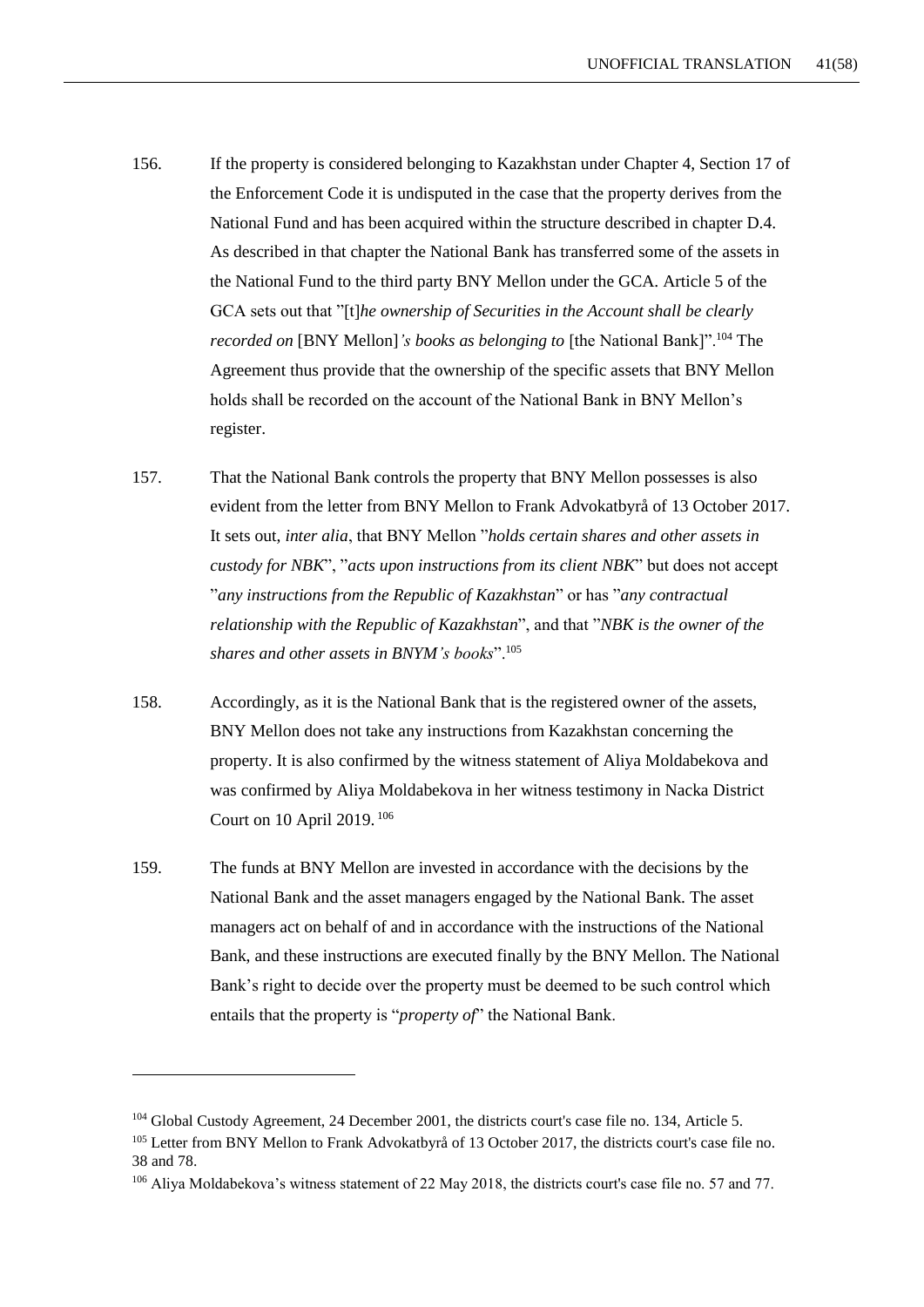- 160. In summary, the National Bank controls the National Fund as *trustee* as this relationship, under Kazakh law, implies the possession of all rights to the property held in trust. Also, the National Bank controls the assets registered at BNY Mellon, by the National Bank being considered the owner of the assets under GCA and BNY Mellon's register. It is also the National Bank that controls how and when the funds in the National Fund are invested. These circumstances entail that the property is within the National Bank's control so that it is "*property of the central bank*" under the principle set out in Article  $21(1)(c)$  of the UN Convention.
- 161. The fact that Kazakhstan has a right to receive means from the National Fund for specific purposes and under a certain predetermined procedure does not change that 107
- 162. Transfers from the National Fund to Kazakhstan are strictly regulated and can only be carried out for certain specific purposes. Funds can only be transferred in the local currency *tenge,* which means that Kazakhstan can never receive any specific assets, for example securities. The fact that Kazakhstan has some limited ways of using the means of the National Fund does change the fact that the National Bank controls the assets in the National Fund as set out above.
- 163. Both Mahmoudi and Wrange hold the view that the property is immune under Article  $21(1)(c)$ .<sup>108</sup> Wrange states the following.

"From the *travaux préparatoires* of the Convention it is clear that 'property of' includes also 'possession or control'; the expression 'its property or property in its possession or control' in an earlier draft was replaced by the more vigorous 'property of'. For me it is beyond all doubt that the property in question in its entirety is covered by this expression. NBK disposes freely over property."<sup>109</sup>

164. This conclusion is supported by state practice through the mentioned AIG case, which is an important case in state practice concerning state immunity for central

<sup>&</sup>lt;sup>107</sup> As set out in Presidential Decree no 385, 8 December 2016, the districts court's case file no. 146, item 5.1, there is a commission supervising the use of the assets in the National Fund which includes review of efficient and lawful use.

<sup>108</sup> Expert opinion from professor Said Mahmoudi on 20 April 2018, the districts court's case file no. 50 and 94, section VII.

<sup>&</sup>lt;sup>109</sup> Expert opinion from professor Pål Wrange on 20 April 2018, the districts court's case file no. 95, p. 8 and 10.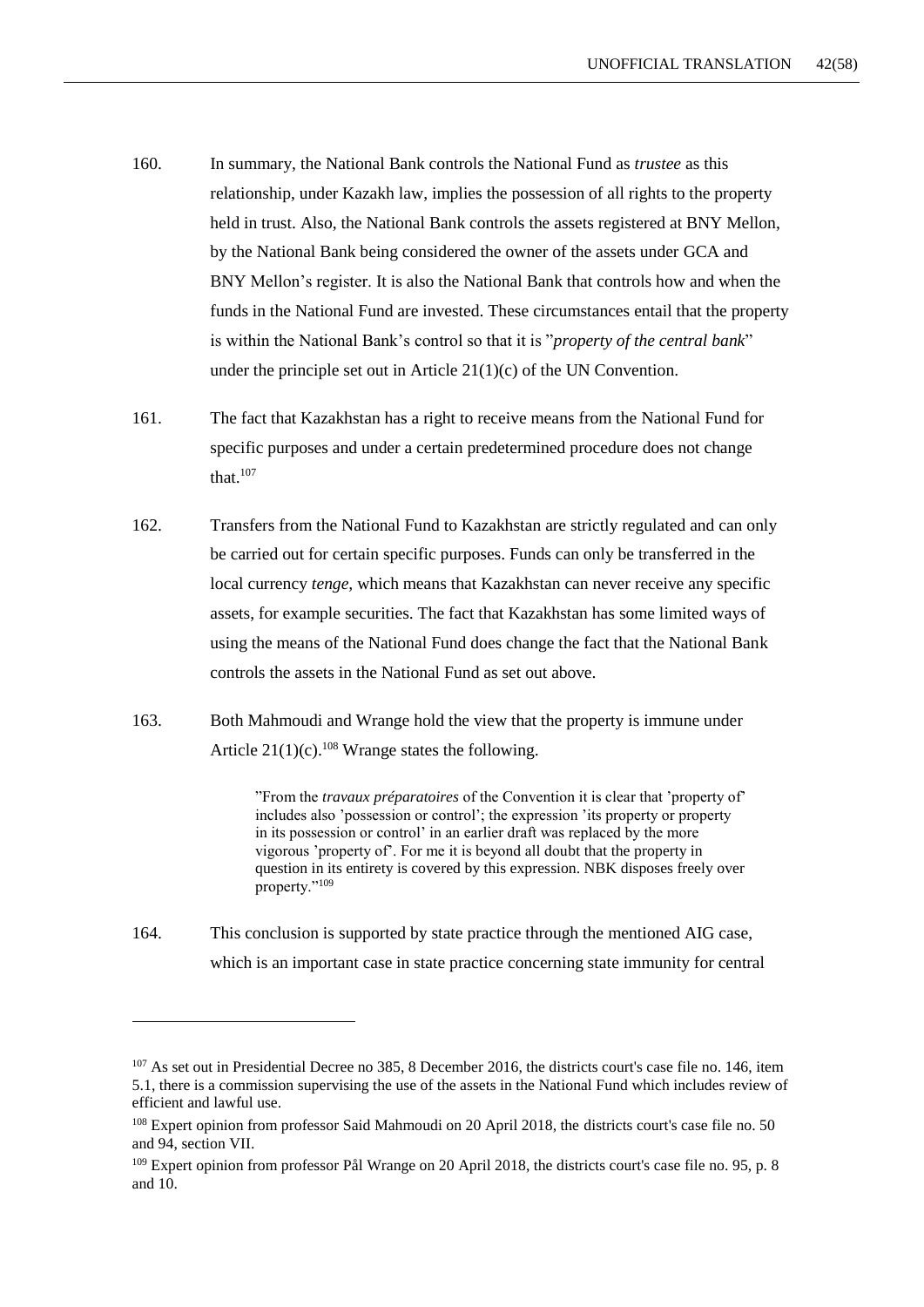bank assets.<sup>110</sup> The AIG case was settled by the English High Court under the English State Immunity Act, which includes a provision on immunity for central bank assets that has the same structure and terms as Article 21(1)(c) does. The factual circumstances were also strikingly similar those in these cases; also in the AIG case was the property in question assets acquired by the custodian that now is BNY Mellon on behalf of the National Bank within the National Fund. The English Court found that the property in question enjoyed immunity as property of a central bank and the enforcement measures could therefore not be taken. The AIG case is a frequently cited example of state practice and is thus part of the material that forms the basis of customary  $law.<sup>111</sup>$ 

165. In all it is clear that the property is controlled by the National Bank and is "*property of a central bank*" under Article 21(1)(c) of the UN Convention. The property is therefore immune from enforcement measures under current customary law .

### <span id="page-42-0"></span>**H.3 The property is held for government non-commercial purposes**

#### H.3.1 Introduction

- 166. As stated above in chapter H.1, enforcement measures may only be taken against the property if it has been established that one of the exceptions in Article 19 in the UN Convention are applicable. The only exception that could be applicable to these cases is Article 19(c), under which enforcement measures may be taken if it has been established that (i) the property is specifically in use or intended for use by the state for other than government non-commercial purposes, and (ii) is in the territory of the state of the forum.
- 167. The issue of where the rights to the property are located is discussed in chapter G. In the following, it is explained that Kazakhstan does not use or intends to use the property for other than government non-commercial purposes.

<sup>110</sup> The High Court of Justice's judgment on 20 October 2005 in the case between AIG Capital Partners et. al. and Kazakhstan and The National Bank, the districts court's case file no. 24 and 69.

<sup>111</sup> Expert opinion from professor Pål Wrange of 10 October 2018, the districts court's case file no. 202, p. 8.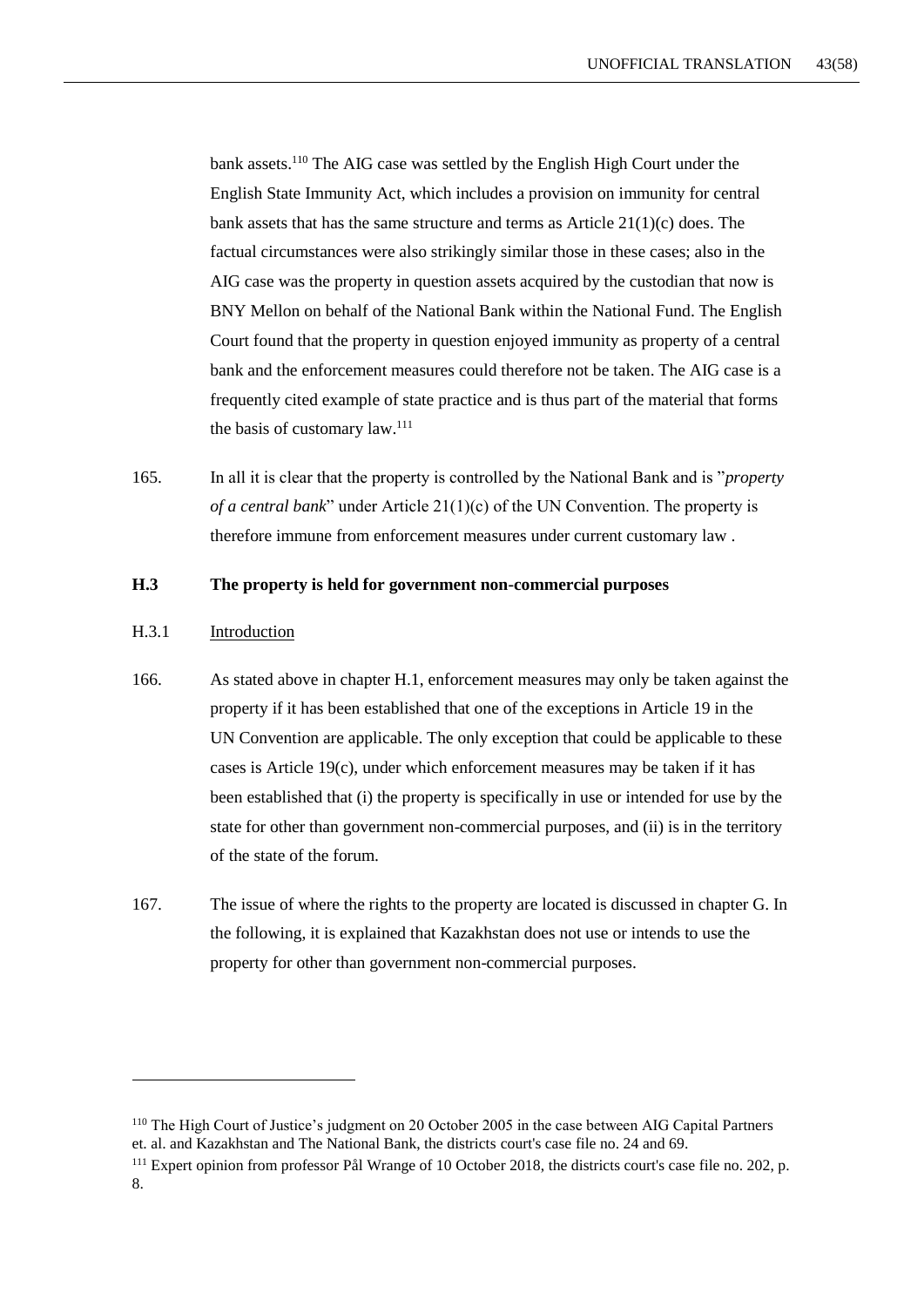### H.3.2 Decisive for Article19(c) of the UN Convention is for what purpose the property is held

- 168. Decisive for the question of whether certain property is used, or intended to be used, for government non-commercial purposes is the purpose of the use or possession of the property, and not the nature of property in question. This has been described by O'Keefe and Tams as "[t]*he 'commercial use' criterion goes to the purpose, rather than the nature, of the property's use*".<sup>112</sup>
- 169. That the purpose of the possession of the property is decisive for whether Article 19(c) of the UN Convention applies is also confirmed by Mahmoudi. He writes in his expert opinion that "[a*]n almost uniform state practise shows that the 'purpose' of the other state's property is the most determinant factor when deciding if enforcement measures may be taken*".<sup>113</sup>
- 170. This interpretation of Article 19(c) is also consistent with how the provision was applied by the Supreme Court in NJA 2011 p. 475. In paragraph 14, the Supreme Court stated that an impediment against enforcement because of immunity is considered to be at hand if "*the purpose of the use or possession is of a specific nature*."
- 171. In summary, it is the purpose of the property rather than the nature that determines whether the seized property is protected by state immunity under the principle expressed in Article 19(c) in the UN Convention. The purpose for which the seized property is used is explained in the following.
- H.3.3 The property forms part of the National Fund and aims to add stability and savings
- H.3.3.1 *The purpose of the National Fund*

-

172. The property stems from the National Fund, which was created in 2000 through Presidential Decree no. 402. The purpose of its creation was to achieve financial stability and reducing the effects of fluctuating oil and gas prices and other external

<sup>112</sup> See O'Keefe, R. & Tams, C., *The United Nations Convention on Jurisdictional Immunities of States and Their property. A Commentary*, 1 ed., Oxford University Press, 2013, Exhibit K-54, p. 323.

<sup>113</sup> Expert opinion from Professor Said Mahmoudi of 20 April 2018, the districts court's case file no. 50 and 94, section 43.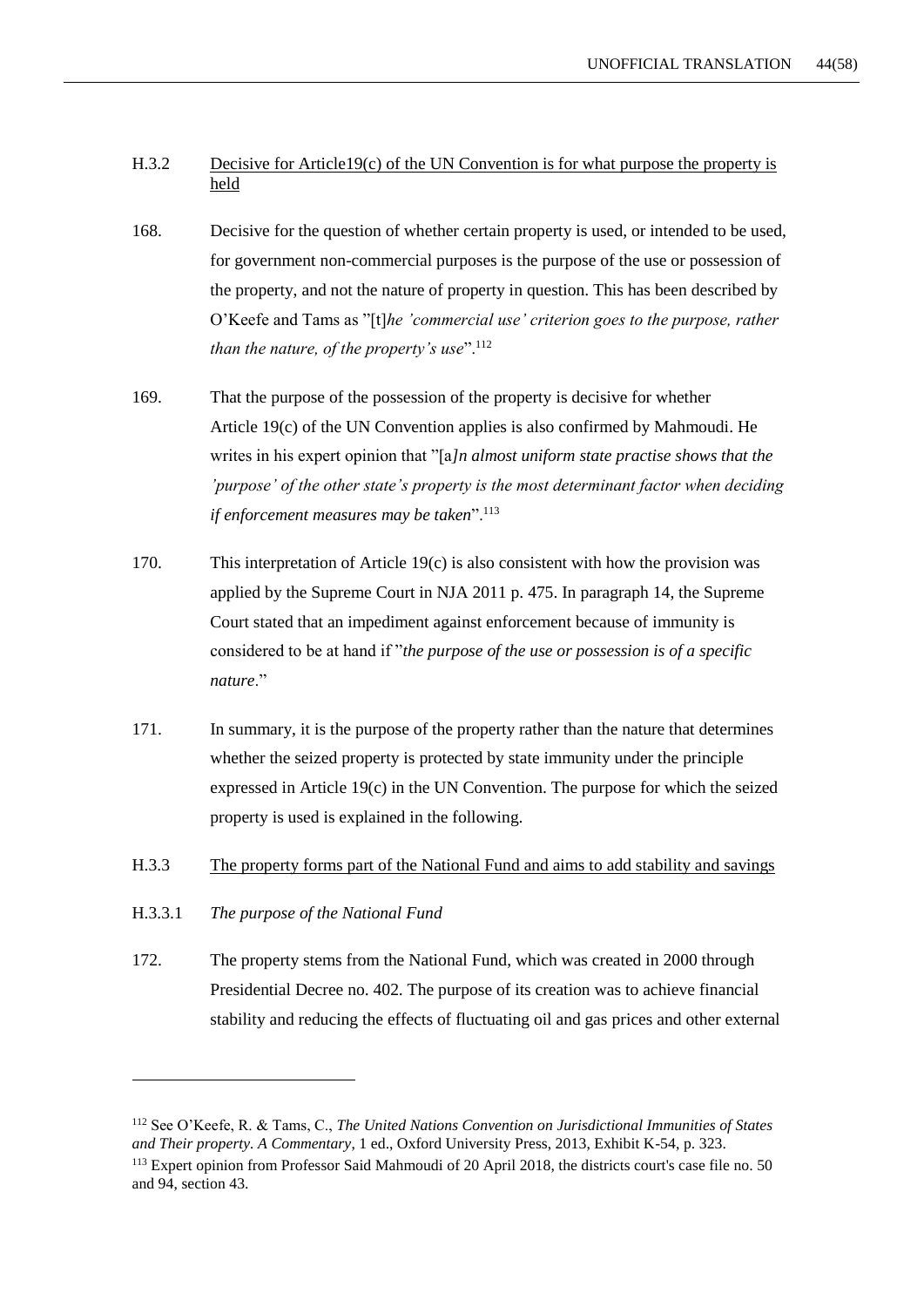factors on Kazakhstan's state finances. Presidential Decree no. 402 provides that the National Fund was created "[i]*n order to ensure stable social and economic development of the country, accumulation of financial resources for future generations,* [and] *reduce the dependence of the economy on the impact of unfavourable external factors*".<sup>114</sup>

173. The purpose of the National Fund has also been codified in Kazakhstan's Budget Code, which sets forth the following.

> "National Fund of the Republic of Kazakhstan is intended to ensure the social and economic development of the state through the accumulation of financial assets and other assets, excluding intangible assets, reduction of economic dependence on the oil sector and the impact of adverse external factors."<sup>115</sup>

- 174. The National Fund's purpose is thus to ensure the social and economic development and to reduce the state economy's dependence on the oil sector and the impact of adverse external factors.
- 175. It is not uncommon that states who's public finances are directly depending on market prices of natural resources establishes funds like the National Fund. On the contrary, sovereign wealth funds are often fundamental to the economy in states with great natural resources. One example is the Norwegian oil fund *Statens pensjonsfond utland* (*Oljefondet*), which was set up by the Norwegian state with the objective to support the funding of pensions and ensure a long-term use of the state's oil incomes.<sup>116</sup> Since Kazakhstan is a country which welfare heavily depends on the oil and gas prices, the National Fund is fundamental for Kazakhstan's development and financial stability.
- 176. To accomplish the overall purpose of the National Fund  $-$  i.e. to ensure the social and economic development and to reduce financial dependence on the oil sector – the fund has both a savings function and a stabilisation function. This is expressed in Presidential Decree no. 385 as follows.

"The National Fund's goal is to preserve financial resources by accumulating savings for future generations and reducing the national budget's dependence

<sup>114</sup> Presidential Decree no. 402, the districts court's case file no. 34 and 73.

<sup>115</sup> Kazakhstan's Budget Code (English translation), the districts court's case file no. 33 and 74, Article 21(2).

<sup>116</sup> Norway's Lov om Statens pensjonsfond, Para. 1.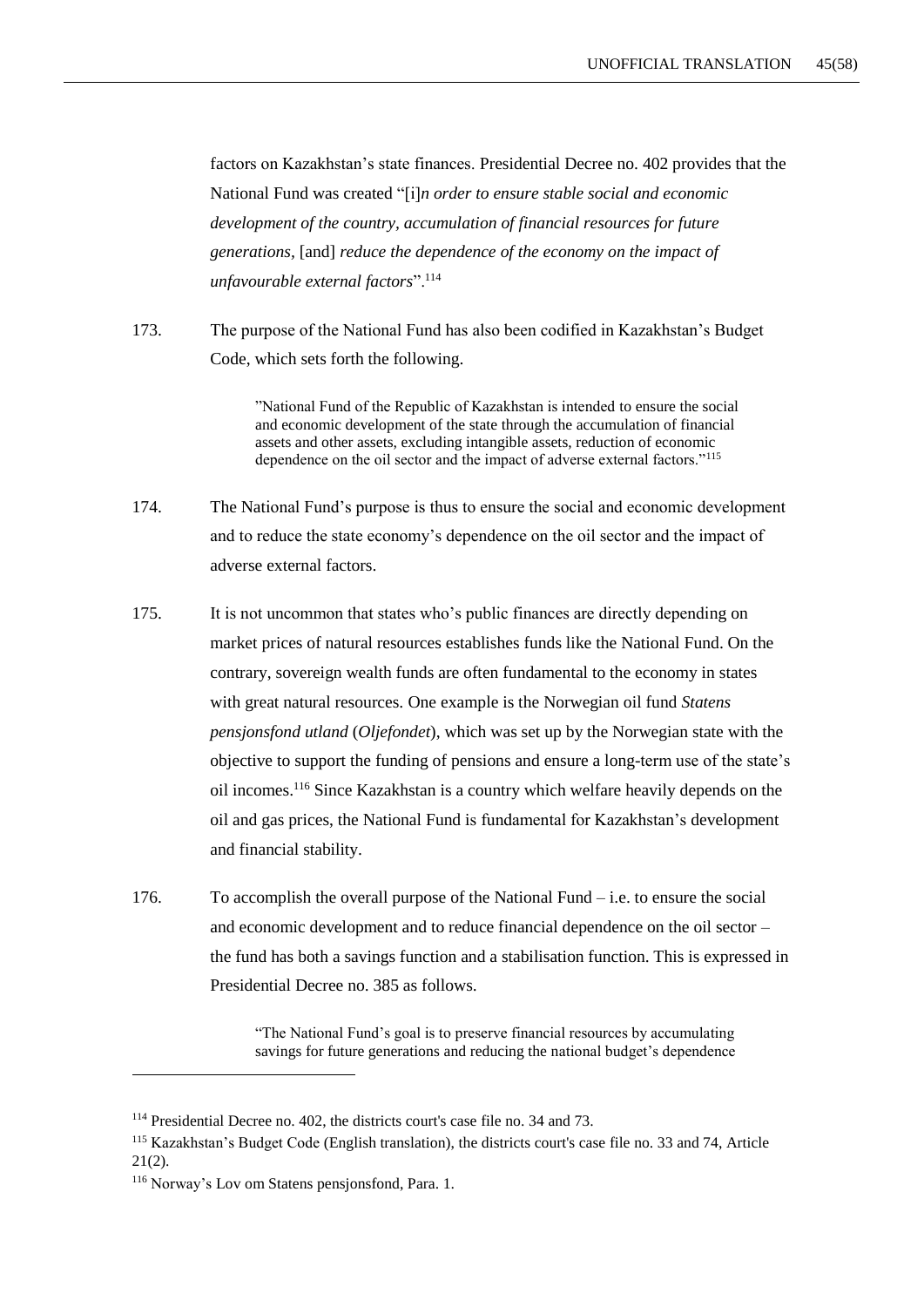on global commodity markets. Therefore, the National Fund has both saving and stabilisation responsibilities." (Our emphasis.)

- 177. The savings function accomplishes the purpose of the National Fund in the long term by saving for future generations, whereas the stabilisation function accomplishes the purpose on short term by reducing the state budget's dependency on international oil prices.
- 178. In order to ensure that the savings function of the National Fund is accomplished, a minimum balance has been established.<sup>117</sup> The stabilisation function is accomplished by annual guaranteed transfers to the state budget and by targeted transfers to fund crisis management programmes to stimulate economic growth during periods of economic decline or growth deceleration to provide funding for non-profit social projects and strategic infrastructure projects.<sup>118</sup> National Fund assets cannot be used for any other purposes. $^{119}$
- 179. In summary, the National Fund aims to ensure the social and economic development in Kazakhstan and to reduce the state economy's dependency on the oil sector and the effects of fluctuating oil prices. This purpose needs to be accomplished both in short term and in long term, which is why the National Fund has a savings function and a stabilisation function.
- H.3.3.2 *The National Bank's management of the property is consistent with the purposes of the National Fund*
- 180. The assets transferred to the National Fund by Kazakhstan are held in *trust* by the National Bank. The National Bank's management of the assets in the National Fund is governed by the National Fund Agreement and law by, *inter alia,* Presidential Decree no. 385, Kazakhstan's Budget Code, Law on the National Bank and the Resolution of the Board of the National Bank no. 65.
- 181. In accordance with GCA and in consistence with the National Fund Agreement, the National Bank has transferred part of the assets in the National Fund to BNY Mellon

<sup>&</sup>lt;sup>117</sup> Presidential Decree no. 385, 8 December 2016, the districts court's case file no. 146, Article 4, para 3.

<sup>118</sup> Presidential Decree no. 385, 8 December 2016, the districts court's case file no. 146, Article 4, para 4.

<sup>&</sup>lt;sup>119</sup> Presidential Decree no. 385, 8 December 2016, the districts court's case file no. 146, Article 4, para 5.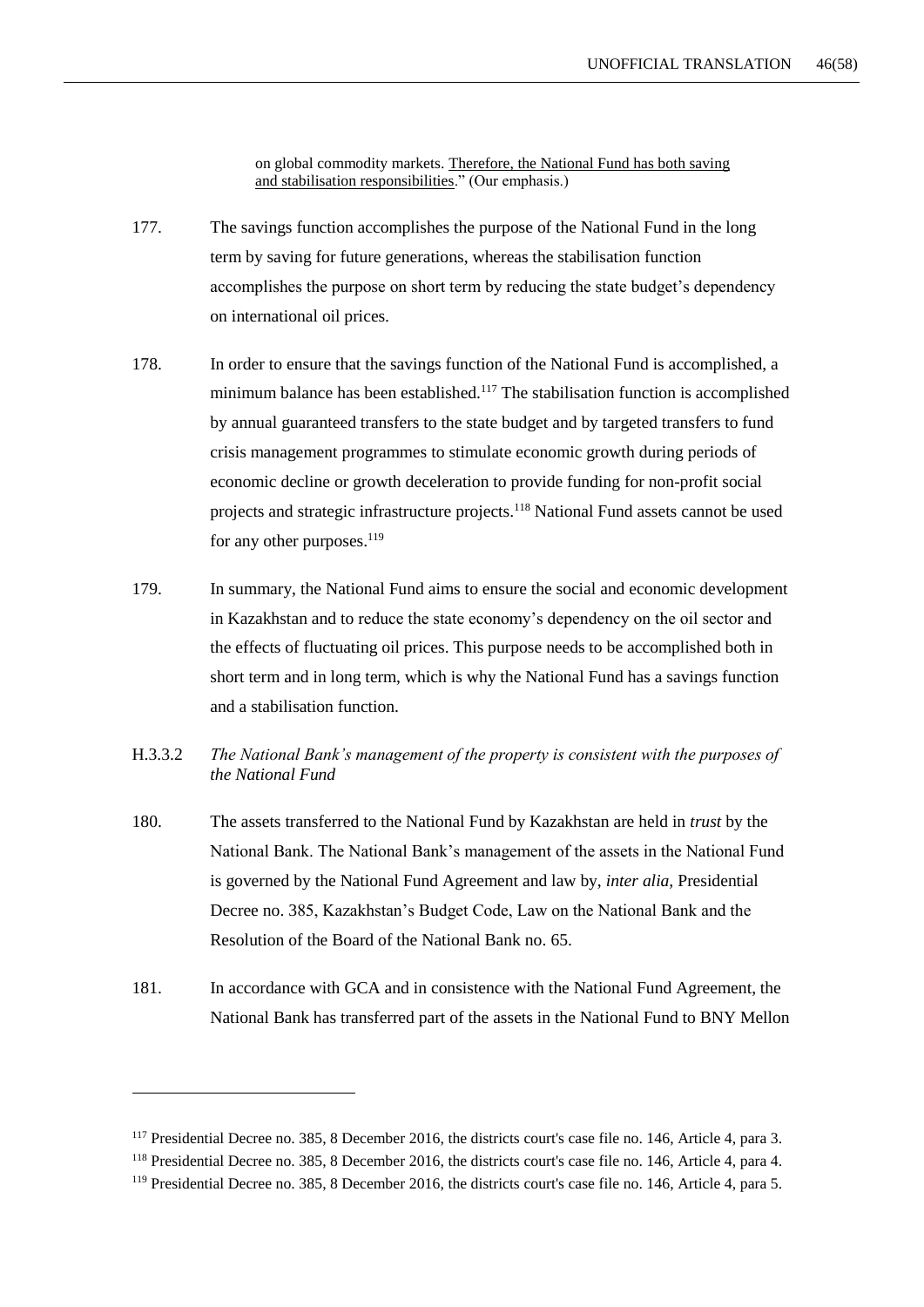for external management.<sup>120</sup> In turn, BNY Mellon invests the National Fund assets upon instructions from the National Bank and asset managers appointed by the National Bank by, *inter alia*, acquiring securities. The assets acquired by BNY Mellon under GCA and thus derive from the National Fund.<sup>121</sup>

182. The property was acquired within the investment operations conducted by the National Bank as *trustee* of the National Fund. The main objectives with the investment operations have been established by law through Presidential Decree no. 385 and are as follows.

> "The main goals for investment operations during the management of National Fund assets are preserving the assets, maintaining adequate liquidity and ensuring long term returns with an appropriate level of risk. Ensuring long term returns on National Fund assets will involve short term fluctuations."<sup>122</sup>

- 183. The National Bank's main objectives with the management of the National Fund are thus to (i) preserve the National Fund, (ii) maintain adequate liquidity and (iii) ensure long term returns with an appropriate risk level.
- 184. Kazakhstan's Budget Code establishes that the assets in the National Fund are invested in financial instruments for the following purposes.

"2. The National Fund of the Republic of Kazakhstan is located in the approved financial instruments, except for intangible assets, in order to ensure:

1) a preservation of the National Fund of the Republic of Kazakhstan;

2) maintaining of a sufficient level of liquidity of the National Fund of the Republic of Kazakhstan;

3) a high level of profitability of the National Fund of the Republic of Kazakhstan in the long term with a moderate level of risk;

4) reception of the investment income in the long term."<sup>123</sup>

 $120$  Aliya Moldabekova's witness statement of 22 May 2018, the districts court's case file no. 57 and 77 and the National Fund Agreement, the districts court's case file no. 35 and 79, Article 2(2.1.2).

<sup>&</sup>lt;sup>121</sup> Nacka District Court's decision of 5 July 2019 in case no. Ä 2543-18 m.fl., p. 4-5.

<sup>&</sup>lt;sup>122</sup> Presidential Decree no. 385, 8 December 2016, the districts court's case file no. 146, Article 5(3) para 2.

<sup>123</sup> Kazakhstan's Budget Code (English translation), the districts court's case file no. 33 and 74, Article 23(2).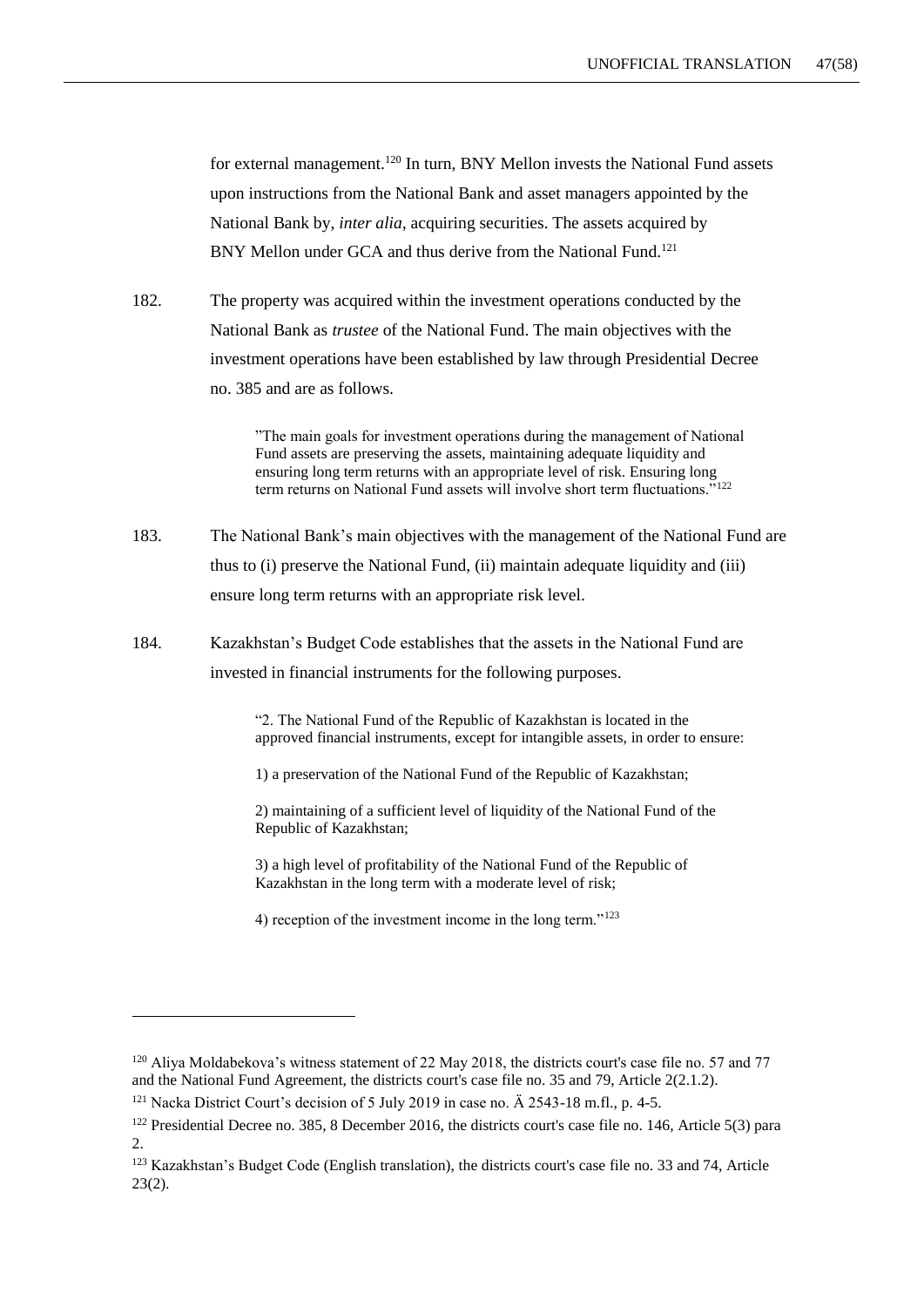- 185. In accordance with the main goals set out in Presidential Decree no. 385, the assets in the National Fund are thus invested in financial instruments for the purpose of preserving the National Fund, maintaining adequate liquidity, ensuring a high level of profitability in the long term with a moderate level of risk and receiving investment income in the long term.
- 186. Presidential Decree no. 385 further set out that the National Fund has a stabilisation and a savings portfolio in order to achieve its goals and functions.<sup>124</sup> The aim of the stabilisation portfolio is to maintain an adequate level of liquidity whereas the goal with the savings portfolio is to accumulate and preserve funds to ensure long-term returns with an appropriate level of risk.<sup>125</sup>
- 187. In order to ensure the efficient management of the National Fund and its compliance with Kazakh law, the investment strategy of the National Bank has been established in regulation by Resolution of the Board of the National Bank no 65.
- 188. Article 2(17) of Resolution of the Board of the National Bank no 65 sets out that all transfers to and from the savings portfolio are made through the stabilisation portfolio.<sup>126</sup> If the stabilisation portfolio does not total to a certain amount by the end of the month, assets from the savings portfolio are to be transferred to the stabilisation portfolio.<sup>127</sup> Correspondingly, any excess in the stabilisation portfolio is to be transferred to the saving portfolio<sup> $128$ </sup> The National Bank is thus transferring assets between the portfolios in order to accomplish the purpose of the National Fund.
- 189. In summary, the National Bank's management of the assets in the National Fund is governed by Kazakh law and aims to accomplish the purposes of the National Fund as established in Kazakh law and regulations. All holdings and possessions of assets

<sup>&</sup>lt;sup>124</sup> Presidential Decree no. 385, Exhibit 8 December 2016, the districts court's case file no. 146, Article 5(3), para 5.

<sup>&</sup>lt;sup>125</sup> Presidential Decree no. 385, 8 December 2016, the districts court's case file no. 146, Article 5(3), para 5 and 6.

<sup>&</sup>lt;sup>126</sup> Resolution of the Board of the National Bank no 65, the districts court's case file no. 147, Article 2(17).

<sup>&</sup>lt;sup>127</sup> Resolution of the Board of the National Bank no 65, the districts court's case file no. 147, Article 3(29).

<sup>&</sup>lt;sup>128</sup> Presidential Decree no. 385, , 8 December 2016, the districts court's case file no. 146, Article 5(3), para 6.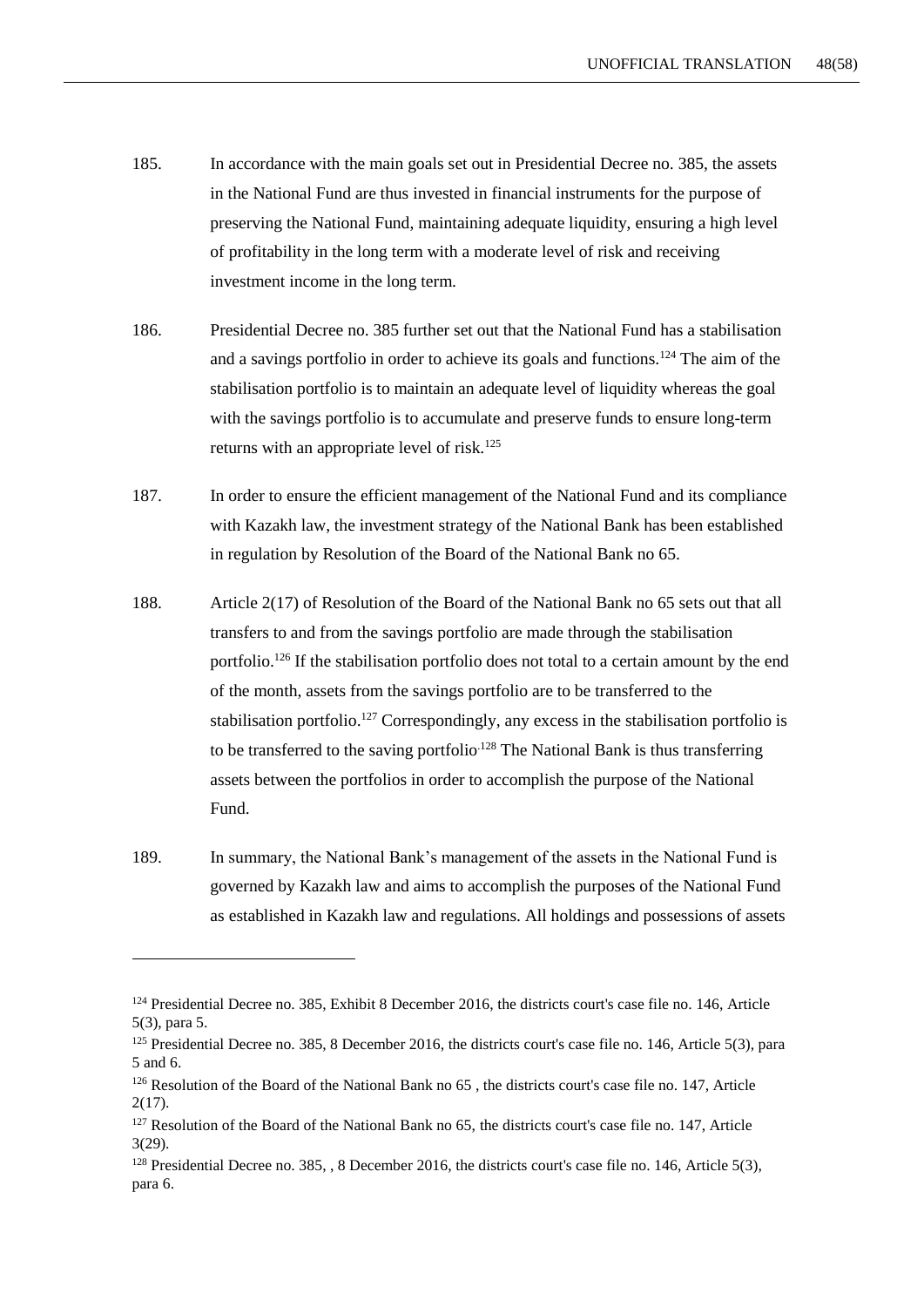part of the National Fund are conducted in order to achieve the purposes of the National Fund, i.e. to create stability and to ensure the economic development for future generations. The property has thus been acquired to accomplish the purposes of the National Fund.

- H.3.3.3 *Transfers from the National Fund can only be made in order to accomplish the purposes of the National Fund*
- 190. As *trustor* of the National Fund, Kazakhstan is under Kazakh law entitled to receive funds from the National Fund through annual guaranteed transfers and targeted transfers.<sup>129</sup>
- 191. The annual guaranteed transfers are made to Kazakhstan's state budget and totals to an amount set out in Kazakh law.<sup>130</sup> Targeted transfers may only be carried out upon decision by the president in decree and to fund (i) crisis management programmes during periods of economic decline or growth deceleration (ii) non-profit social projects and strategic infrastructure projects if no alternative funding sources are available.<sup>131</sup>
- 192. For Kazakhstan to receive funds from the National Fund, the funds must be (i) transferred in the local currency *tenge*, (ii) used in accordance with the purposes of the National Fund, (iii) approved by the parliament in Kazakhstan and (iv) incorporated in the state budget.<sup>132</sup>
- 193. Article 23(4) in Kazakhstan's Budget Code sets out that the National Fund "*may not be used for crediting individuals and legal entities, and as ensuring the performance of obligations*.". The assets of the National Fund may thus not be used for payments to individuals or legal entities or to ensure the performance of obligations.<sup>133</sup>

<sup>&</sup>lt;sup>129</sup> Presidential Decree no. 385, 8 December 2016, the districts court's case file no. 146, Article 5(1) and Kazakhstan's Budget Code (English translation), the districts court's case file no. 33 and 74, Article  $23(1)$ .

<sup>&</sup>lt;sup>130</sup> Presidential Decree no. 385, 8 December 2016, the districts court's case file no. 146, Article 5(1).

<sup>&</sup>lt;sup>131</sup> Presidential Decree no. 385, 8 December 2016, the districts court's case file no. 146, Article 5(1).

<sup>132</sup> Aliya Moldabekova's witness statement of 22 May 2018, the districts court's case file no. 57 and 77, para 8.

<sup>133</sup> Kazakhstan's Budget Code (English translation), the districts court's case file no. 33 and 74, Article 23(4).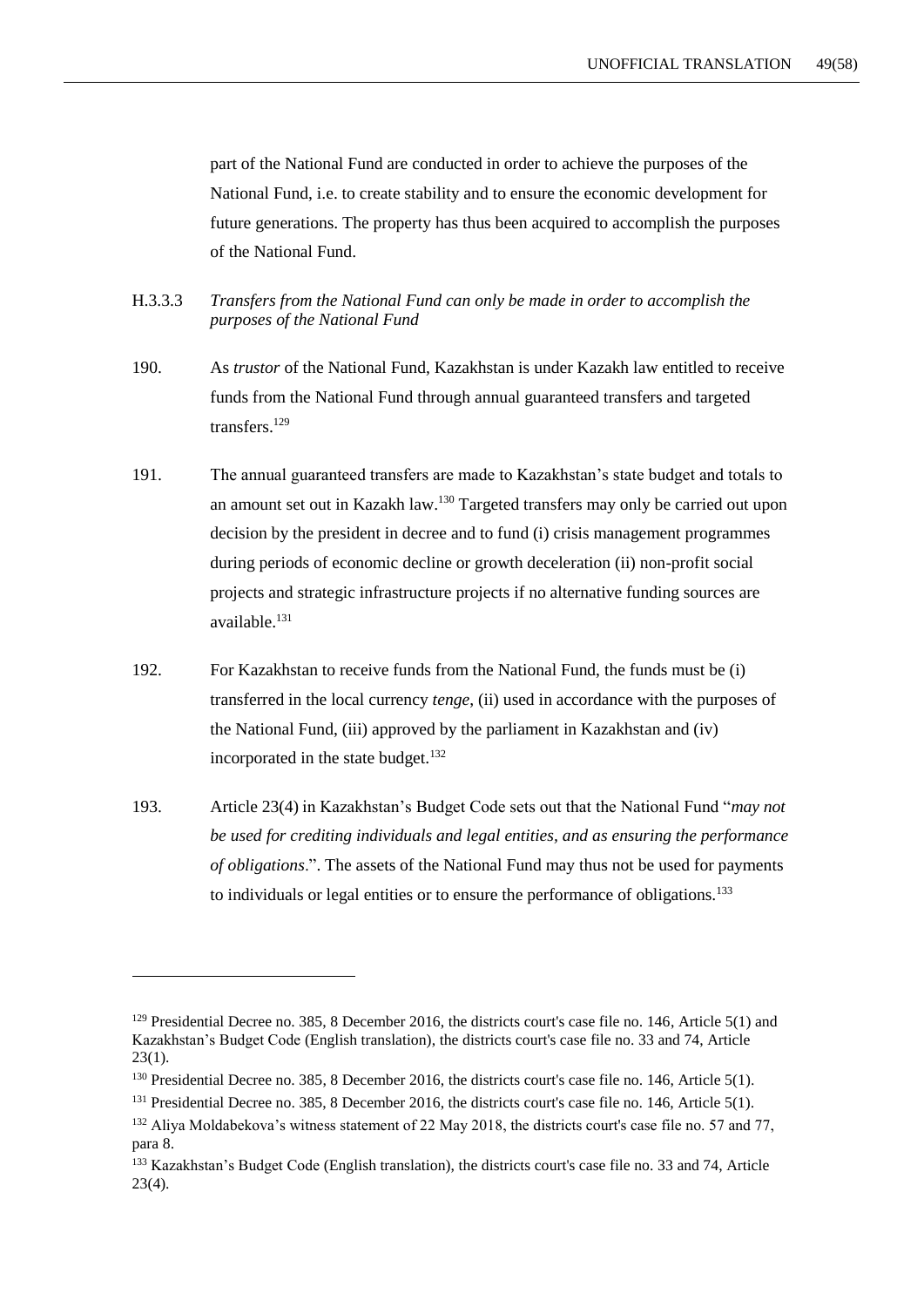- 194. In summary, transfers of funds from the National Fund to Kazakhstan as *trustor* may only be made for specific purposes and in accordance with a procedure established by law. Kazakhstan may in turn only use the assets for purposes consistent with the purposes of the National Fund.
- H.3.3.4 *Summary*
- 195. Kazakhstan's economy is directly depending on income from oil sales. In order to reduce the effects of fluctuating oil prices on Kazakhstan's state economy, and to ensure the social and economic development for future generations, Kazakhstan has created the National Fund. In the National Fund income from the oil sales are held and invested. The National Bank manages the National Fund in a *trust* and does so in order to accomplish the purposes of the National Fund. The National Bank invests the assets in the National Fund in accordance with the purposes of the National Fund and what have otherwise been established by law. Transfers from the National Fund may only be made in accordance with a procedure set out in law and for purposes consistent with the purposes of the National Fund. If the property seized by the SEA is considered to belong to Kazakhstan, it derives from the National Fund and was acquired by the National Bank as has been explained above.

#### H.3.4 The purpose of the possession of the property is governmental non-commercial

- 196. As described above, property of a foreign state is immune against enforcement measures if it is used or intended to be used for government non-commercial purposes. As to the interpretation of the phrase government non-commercial purposes, the Supreme Court have stated that a bar due to immunity is considered to be at hand if "*the purpose of the use or possession is of a specific nature such as when the property is in use for the state's exercise of sovereign activities or other similar tasks of an official nature*".<sup>134</sup>
- 197. The Supreme Court thus confirms that it is the purpose of the property rather than the nature of the property that determines whether the property is protected by state immunity under Article 19(c). However, the ruling of the Supreme Court does not provide whether the purpose of holding assets in a national fund is considered

<sup>134</sup> NJA 2011 p. 475, para. 14.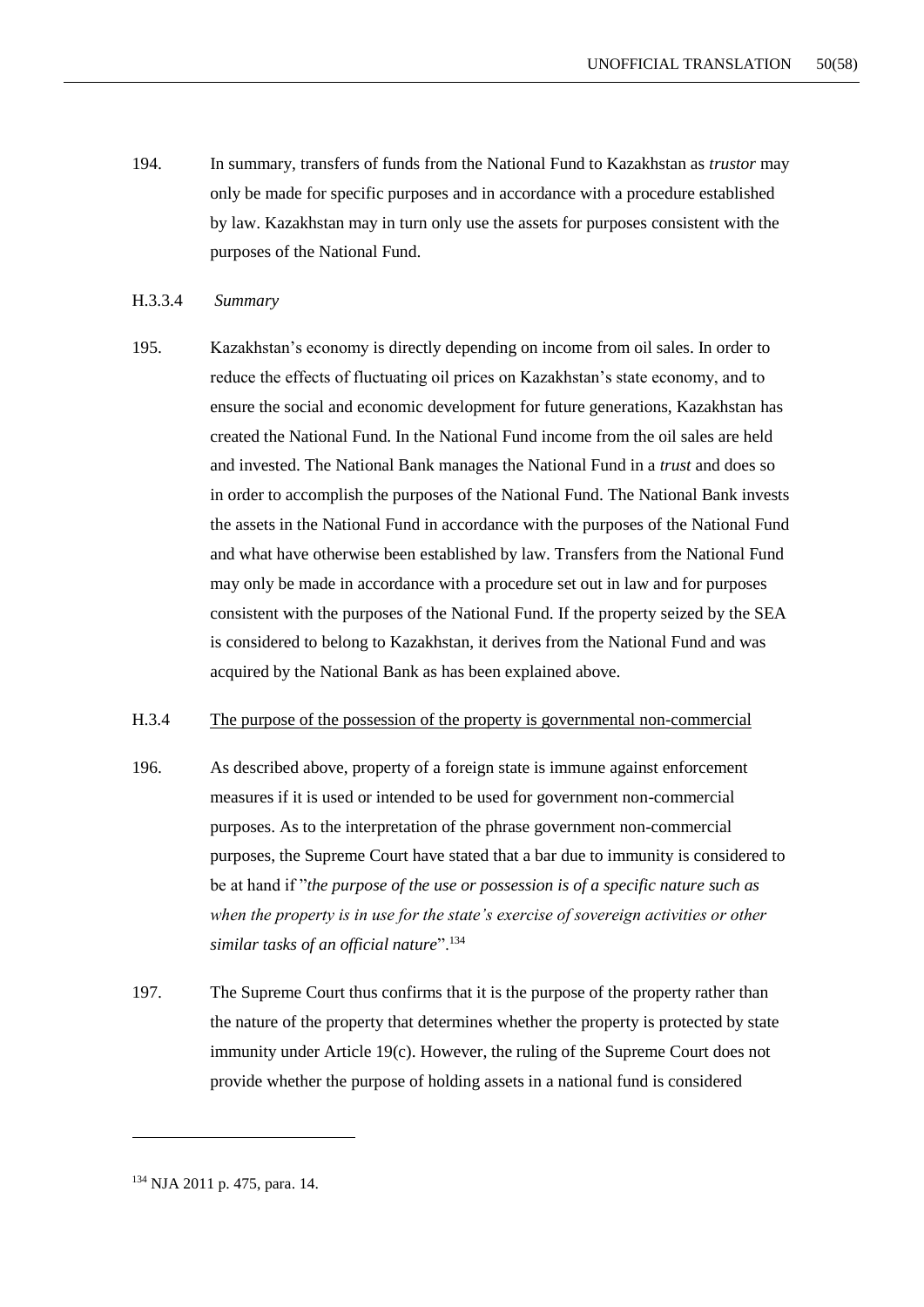government non-commercial, even if Article  $21(1)(c)$  is not applicable. Sweden does not have any precedent on this matter. Neither was the matter discussed in the Swedish Government bill 2008/09:204.

198. In the Norwegian committee investigation *Organisering av Norges Bank och Statens pensjonsfond utland*, the Norwegian Ministry of Foreign Affairs explained their view on what constitutes government non-commercial purposes as follows.

> "In the cases where a state organ for instance trades with shares, obligations etc. based on an ordinary commercial approach, this normally will constitute commercial transactions for which the organ does not have immunity. If it concerns the special management of public funds for the purpose of securing the state's present and future finances, this strongly suggests that the activity constitutes the exercise of sovereign activity which has immunity."<sup>135</sup> (Our emphasis.)

- 199. The Norwegian committee thus concluded that if the purpose of the management of public assets is to ensure the state's current and future economy, the property should be immune.
- 200. The purposes for which the National Fund has been created, and the assets have been invested and used in accordance with, are sovereign since they aim to ensure the state's economic stability and long term social and economic development.
- 201. The purposes are sovereign regardless of whether the immediate purpose of the property is considered to be to ensure the National Fund's stability function or savings function. As described in section H.3.3.2, the holdings in both the stabilisation portfolio and the savings portfolio aims to ensure the general purpose of the National Fund, which is sovereign.
- 202. This is not effected by the fact that the assets in the National Fund have been invested in order to increase in value. On the contrary, the increase in value is a necessity for the National Fund to ensure long term stability. For the same reason, the Riksbank invests the assets in the Swedish gold and currency reserve in foreign currencies.<sup>136</sup>

<sup>&</sup>lt;sup>135</sup> Utenriksdepartementet's investigation NOU 2017:13, the districts court's case file no. 100, p. 570.

<sup>&</sup>lt;sup>136</sup> The Riksbank's investment policy for the gold and currency reserve, the districts court's case file no. 99, p. 1.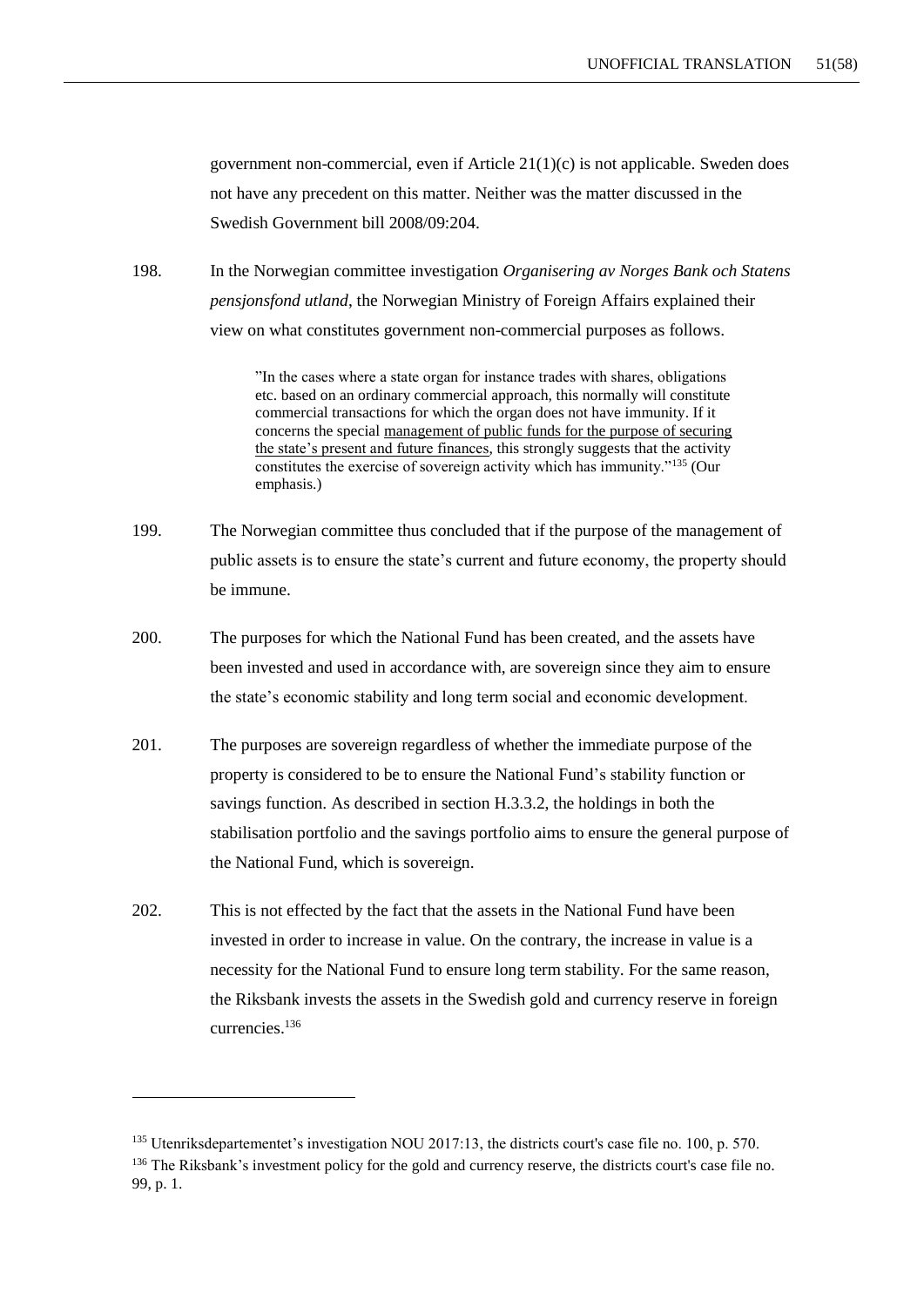203. The fact that the property is of such type that it can increase in value is not determinant for whether the property is used or intended to be used for government non-commercial purposes under Article 19(c) of the UN Convention. This is confirmed by Wrange, who writes the following in his expert opinion.

> "In this context it is important to emphasise what has already been explained above, that it is not relevant for immunity from enforcement measures what is done with the asset (e.g. if it is traded with), but the purpose of the property. If [the National Bank] or the person acting for [the National Bank] does so on a market or not is thus irrelevant, since the purpose of the property is sovereign, i.e. to stabilise and save."<sup>137</sup>

204. Also Mahmoudi considers property stemming from the National Fund to be held for qualified purposes. In his expert opinion, he writes as follows.

> "The purpose of the National Fund, as described above, is *inter alia* 'to ensure a stable social and economic development of the country […] [to accumulate] financial resources for future generations, [and to] reduce the dependence of the economy on the impact of unfavourable external factors…' In my opinion, this purpose is qualified and can in no way be considered commercial. This means that the requirement for a non-commercial purpose of the property in order for it to be immune against enforcement measures in accordance with Article 19 $(c)$  is met."<sup>138</sup> (Our emphasis.)

205. Thus, Mahmoudi's conclusion is that the seized property is immune and therefore protected from enforcement measures under Article 19 of the UN Convention. Wrange reaches the same conclusion. He writes the following in his expert opinion.

> "On my part, there is no doubt that the property is protected by state immunity, regardless of if you apply the specific rule in Article 21 or the general rule in Article 19."<sup>139</sup>

206. In summary, it is clear that the purpose of the possession of the property is qualified regardless of whether Kazakhstan or the National Bank are considered to be in possession of the property and that enforcement measures may not be taken as the property is immune under the principle expressed in Article 19 of the UN Convention.

<sup>&</sup>lt;sup>137</sup> Expert opinion from professor Pål Wrange on 20 April 2018, the districts court's case file no. 95, p. 10.

<sup>&</sup>lt;sup>138</sup> Expert opinion from professor Said Mahmoudi of 20 April 2018, the districts court's case file no. 50 and 94, p. 48.

<sup>&</sup>lt;sup>139</sup> Expert opinion from professor Pål Wrange of 20 April 2018, the districts court's case file no. 95, p. 11.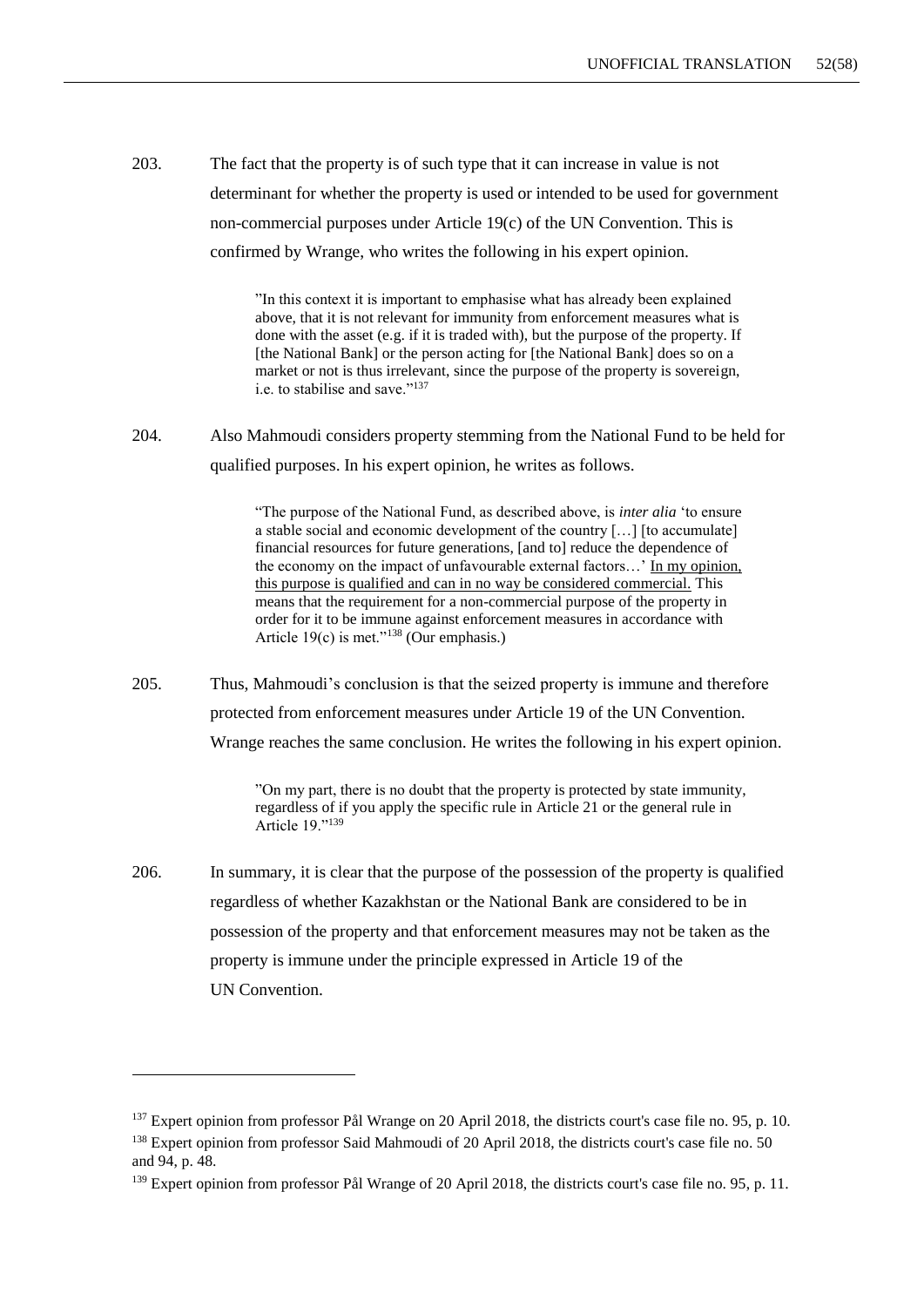## **I. Leave to appeal must be granted**

#### **I.1 Introduction**

207. Leave to appeal must be granted under Section 39, paragraph 2 of the Swedish Court Proceedings Act (*lagen (1996:242) om domstolsärenden*) because (i) there is reason for an amendment of the District Court's conclusion, (ii) the accuracy of the District Court's conclusion cannot be evaluated if leave to appeal is not granted and (iii) it is of importance for the guidance of the application of the law that the Court of Appeal considers the appeal.

## **I.2 The District Court's reasoning is incomplete and vague**

- 208. The cases concern enforcement measures against property of great value allegedly belonging to a foreign state. It involves complex issues on, *inter alia*, property law, applicable law, application of foreign law and international law. The parties have submitted extensive briefs, evidence, legal material and expert opinions. The hearing in the District Court lasted for four days and four witnesses were examined.
- 209. The evidence invoked by the parties concerns, *inter alia,* who owns the property and for what purpose it is held. The SEA did not have access to that information when it made the appealed seizure decisions.
- 210. It is not clear from the District Court's decision if the invoked evidence was even taken into account. In fact, the decision does not mention any evidence at all (except for the GCA which was invoked by all parties in the cases).
- 211. The District Court's reasons are consistently incomplete and vague as to the legal arguments and the assessments of the issues of fact. Two examples are described below.
- 212. In the District Court, it was in dispute by the parties how the phrase "*property of the central bank*" in Article 21(1)(c) should be interpreted. Kazakhstan and the National Bank held that it is sufficient that the National Bank manages the property for it to be considered "*property of*", whereas the applicants held that the wording only refers to ownership. It is not clear from the District Court's reasoning how the phrase was interpreted by the District Court. On this issue, the District Court referred to a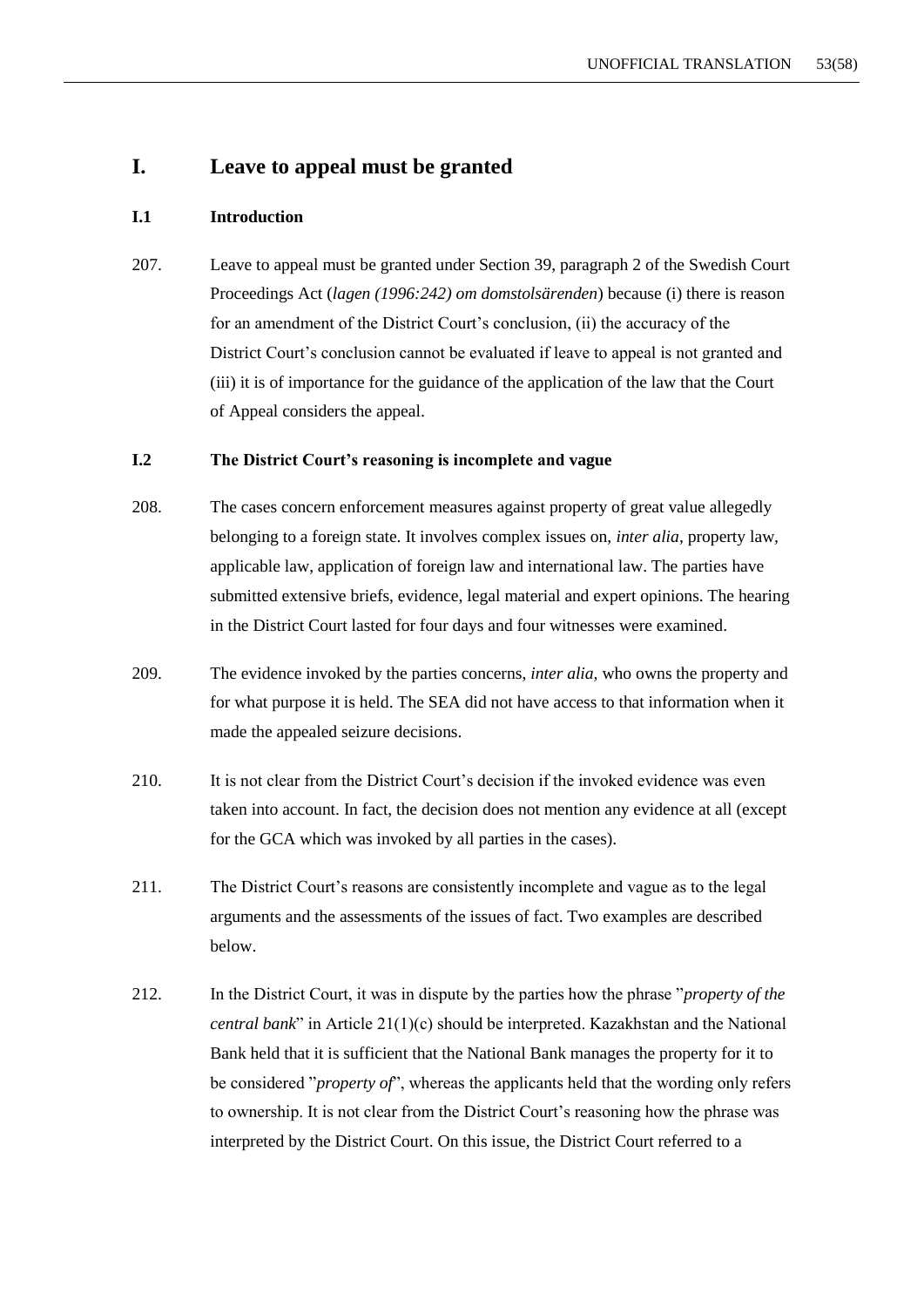number of circumstances without further explaining how they are relevant to the assessment.

- 213. Kazakhstan also pleaded that the property is immune against enforcement measures because it is held for government non-commercial purposes under Article 19(c) of the UN Convention. The District Court's reasons on this ground are practically non-existent. It cannot be understood from the reasons if the District Court tried that issue at all. The reference made by the District Court that"[n]*one of the circumstances referred to by the appellants are grounds for immunity against enforcement measures"* is inadequate.
- 214. In summary, there is reason to grant review permit because the District Court's reasons are short, incomplete and vague as to the evaluation of evidence, the legal arguments and the assessment of the issues in fact. Leave to appeal must be granted under such circumstances. $140$

#### **I.3 The District Court's decision is incorrect**

- 215. In order to reach its conclusion, the District Court would have had to conclude that (i) the securities are located in Sweden, (ii) it has been established that Kazakhstan is the owner of the property, (iii) the property is not immune under the principle expressed in Article  $21(1)(c)$  of the UN Convention and (iv) the property is not immune under the principle expressed in Article19 of the UN Convention.
- 216. As to the accuracy of the District Court's assessment of the issues in (i) and (ii), reference is made to what has been explained in chapter E–G. The District Court's conclusions are also incorrect as to the issues in (iii) and (iv). In addition to what has been explained in section H.2 and H.3 there is reason for an amendment of the District Court's conclusions for the following reasons.
- 217. In its assessment of the issue in (iii) the District Court refers to six circumstances supporting that the property is "*property of*" the National Bank under Article  $21(1)(c)$  of the UN Convention. All of the circumstances referred to by the District Court are attributable to Kazakhstan's right to the property. The District Court does not explain why Kazakhstan's rights to the property are relevant. None of

<sup>140</sup> See NJA 2009 p. 590.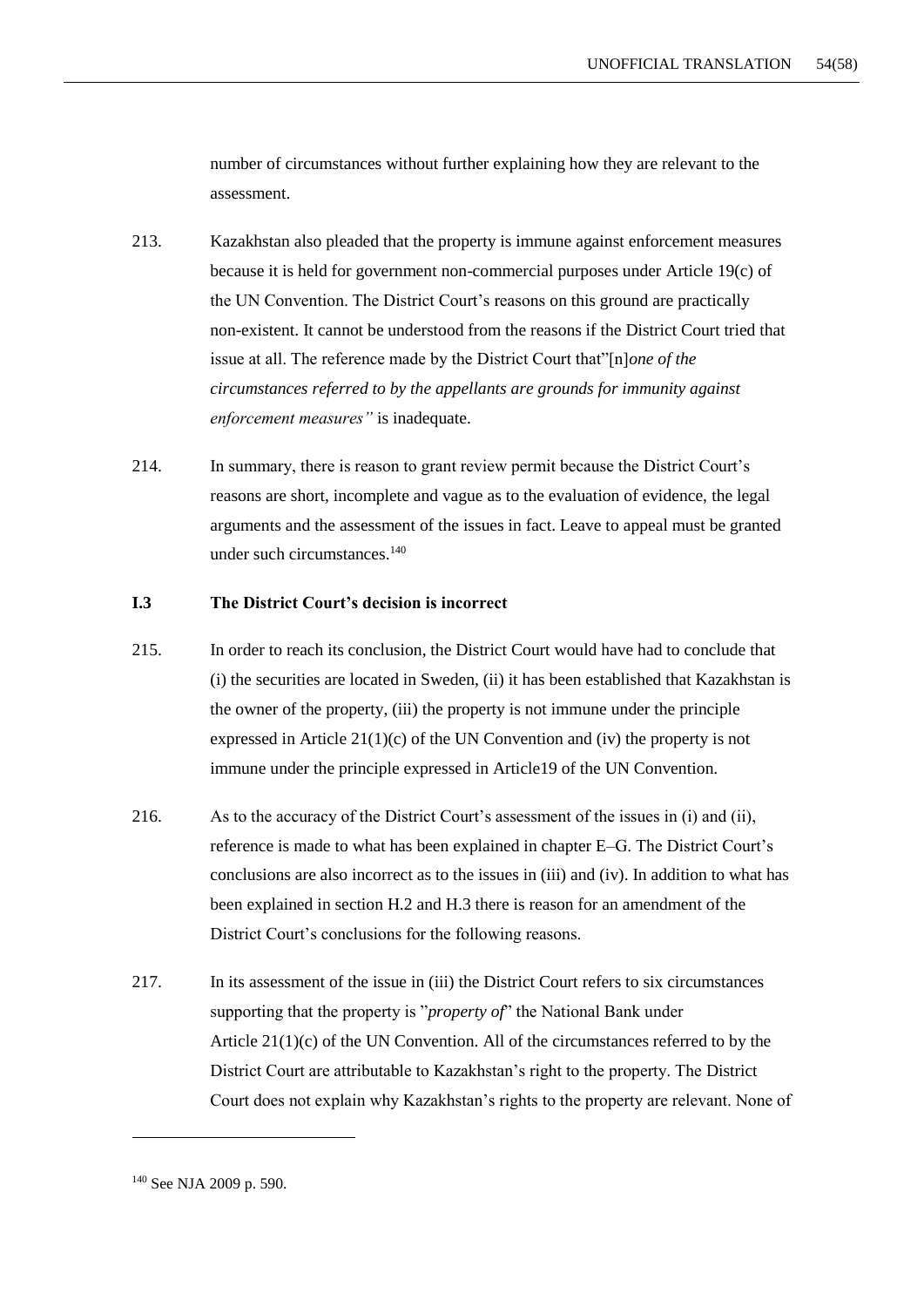them excludes that the National Bank has rights to, control over or possession of the property.

- 218. The fact that these circumstances were attached importance indicates that the District Court believed the rights of Kazakhstan to *per se* exclude that the property is "*property of*" the National Bank under Article 21(1)(c). That is an incorrect application of customary law.
- 219. Even if the property would be considered belonging to Kazakhstan, it does not exclude that the property at the same time is "*property of*" the National Bank. On the contrary, Article  $21(1)(c)$  only applies to such central bank property that at the same time is "*property of the state*". This is follows from the introduction to Article 21(1) which sets out the following.

"1. The following categories, in particular, of property of a State shall not be considered as property specifically in use or intended for use by the State for other than government non-commercial purposes under Article 19, subparagraph (c): [...]" (Our emphasis.)

- 220. Article  $21(1)(c)$  is thus only applicable to such central bank property that also is "*property of the state*". Property can thus be owned, possessed, or controlled by the state and at the same time be "*property of the central bank*" under Article 21(1)(c). Decisive for whether property is "*property of the central bank*" is what rights the central bank has to the property.
- 221. That Article  $21(1)(c)$  is to be interpreted this way is natural considering central banks' relations to the state and the structure of the UN Convention. Even though many central banks are separate legal entities, they are subject to some kind of sovereign governance. In order for the UN Convention to be applicable on central banks at all, Article 2(1)(b)(iii) requires that the central banks must be empowered to act or actually be acting with sovereign authority of the state. The UN Convention is thus not intended to be applicable to central bank property with no connection to the state.
- 222. This means that the District Court's reasoning that Kazakhstan's rights to the property excludes that the property is "*property of a central bank*" under Article 21(1)(c) is incorrect.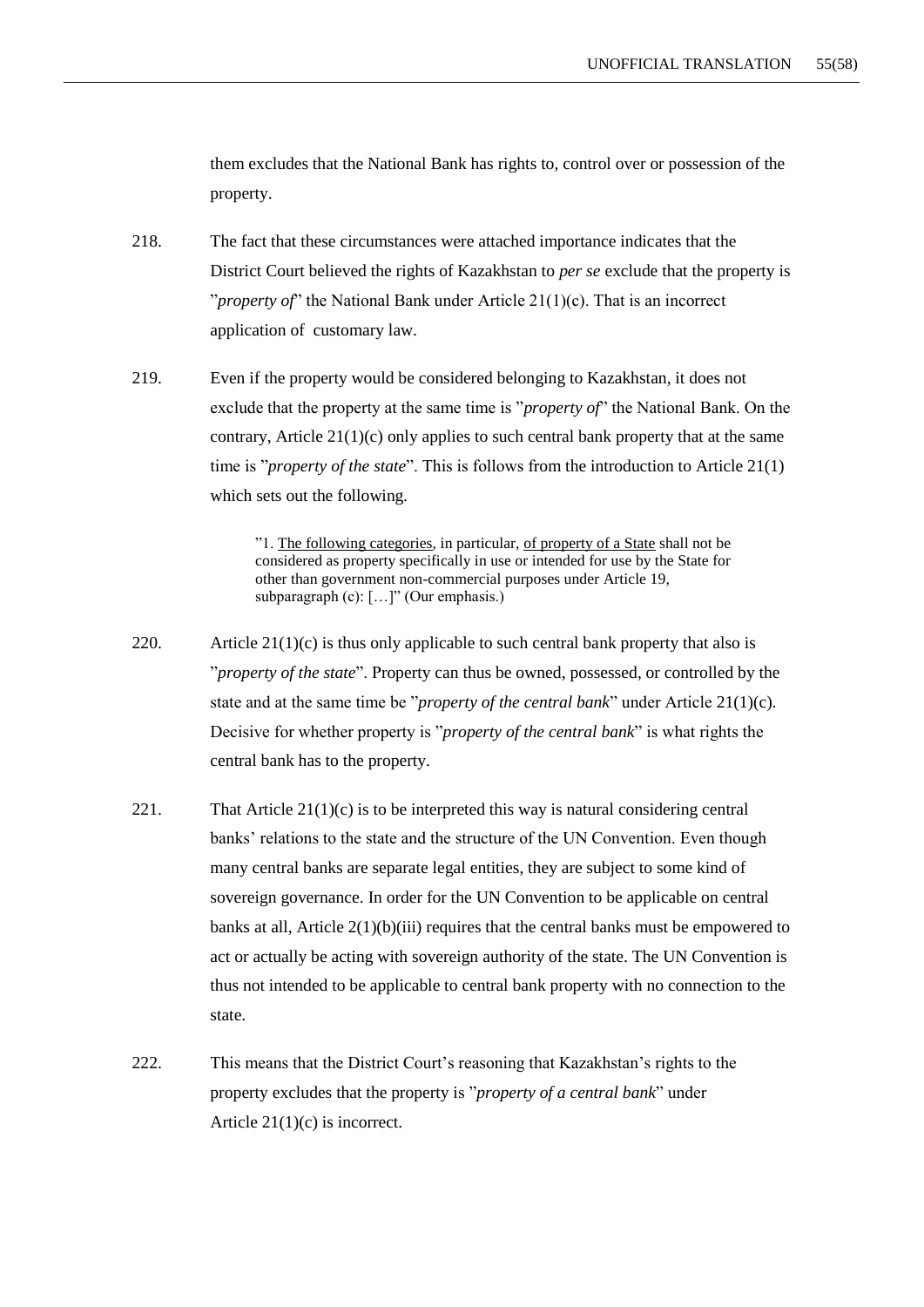- 223. There is also reason to doubt the accuracy of the District Court's decision on the issue of whether the property is immune under Article19(c) of the UN Convention, merely because the District Court without explanation rejected the appeals on this ground even though two of Sweden's leading experts on international law are of the opinion that the SEA's decisions violate applicable customary law. The District Court does not even mention the expert opinions invoked by the parties or the relevant quoted literature.
- 224. When deciding whether leave for appeal should be granted based on the probability that the decision be amended, the bar should be set low.<sup>141</sup> Therefore, there are strong reasons for granting leave to appeal in this case.

## **I.4 It is of importance for the guidance of the application of the law that the court of appeal considers the appeal**

225. Finally, the cases concern a number of legal issues never tried before by Swedish courts, e.g. where dematerialised securities are located, who owns dematerialised securities held by a chain of custodians in the meaning of the Swedish Enforcement Code and if state immunity applies to property that forms part of a national fund managed by a central bank. It is therefore of great importance for the application of law that Kazakhstan's appeal is considered by the Court of Appeal.

## **J. The continuing handling of the case**

- 226. Kazakhstan will develop the circumstances supporting that the arbitral award is contrary to public policy after the Court of Appeal has decided on leave to appeal.
- 227. Kazakhstan requests that the Court of Appeal hold a hearing as it can be presumed to be of advantage for the investigation and further a quick decision of the cases.

# **K. Preliminary statement of evidence**

228. See attached statement of evidence.

<sup>141</sup> Cf. Heuman, L., *Kravet på prövningstillstånd för att hovrätten skall bedöma ett tvistemål*, JT 2007/08, p. 599.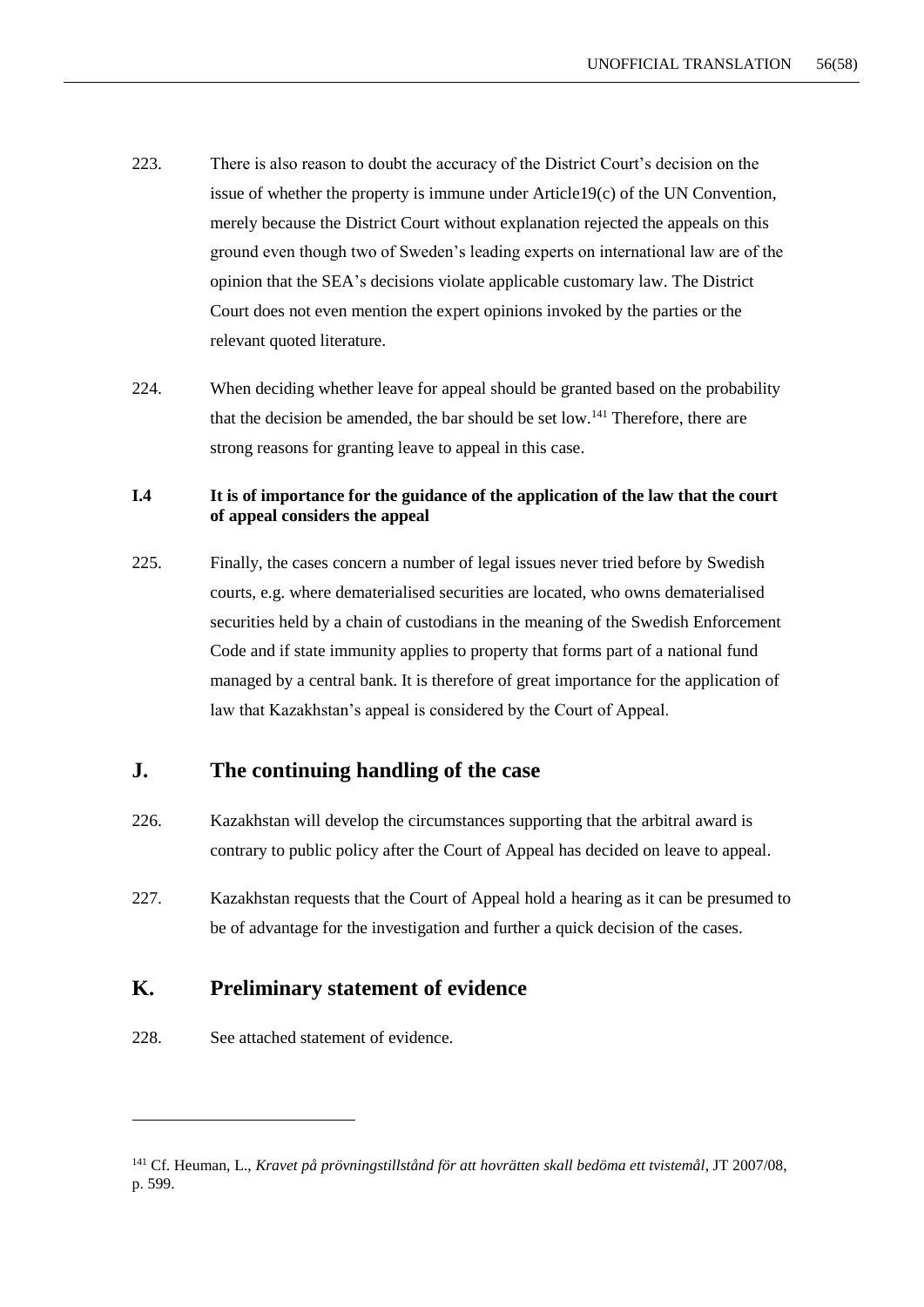Stockholm on 11 October 2019

*/signature /signature*

Alexander Foerster **Ludwig Metz** 

*/signature /signature*

231. Julia Fermbäck Matilda Magnusson